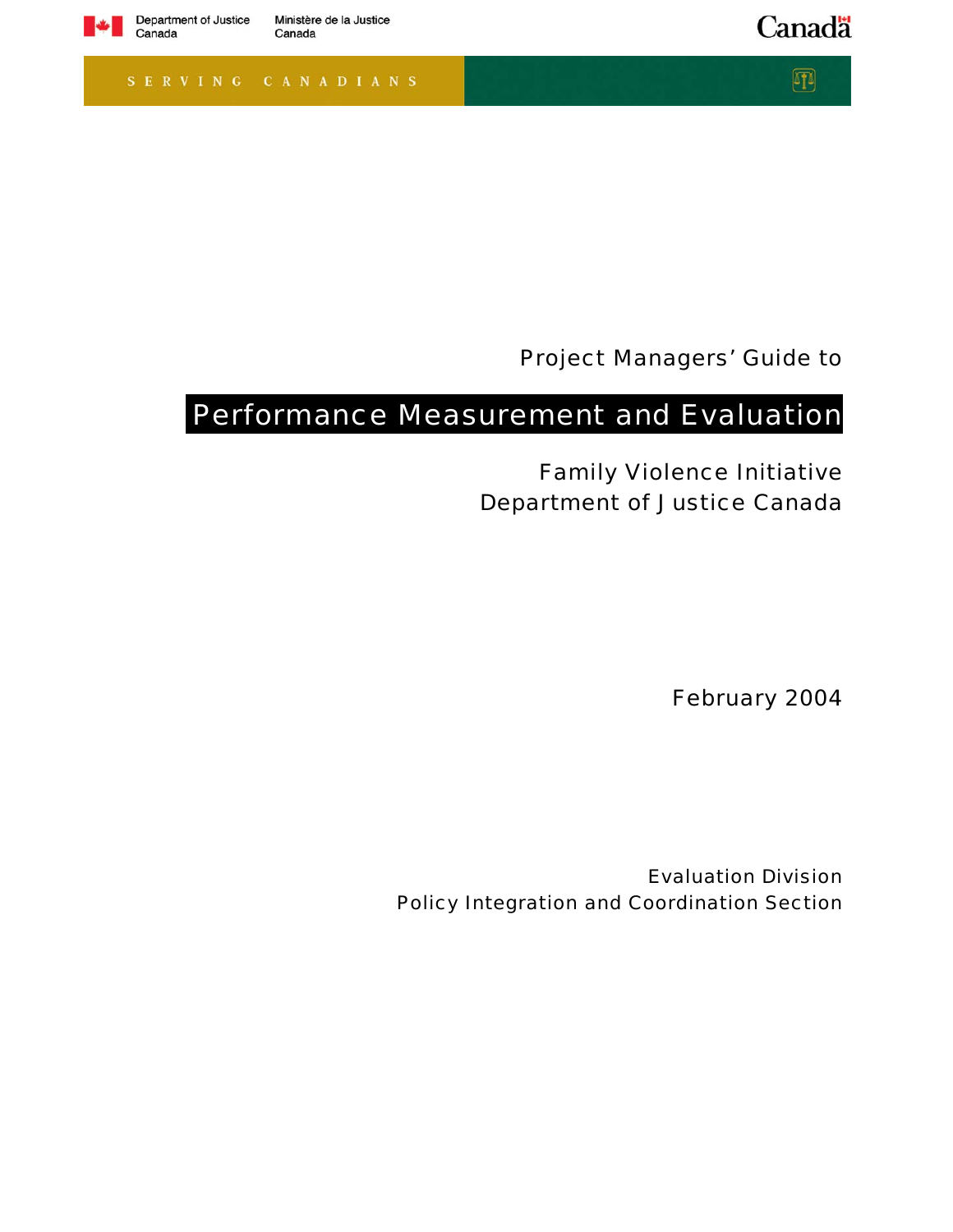# **TABLE OF CONTENTS**

| 2.               |                                                                                  |
|------------------|----------------------------------------------------------------------------------|
| 3 <sub>1</sub>   |                                                                                  |
| $\overline{4}$ . | WHAT ARE THE PERFORMANCE MEASUREMENT AND EVALUATION                              |
| 5 <sub>1</sub>   | WHAT ARE THE PERFORMANCE MEASUREMENT AND EVALUATION                              |
| 6.               |                                                                                  |
| 7.               | OF COURSE THERE ARE CHALLENGES TO PERFORMANCE MEASUREMENT                        |
| 8.               |                                                                                  |
| 9.               | IMPLEMENTING THE PERFORMANCE MEASUREMENT EVALUATION                              |
|                  | 10. REVIEWING, REPORTING, UTILIZING AND COMMUNICATING RESULTS  10                |
|                  | APPENDIX 1: Family Violence Initiative Logic Model for the Department of Justice |
|                  | <b>APPENDIX 2: Glossary of Terms</b>                                             |
|                  | <b>APPENDIX 3: Tools for Project Managers</b>                                    |
|                  | <b>APPENDIX 4: Some Additional Resources</b>                                     |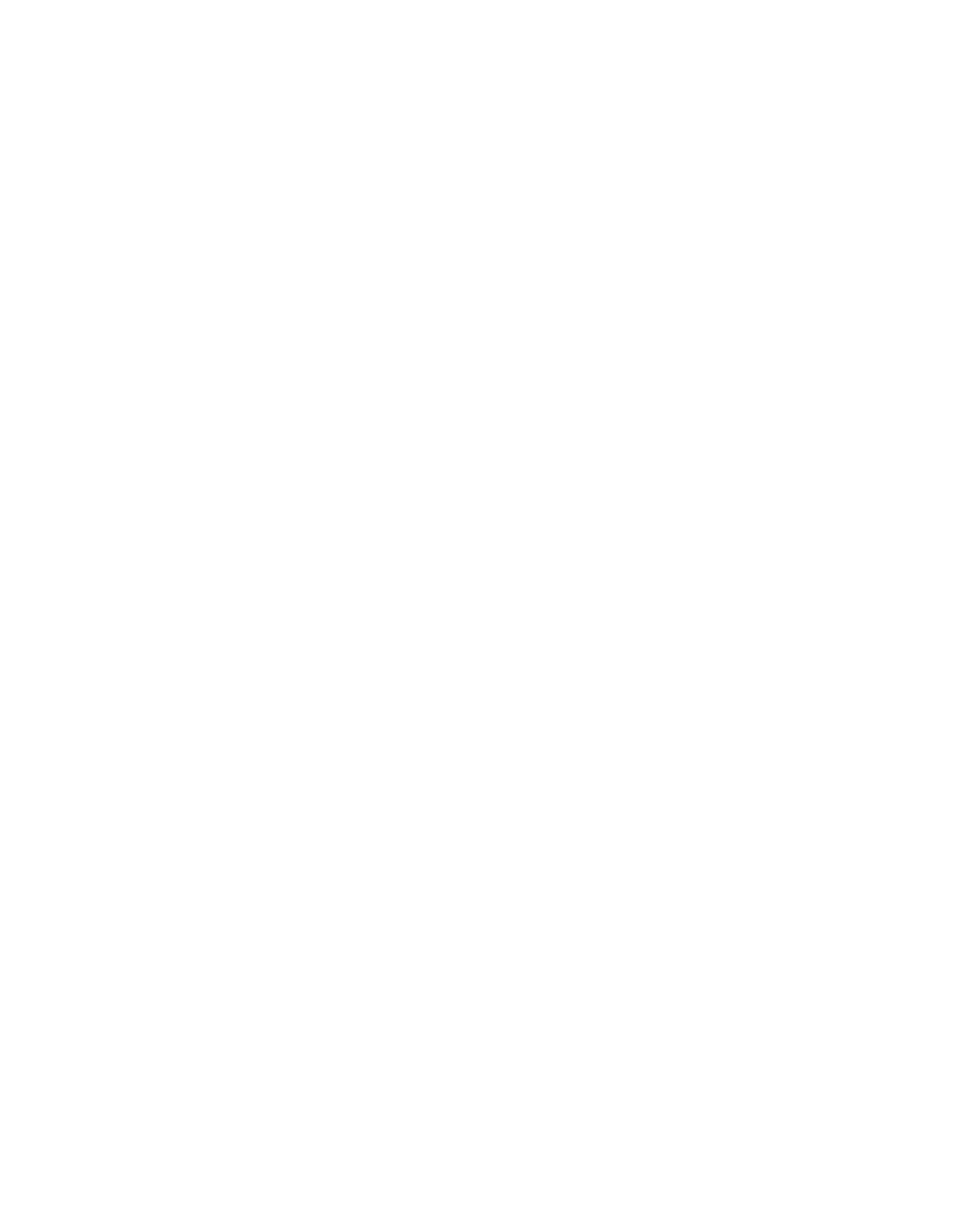# **1. WHAT'S IN THIS GUIDE?**

This Project Managers' Guide to Performance Measurement and Evaluation for the Family Violence Initiative (the Guide) provides:

- an overview of the performance measurement and evaluation requirements for the Family Violence Initiative;
- practical information about how to plan, conduct, monitor and report performance and evaluation information.

The Guide is designed as a quick reference tool that outlines basic steps. It evolved from workshops held with Department of Justice Canada Family Violence Initiative staff during 2003/04.

A series of Appendices provide further information and tools, including:

- Appendix 1: Revised Family Violence Initiative Department of Justice Canada Logic Model and Performance Indicators and the revised Reporting Template.
- Appendix 2: Glossary of Key Terms.
- Appendix 3: Tools for Project Managers.
- Appendix 4: Some Additional Resources.

# **2. WHO'S THIS GUIDE FOR?**

This Guide is designed for the Department of Justice Canada staff responsible for carrying out the Department's Family Violence Initiative mandate.

A focus on results is critical to the achievement of the Family Violence Initiative's mandate and objectives. This Guide will help Project Managers to plan for, obtain and utilize results.

### **About the Family Violence Initiative**

The Department of Justice Canada is a partner in the federal Family Violence Initiative. Its role is to strengthen the criminal justice system response to family violence by working together with provincial and territorial counterparts and its partners in other sectors and disciplines. This includes ensuring that the Criminal Code of Canada effectively addresses family violence. It also includes working in partnership with provincial and territorial justice and law enforcement officials, as well as federal partners, to improve the effectiveness of the criminal justice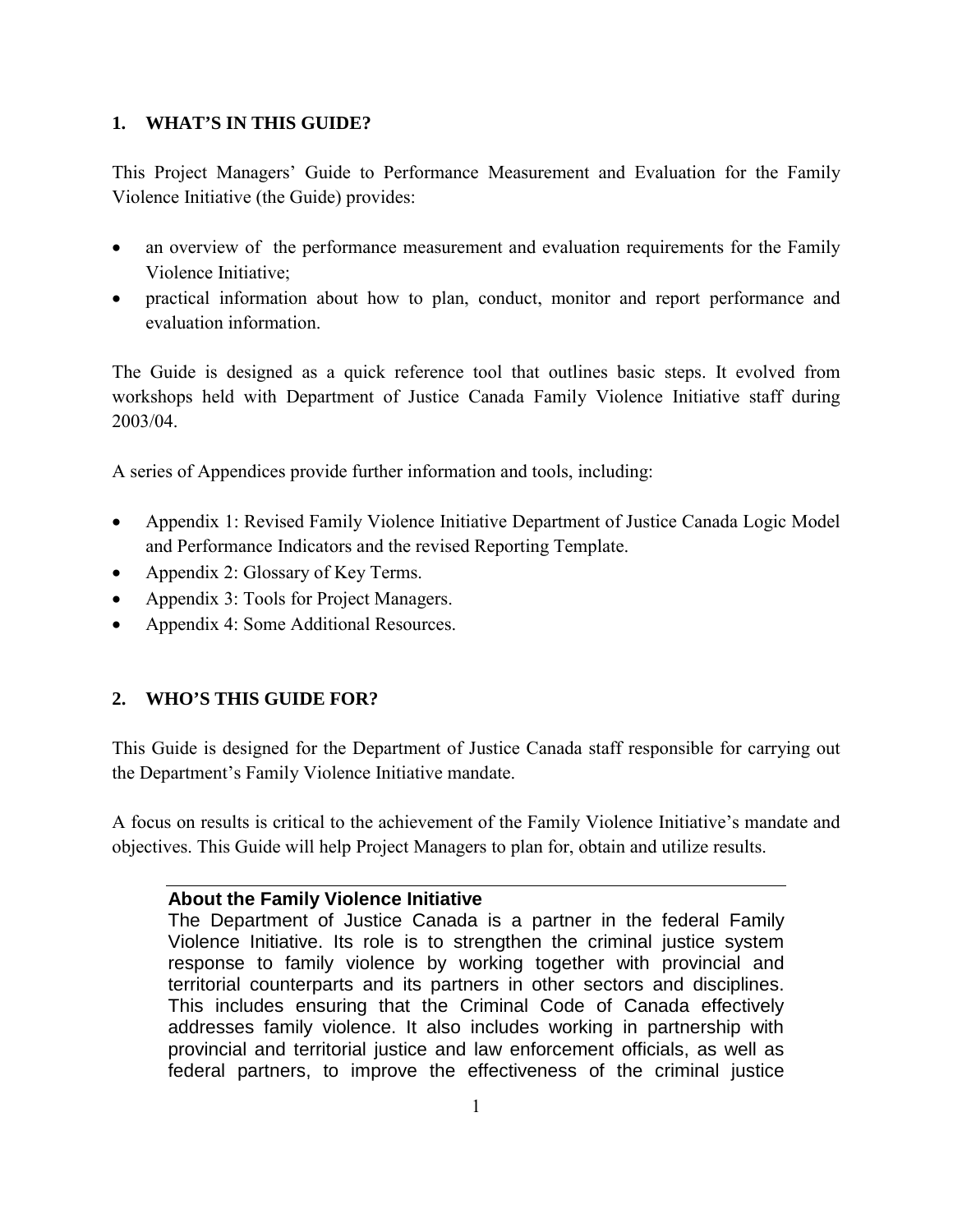$\overline{a}$ 

system through: legislative and policy review and reform; public and professional education; research and support for programs and services.

### **3. WHAT IS PERFORMANCE MEASUREMENT AND EVALUATION?**

Performance measurement is the ongoing, regular collection of information for monitoring how a program, policy or strategy is doing. It is a systematic way of mapping the evidence of the progress you are making towards your expected results.

Evaluation is a specific, in-depth way to gather and analyze information and draw conclusions about the performance of a policy, program or strategy. Evaluations may also be focussed at the project level.

There are two broad types of evaluations:

- "Formative" or "process" evaluations that are designed to improve the design and implementation of a program, policy or strategy as it unfolds, and
- "Summative" or "outcome" evaluations that are designed to judge a program, policy or strategy's relevance, success and/or cost-effectiveness (including its relative contribution to the intended outcomes).

For more information on the federal approach to performance measurement and evaluation, refer to Treasury Board of Canada's Guide for the Development of Results-based Management and Accountability Frameworks:www.tbs-sct.gc.ca/eval/pubs/RMAF-CGRR/rmafcgrr05 e.asp.

# **4. WHAT ARE THE PERFORMANCE MEASUREMENT AND EVALUATION REQUIREMENTS FOR THE FAMILY VIOLENCE INITIATIVE?**

The Family Violence Initiative's performance measurement and evaluation requirements include those that are unique to the Department of Justice Canada, as well as those that relate to the overarching interdepartmental initiative<sup>1</sup>.

<sup>&</sup>lt;sup>1</sup> Note: the Family Violence Initiative is currently developing a Results-Based Management and Accountability Framework (RMAF) that builds on the existing Family Violence Initiative Accountability and Reporting Frameworks produced under the previous phase of the FVI (1997/98-2001/02).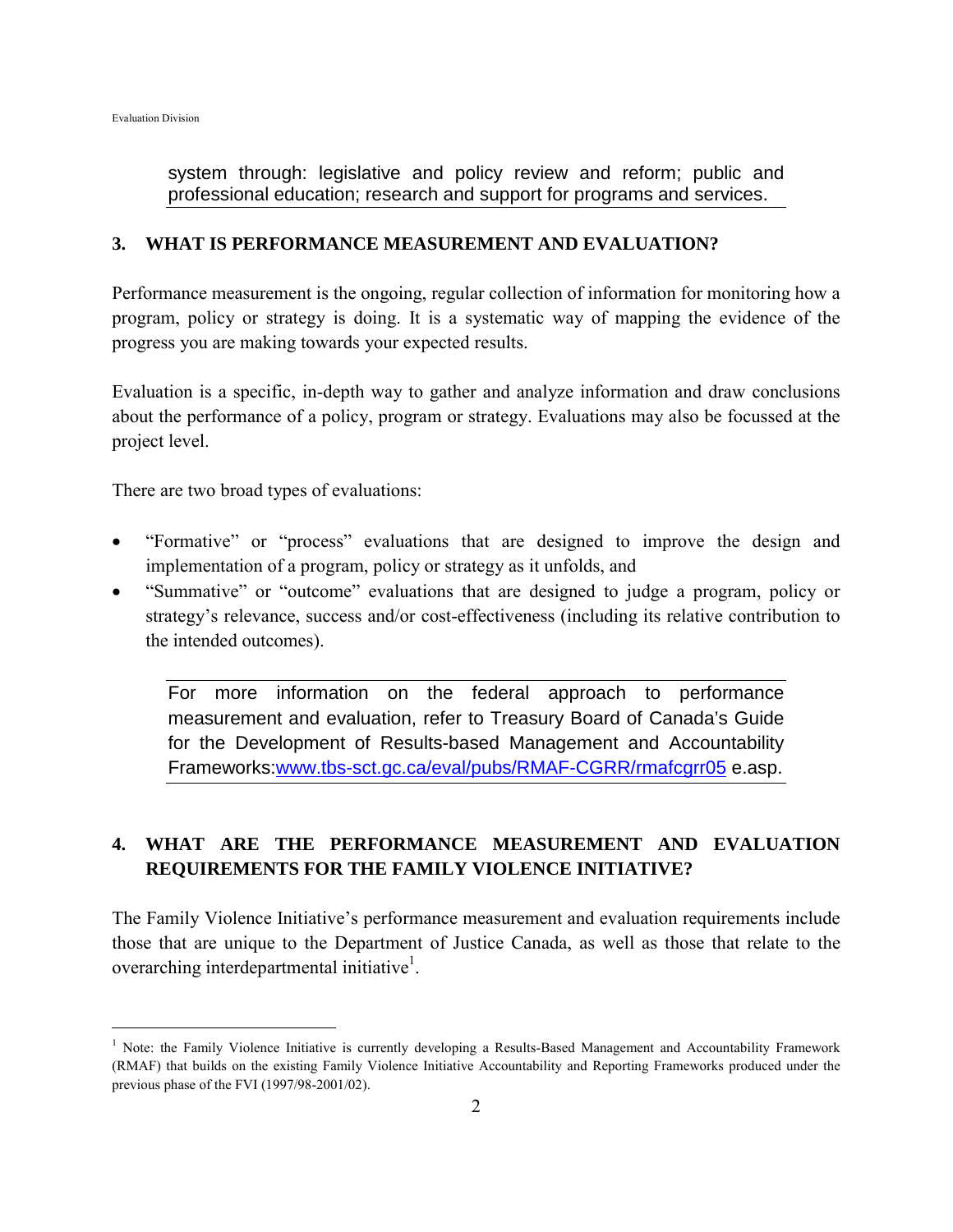In collaboration with the Department's Family Violence Initiative, the Evaluation Division has updated the Family Violence Initiative Logic Model and Performance Indicators and prepared an accompanying glossary of key terms (see Appendices 1 and 2).

It is anticipated that the FVI will produce annual performance reports, as well as periodic evaluation reports.

# **5. WHAT ARE THE PERFORMANCE MEASUREMENT AND EVALUATION APPROACHES?**

There are various approaches to performance measurement and evaluation. The approach you take depends on a range of factors, such as the:

- *type* and *nature* of the policy, program or strategy,
- *practicality* of gathering and analyzing information,
- *timing*, and
- available *capacity* including financial resources to carry out performance measurement and evaluation tasks.

In the case of the Family Violence Initiative, there are varying possibilities – and limitations - to gather performance measurement and evaluation information within the policy, programs and research streams of the Initiative.

# **6. WHAT ARE THE BENEFITS**

Performance measurement and evaluation are powerful tools to improve management and decision making at all levels. Participatory approaches, in particular, can help to build capacity for ongoing improvement at local levels. The following chart maps some of the key benefits and how they can be used.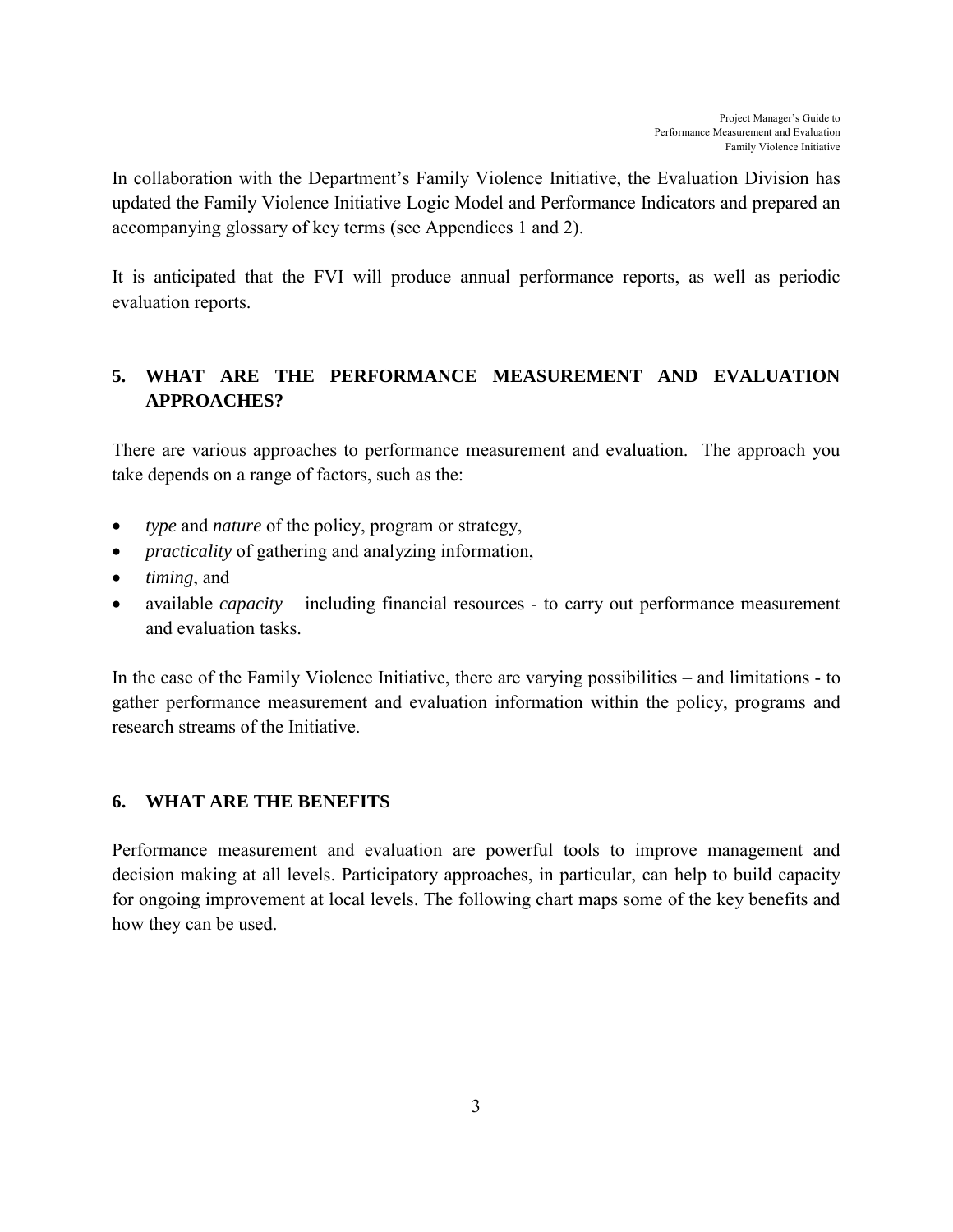| <b>Benefits of Performance Measurement and Evaluation</b>  |                                                                                                                                   |  |  |  |  |
|------------------------------------------------------------|-----------------------------------------------------------------------------------------------------------------------------------|--|--|--|--|
| $\sqrt{\ }$ Policy and Program Planning<br>and Development | Results may confirm policy and program direction, or identify<br>gaps that need to be addressed.                                  |  |  |  |  |
| $\sqrt{ }$ Decision Making about Funding                   | Finding out what works well/not so well can be used to guide<br>future funding decisions/priorities.                              |  |  |  |  |
| $\sqrt{ }$ Clarifying Goals                                | At the outset, developing a "road map" clarifies goals, explains<br>the "big picture" and ensures everyone shares a common focus. |  |  |  |  |
| $\sqrt{T}$ Tracking Progress                               | Enables monitoring and, if required, permits adjustments to be<br>made along the way.                                             |  |  |  |  |
| $\sqrt{ }$ Reporting Results                               | Promotes accountability and communicates what works well to<br>facilitate improvement and ongoing development.                    |  |  |  |  |

# **7. OF COURSE THERE ARE CHALLENGES TO PERFORMANCE MEASUREMENT AND EVALUATION!**

Some of the performance measurement and evaluation challenges related to addressing family violence at the federal level include:

- the multi-dimensional nature of family violence,
- the evolving definitions and scope of family violence issues,
- different operational policy environments and priorities in various jurisdictions,
- the unique contextual and circumstantial factors related to different populations, cultures and community settings,
- the level of investment (resources and time) required to build collaborative processes and build capacity to address the issues, and
- the long-term timelines necessary for the federal contribution to achieve the overall result contribute to the reduction of family violence in society.

Given the nature of the issues, the collaborative, multiple partnership approach to family violence, and the scope and limitations of federal influence, attribution of results can also be challenging.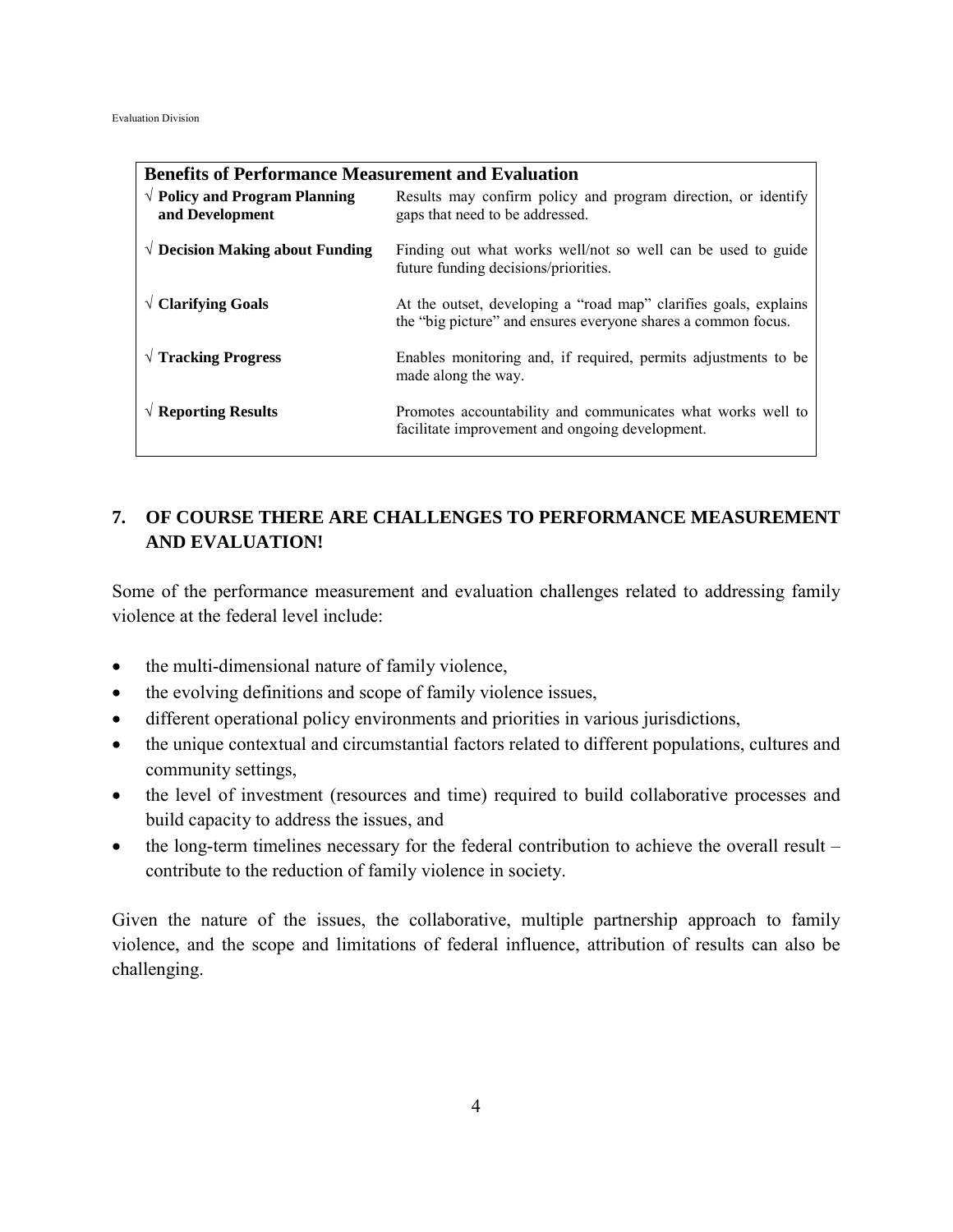# **8. OVERCOMING THE CHALLENGES**

Acknowledging these challenges – and at the same time, breaking them down into manageable problems – is important. Some of the ways that these challenges can be addressed are listed on the table below:

| <b>Challenges</b>                    | <b>Some Ways to Address Them</b>                                                                                                                                                                                                              |
|--------------------------------------|-----------------------------------------------------------------------------------------------------------------------------------------------------------------------------------------------------------------------------------------------|
| Nature of Family<br>Violence Issues  | Have realistic, achievable objectives - don't overreach!<br>$\bullet$<br>Choose specific indicators that make sense<br>$\bullet$                                                                                                              |
| Attribution                          | Have a good understanding of the context<br>Give enough time to have an influence<br>Be timely in determining influence                                                                                                                       |
| Feasibility                          | Plan for performance measurement and evaluation at the beginning of the<br>$\bullet$<br>process - plan to ask questions<br>Piggyback and partner where possible<br>Provide tools and technical assistance to funding recipients               |
| Timing                               | Plan and report on results - when it makes sense!                                                                                                                                                                                             |
| Capacity                             | Clarify capacity needs – internally and at the community level<br>Build partnerships and contacts that can enhance capacity<br>Offer training on $-$ and tools to facilitate $-$ capacity building                                            |
| Affordability                        | Plan and identify indicators that are suitable and affordable $-$ and incorporate<br>$\bullet$<br>costs into project at the beginning<br>Encourage partnerships at all levels, to stretch and leverage resources                              |
| Ethics related to<br>family violence | Establish codes, standards and expertise<br>$\bullet$<br>Use risk management strategies and debriefing protocols and<br>Show respect for individuals, understand the social context and use appropriate<br>methods<br>Monitor data collection |

# **9. IMPLEMENTING THE PERFORMANCE MEASUREMENT EVALUATION APPROACH**

### **9.1 Laying the Groundwork**

Notwithstanding the challenges, realistic, thorough and timely planning helps to ensure that the benefits of performance measurement and evaluation are realized. Developing a Logic Model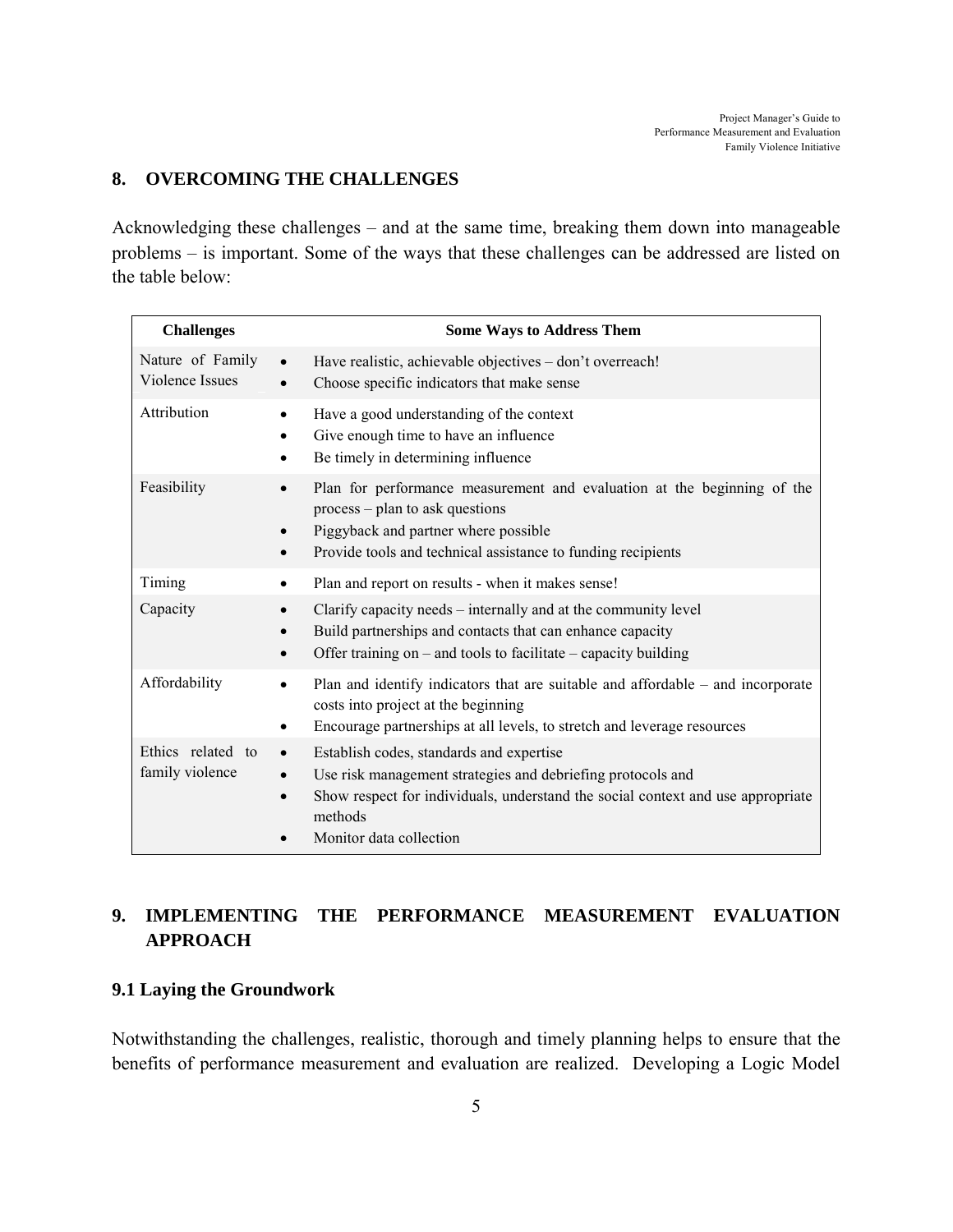and Performance Indicators are key tasks that help to focus the Family Violence Initiative and related activities. These tools set the boundaries of your accountability and serve as a 'touchstone' for mapping your progress. Determining how and when you will collect and report information – as well as the resources that you will need to do this - is the next part of the performance measurement and evaluation strategy.

# **Laying the Groundwork – First Steps**

- Agree on goals and objectives.
- Create a Logic Model.
- Develop Performance Indicators.
- Develop a performance measurement and evaluation strategy.
- Plan & coordinate your performance measurement and evaluation activities as you develop your workplans.

The Family Violence Initiative has a long history of working together. When you prepare your annual workplan, it is also a good time to plan and coordinate performance measurement and evaluation activities with your colleagues in the Family Violence Initiative. Coordinated planning will increase the likelihood of success – and is particularly critical when there are partners involved.

# **Collaborative Approaches – A Unique Challenge**

In many cases, the Department of Justice Canada is one of several contributing partners in a project. It such cases, it is important to ensure that all partners are clear on the expectations of the project. Ensure that all partners agree on the evaluation plan and on who will be responsible for the evaluation plan and its implementation.

Some performance measurement and evaluation questions to consider during the FVI workplan development include:

- What will decision-makers need to know about the Family Violence Initiative?
- Is evaluation of certain projects and activities appropriate (and if so, when?)
- Given the nature of activities and projects that you will undertake, and how far along they are in the implementation cycle, what kind of performance measurement information will be required?
- Is there sufficient internal and external capacity including financial resources to gather information? If not, how can that capacity be developed?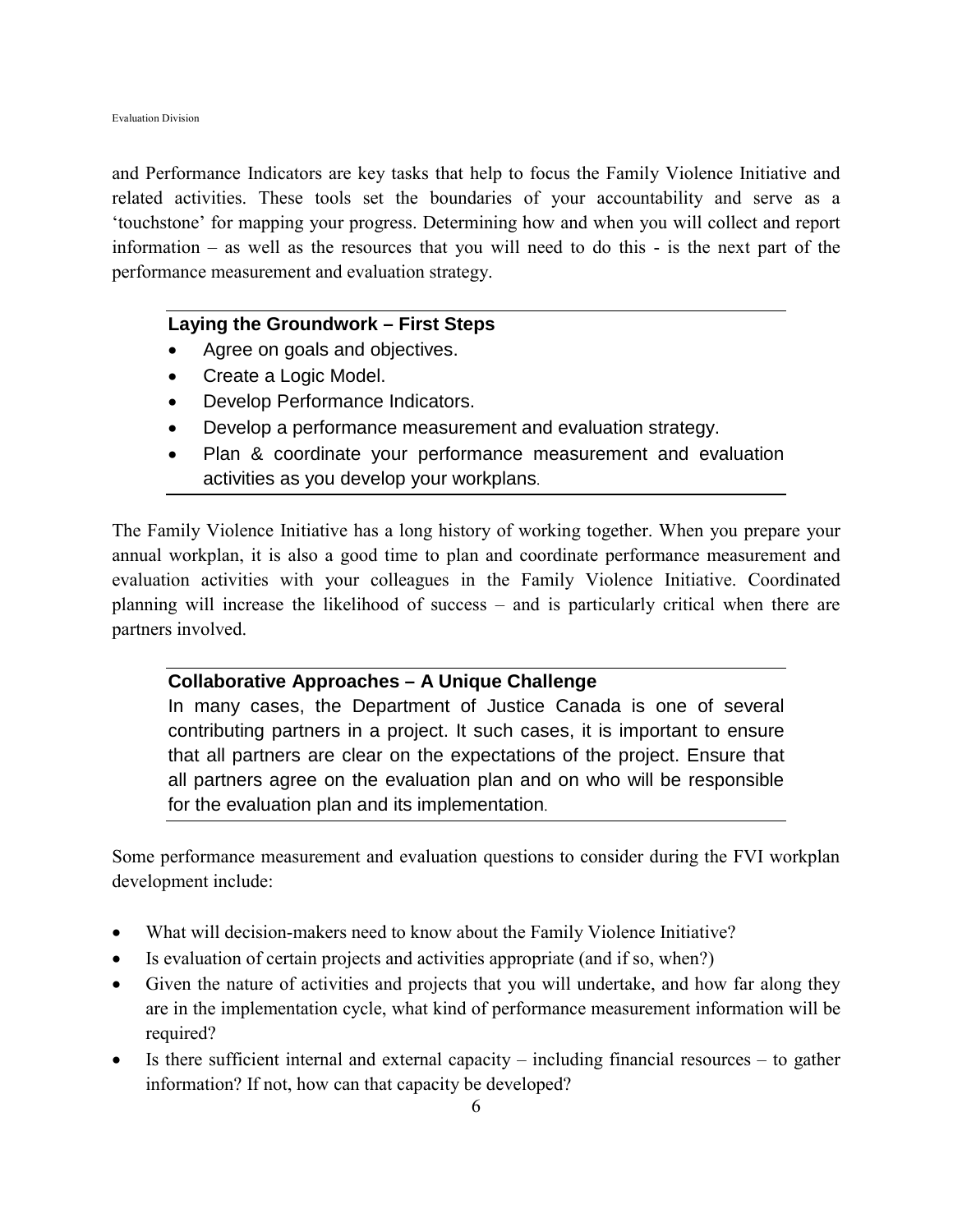- What kinds of approaches or methods are best suited to the context and to the kind of information you will need?
- What are the most cost-effective ways of gathering information? Are there any possibilities of linking performance measurement or evaluation activities? Think creatively: if you were funding similar types of projects, would a cluster evaluation<sup>2</sup> be appropriate?
- How can you and your partners and other key stakeholders get the most benefit out of the exercise?
- Who will be responsible for the evaluation, and who will be involved in the process?
- Can information be gathered and analyzed in a timely way for reporting?

### Considerations – Policy Activities

Policy activities pose challenges for performance measurement and evaluation. Policies may be tied to multiple, high-level and distant outcomes. The policy development process itself is subjective and iterative in nature. Time frames are uncertain and ever changing. Problems with measurement, causation and attribution also exist. Yet policies influence and even drive change processes. For example, changes to the *Criminal Code* related to stalking and criminal harassment and victim protection legislation have had a significant impact on improving the criminal justice response to family violence issues. Knowing what's working well and what requires improvement is critical.

# **Sound Familiar?**

 $\overline{a}$ 

"The causal gap creates uncertainty on two levels. First, no matter how good your planning and analysis is, you can rarely be certain that today's policy inputs and outputs will in fact lead to the desired social and economic outcomes. Most of the high-level outcomes targeted by government policies are affected by many factors outside of the government's control….even if the desired outcomes occur, we can rarely be certain that the government's intervention (as opposed to other unrelated factors) was the primary cause."<sup>3</sup>

<sup>&</sup>lt;sup>2</sup> Cluster evaluations look at how well a collection of similar projects meet a particular objective of change. Cluster evaluations are a potential way for the Family Violence Initiative to look across projects to identify common threads, themes and impacts and to identify lessons learned. They are not a substitute for project-level evaluations. W.K. Kellogg Foundation (1998) *Evaluation Handbook*. Battle Creek, MI, W.K. Kellogg Foundation. http://www.wkkf.org. 3

<sup>&</sup>lt;sup>3</sup> Schacter, Mark (2002) "What will Be, Will Be": The Challenge of Applying Results-based Thinking to Policy. Ottawa: Institute on Governance, p. 15. www.iog.ca.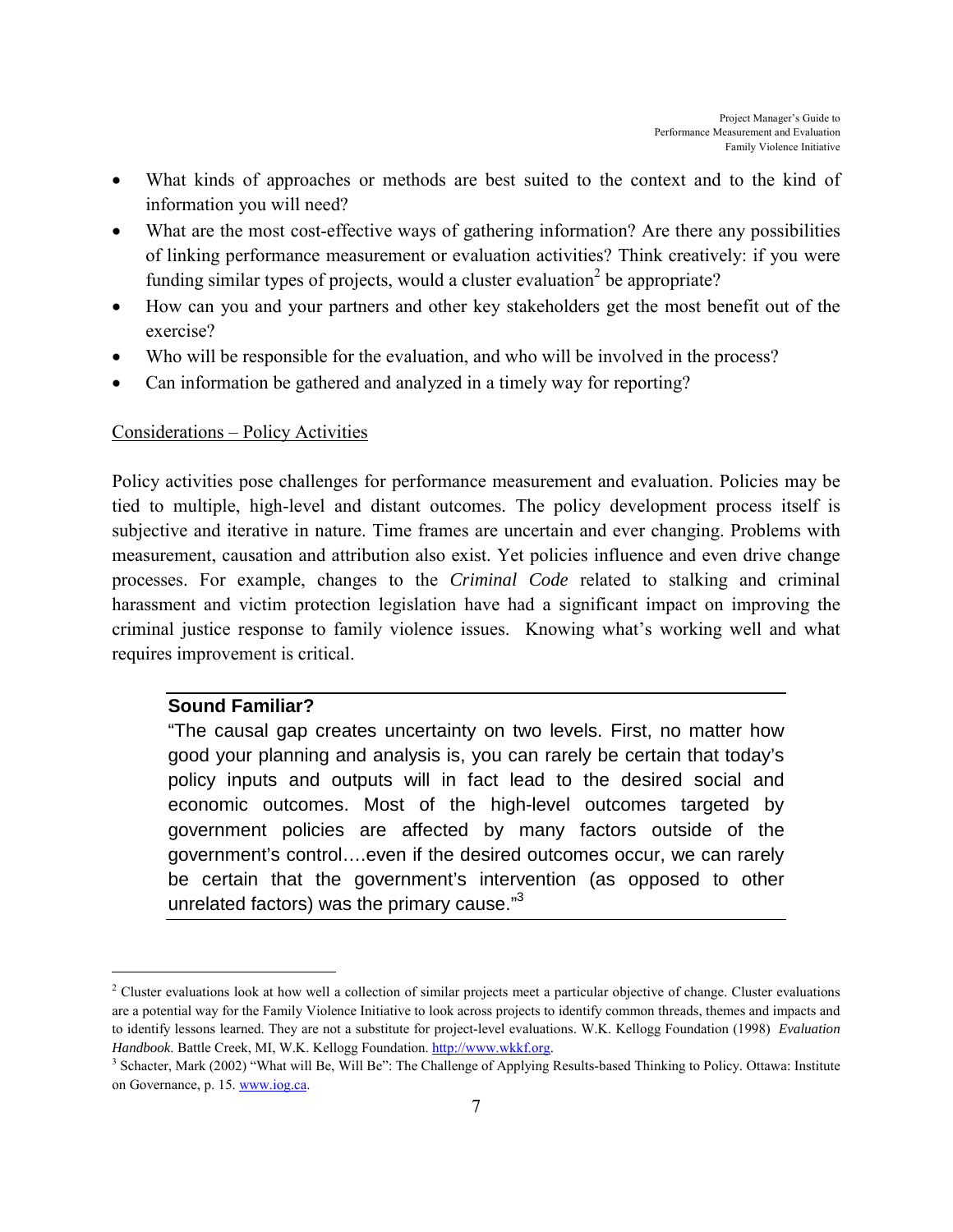#### Evaluation Division

Tools such as the logic model and performance indicators help to develop a picture of how policies are expected to influence change. Monitoring the policy development process through tools such as policy reviews, scans and opinion research are potential strategies. Policy research and evaluation – along with program development and testing – are ways that cumulatively, help to measure the effectiveness of policies.

#### Considerations – Research

Collecting performance measurement and evaluation information on the Family Violence Initiative research function is also challenging. Some ideas to consider include:

• peer reviews,

 $\overline{a}$ 

- client satisfaction, and
- user feedback surveys.

# Considerations – Projects: Justice Partnership and Innovation Fund – Programs and Public Legal Education

Project-level evaluations are one of the key building blocks of the performance measurement and evaluation strategy. The Justice Partnership and Innovation Fund requires proposers to prepare an evaluation plan as part of proposal development. Typically, proposals should include an overview of the project; its target audiences; expected outcomes; indicators of success/impact; data sources and methods; who will conduct the evaluation; how stakeholders and partners will be involved; the time frame, and how the evaluation information will be used. Logic Models – or project "roadmaps" are increasingly important tools.

### **What is a Logic Model?**

A logic model is a picture of how a program or project works – including the theory and assumptions behind it. Where feasible, proposers should be encouraged to learn about and apply this tool<sup>4</sup>. Logic models can take many forms. They may focus on outcomes; activities; concepts or theories; or a combination of the above. According to the Kellogg Foundation, a logic model is a learning tool that helps you to learn about your program or project and make continuous improvements: "A logic

<sup>4</sup> Logic Models are not currently a requirement of FVI projects funded under the JPIF, however the practice should be encouraged. This may require the provision of technical assistance to funding recipients. Examples are included in Appendix 3.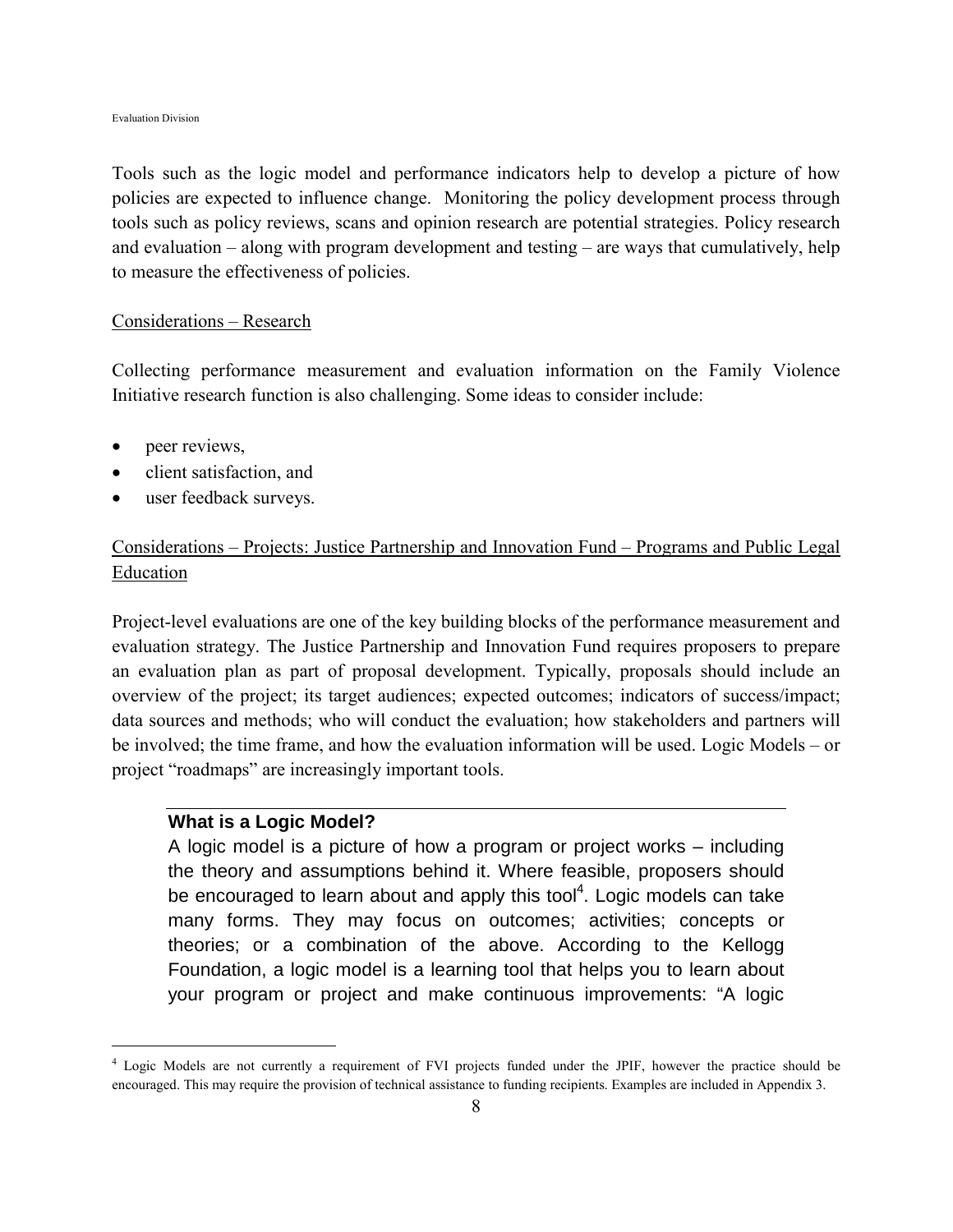model's value is in the process of creating, validating, and then modifying the model."5

Some questions to consider when you review proposed evaluation plans include:

- Project description: Is the project description adequate? Is there a logical and realistic link between the project objectives, activities, outputs and outcomes?
- Determine up front what success would look like. Are the indicators of success appropriately matched to the project outputs and outcomes?
- Are the data sources and data collection methods appropriate to the situation, are different population perspectives being considered (culture, language, gender, age, literacy level, etc) and are the data collection instruments valid and reliable?
- Have any ethical issues or considerations been appropriately addressed?
- Are the confidentiality provisions appropriate?
- Who is involved in the evaluation (i.e. the party conducting the evaluation, partners, participants) and how will they be involved?
- Is the time frame realistic?

 $\overline{a}$ 

- How important is the information that will be collected and to whom?
- How will you, your partners, the project and other stakeholders use the information?
- Are the resources appropriate and sufficient to get the job done?
- How realistic is the evaluation plan?
- What improvements could be made?

**Plan – and allow sufficient time for - evaluations!** For example, if a training project takes one year to implement, consider doing a follow-up survey six months after completion to find out how the training has impacted participants.

**Quantitative versus Qualitative Data….Not an Either/Or Situation** Quantitative information are things that can be counted and measured, like the number of participants in a project, the number of brochures distributed, the number of locations at which a workshop was given. Qualitative information provides in-depth, descriptive information that can give context or meaning to the experience, such as people's perceptions

<sup>5</sup> W.K. Kellogg Foundation (1998) *Evaluation Handbook*. Battle Creek, MI, W.K. Kellogg Foundation. http://www.wkkf.org.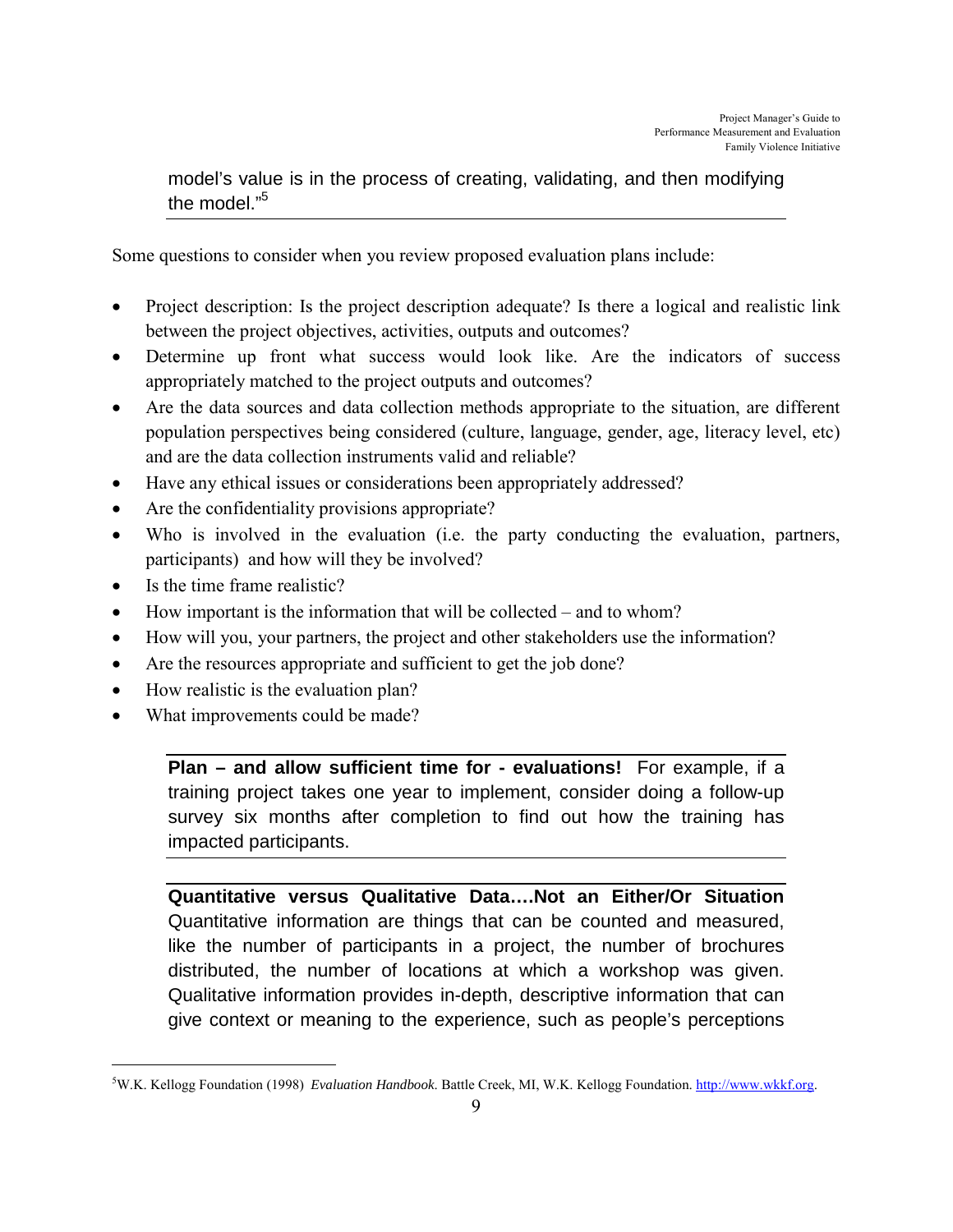or feelings about what happened and how the project affected them. Ideally, you will want to gather quantitative and qualitative data on family violence issues.

### **9.2 Implementation & Monitoring**

Planning is only the first step. It is important that evaluation plans be activated as soon as a project commences. As a project moves from proposal to implementation stage, it is likely the project objectives and activities – and potentially its outputs and outcomes - will be fine-tuned. Keeping track of this evolution will help the project and ensure that the evaluation has the correct focus and asks the right questions in the right way. When monitoring the implementation of the evaluation plan, consider the following questions:

- Are the evaluation questions still relevant?
- Are different participant perspectives (culture, language, gender, age, literacy level, etc.) being taken in to consideration?
- Are any problems with data collection emerging and if so, are solutions being identified and implemented?
- What is being learned along the way? Is feedback being used to improve the project on an ongoing basis?

Encourage projects to provide evaluation updates, along with any modifications to their evaluation plans when they submit their formal progress and/or interim reports. In addition, ongoing communication, as well as with informal "check-ins" and on-site visits are ways to determine how a project is doing.

### **10. REVIEWING, REPORTING, UTILIZING AND COMMUNICATING RESULTS**

Good project planning, implementation and monitoring processes will help to ensure that there is useful information available at the end of the project. It's helpful to build in an opportunity to review the evaluation report outline, so that you can provide preliminary feedback. When reviewing the project evaluation reports, keep in mind questions such as:

- What changed as a result of this activity or project?
- What other factors may contribute to these changes?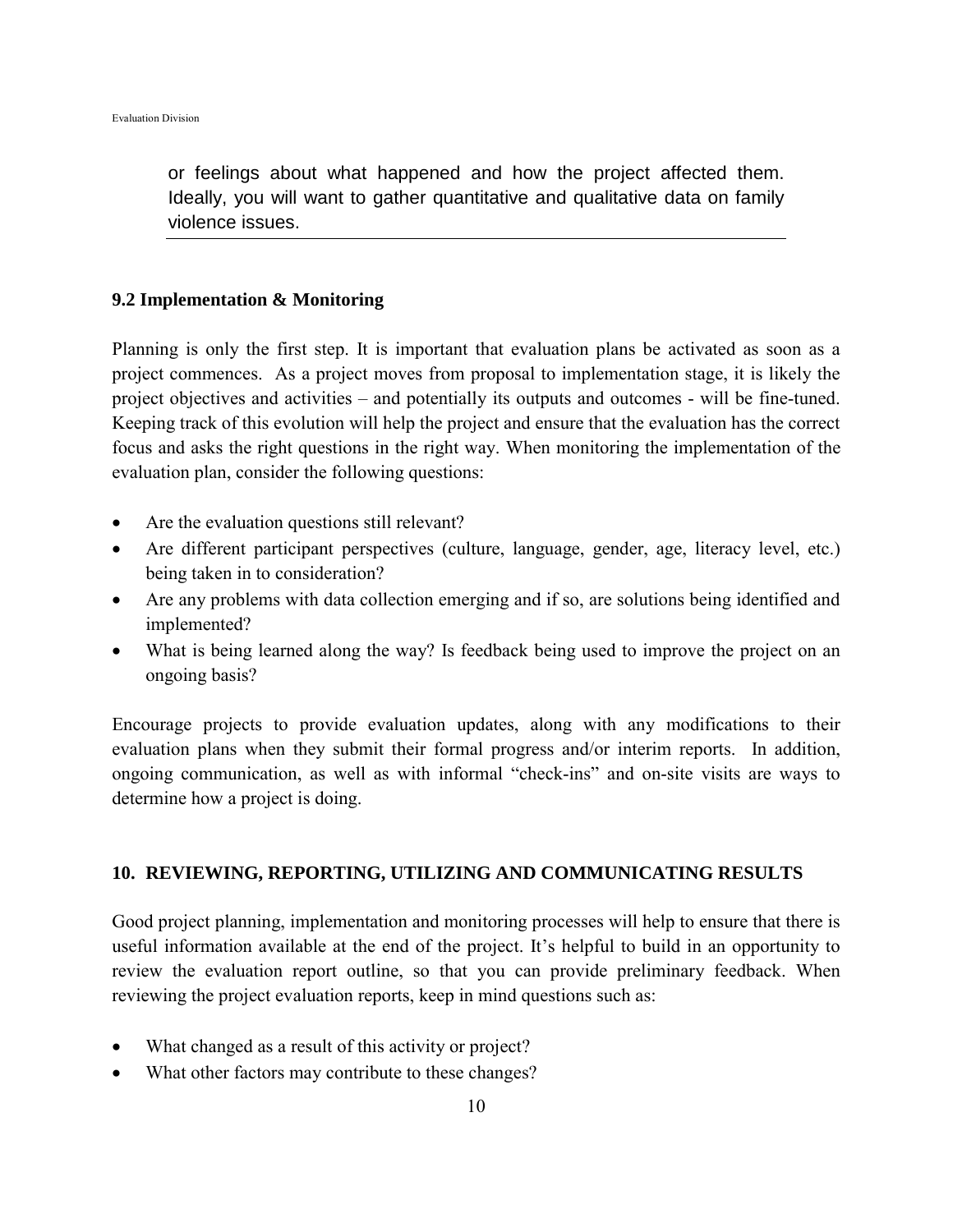- Does the data support the analysis and conclusions?
- What are the implications of these results for policies, programs and future activities and project work?
- How can these results be shared with others?

Communicating evaluation results is also key. Where appropriate, ensure that there is a plan to disseminate your performance results and evaluation findings to your colleagues, other partners and stakeholders. Consider developing project evaluation fact sheets, or distributing evaluation results through conferences, workshops, the National Clearinghouse on Family Violence and the Department of Justice Canada Family Violence Initiative web site.

**A Process of Ongoing Learning** Dedicate learning sessions on specific family violence topics. Bring people together to report on their findings, share their insights and explore the implications. Develop FVI products that can be shared, and move forward with a communication strategy to enhance knowledge and awareness.

# **10.1 Close the Circle**

Remember that performance measurement and evaluation are tools to help you learn about the FVI projects' progress and impacts. Use results to:

- refine your goals and objectives, logic model, performance indicators and workplans, and
- make further improvements to family violence policies, program development and research.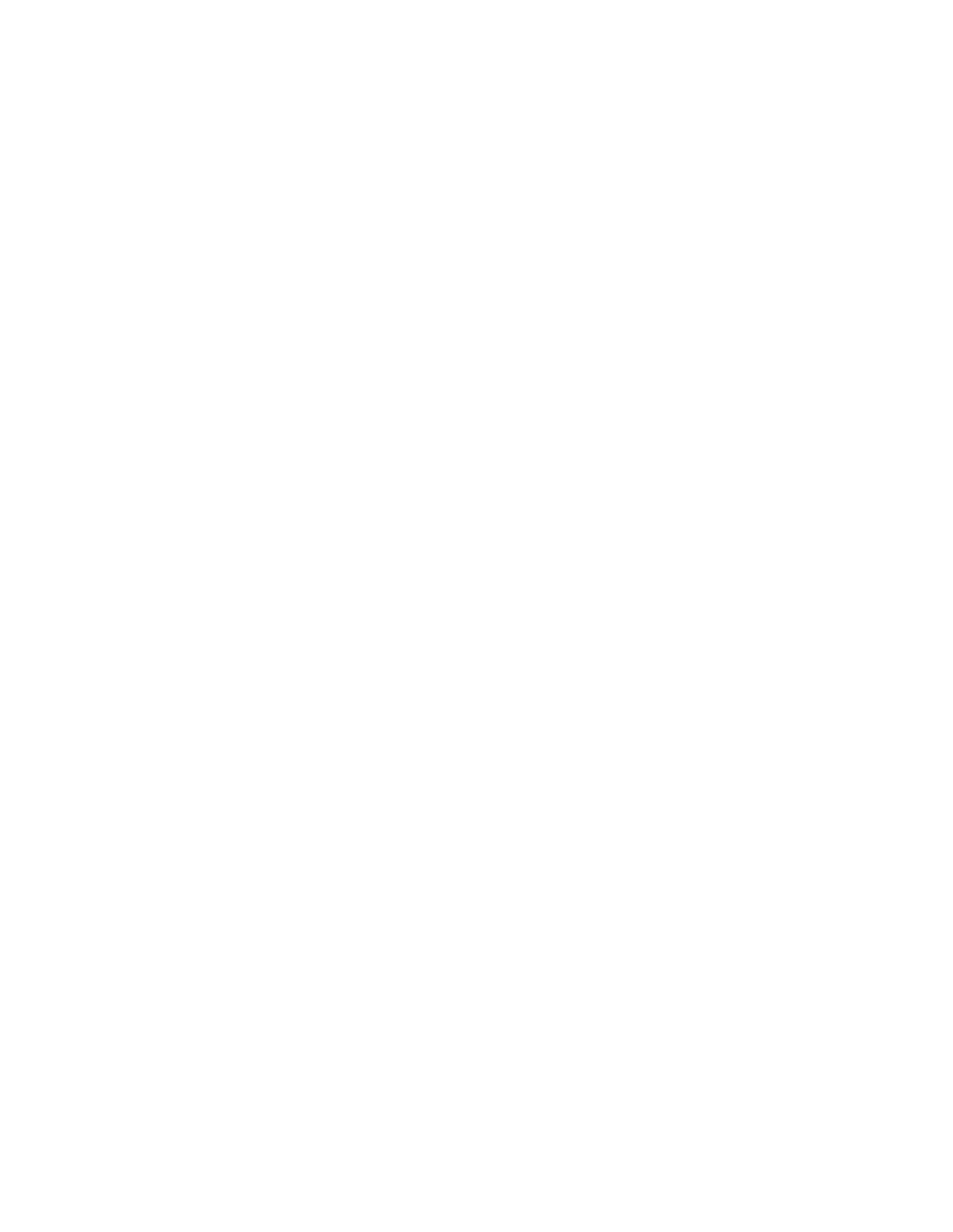**APPENDIX 1: Family Violence Initiative Logic Model for the Department of Justice**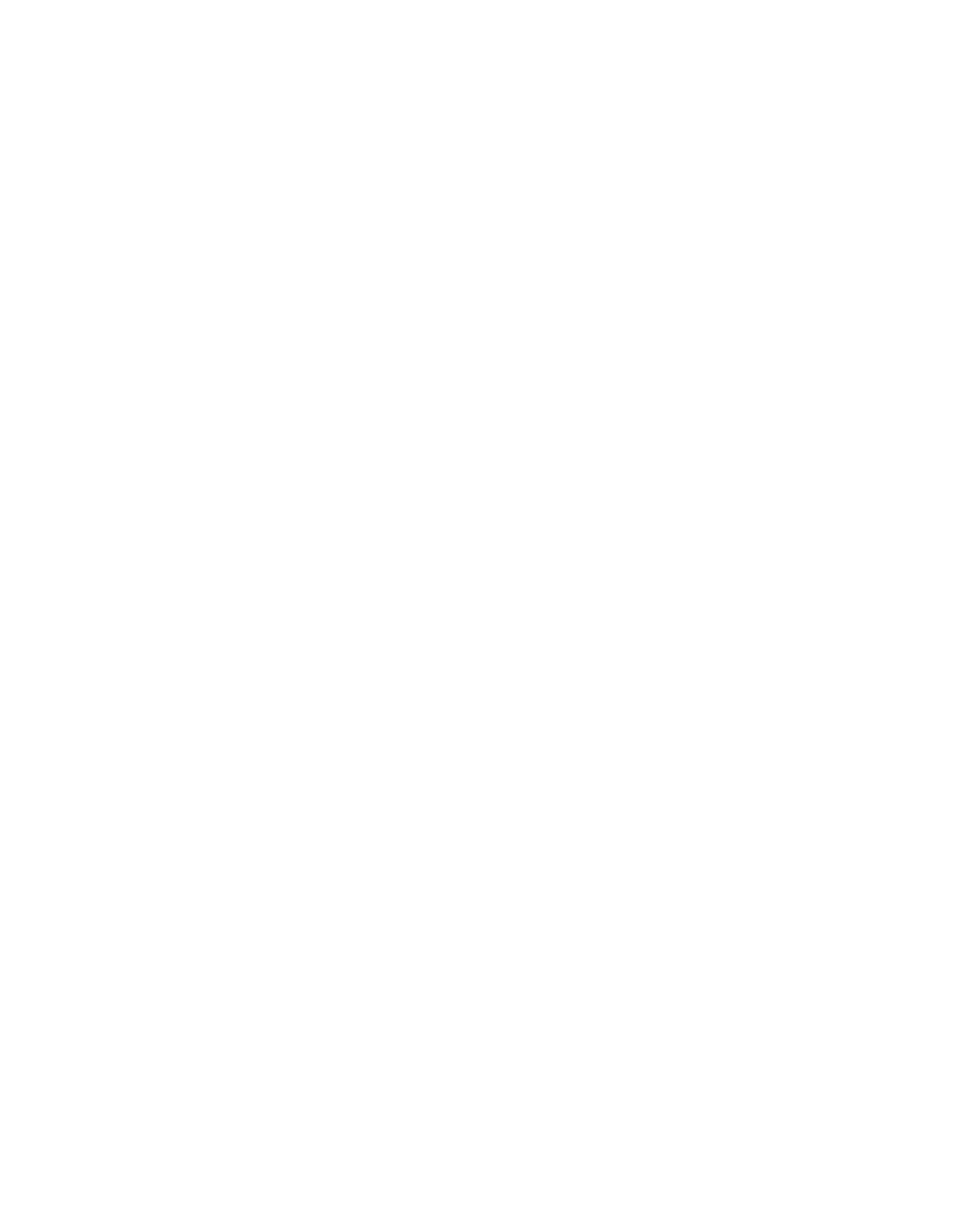### **FAMILY VIOLENCE INITIATIVE LOGIC MODEL**

The Family Violence Initiative Logic model describes the linkages between the FVI activities and its outcomes. The FVI Logic Model presented here updates the 2000 version and was developed based on discussions and workshops with DOJ FVI staff.

There is an overarching Logic Model for the DOJ component of the Family Violence Initiative. This Logic Model summarizes the key components of DOJ FVI activities and outcomes in the area of policy, programs and research.

The elements include:

**Activities**: An operation or work process internal to an organization intended to produce specific outputs (e.g., products or services). Activities are the primary link in the chain through which outcomes are achieved.

**Outputs:** Direct products or services stemming from the activities of a policy, program or initiative.

**Reach:** The individuals and organizations targeted and directly affected by a policy, program or initiative. Reach includes both target groups or populations, as well as co-deliverers, partners, and others who are involved in the success of the DOJ FVI.

**Client Groups:** range of players whose actions are influenced by DOJ FVI activities and/or outputs and whose actions influence the Department are the relevant client groups. There are national and international client groups.

**Outcomes:** An external consequence attributed to an organization, policy, program or initiative that is considered significant in relation to its commitments. Outcomes are described as direct (within 1-3 years), intermediate (within 3-5 years) or final (5-10 years).

These timelines are appropriate for an initiative or program, but may be adjusted to accommodate shorter-term projects.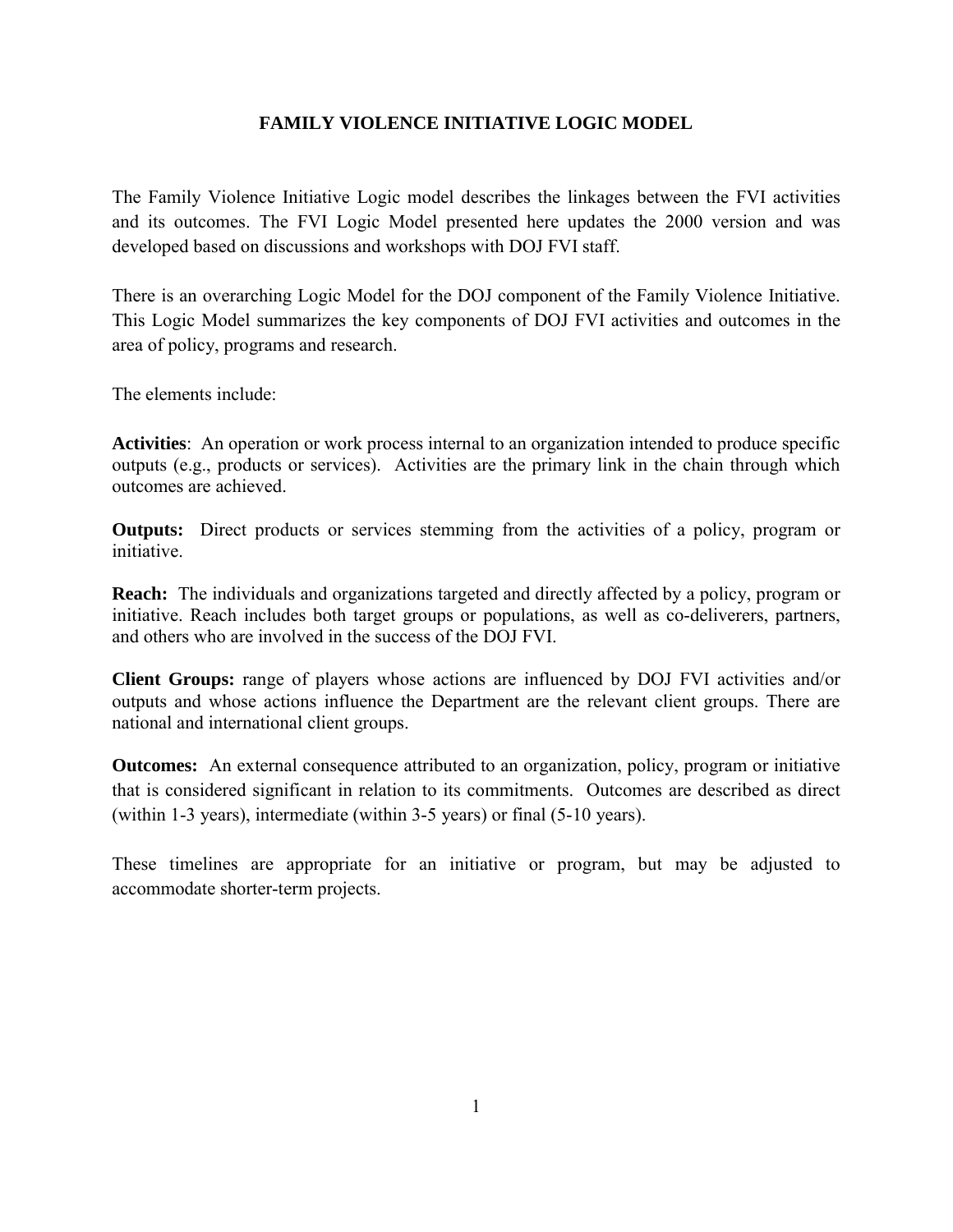

**FAMILY VIOLENCE INITIATIVE - JUSTICE COMPONENT LOGIC MODEL**

<sup>&</sup>lt;sup>6</sup>Outputs can be products attained through contracts or funding agreements or "in house" activity. The Department has full control over a contract project but has limited control over a funding project.  $<sup>7</sup>$  Direct outcomes focus on the knowledge and response capacity of organizations that received DOJ FVI project funding at the community level.</sup>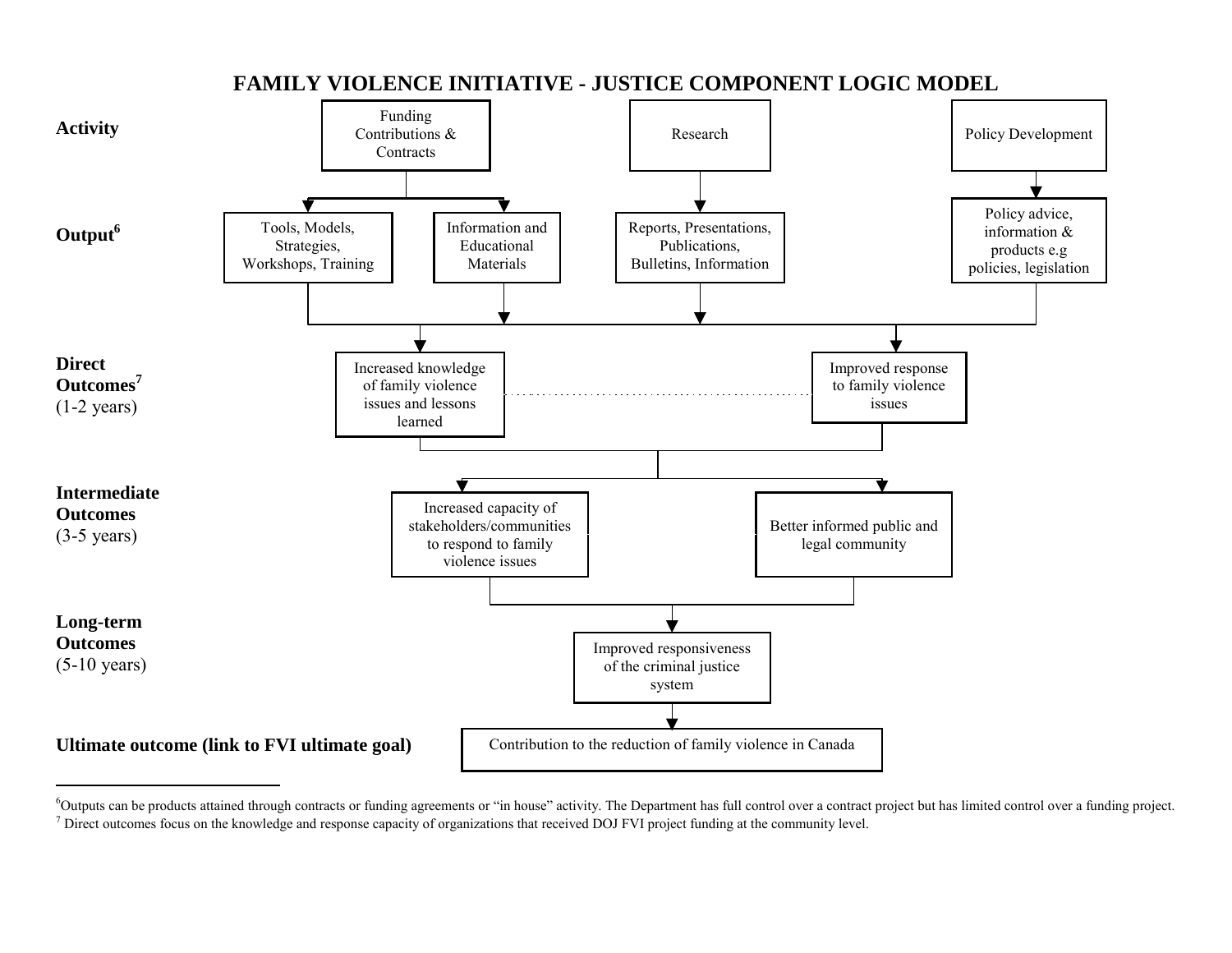| Family Violence Initiative — Department of Justice Canada Logic Model                                                                                                                                                                                                                                                                                                                                                                                                                    |                                                                                                                                                                                                                                                                                                                                                             |                                                                                                                                                                                                                                                                                                                                            |                                                                                                                                                                                              |                                                                                          |  |
|------------------------------------------------------------------------------------------------------------------------------------------------------------------------------------------------------------------------------------------------------------------------------------------------------------------------------------------------------------------------------------------------------------------------------------------------------------------------------------------|-------------------------------------------------------------------------------------------------------------------------------------------------------------------------------------------------------------------------------------------------------------------------------------------------------------------------------------------------------------|--------------------------------------------------------------------------------------------------------------------------------------------------------------------------------------------------------------------------------------------------------------------------------------------------------------------------------------------|----------------------------------------------------------------------------------------------------------------------------------------------------------------------------------------------|------------------------------------------------------------------------------------------|--|
| <b>Activity/Outputs</b>                                                                                                                                                                                                                                                                                                                                                                                                                                                                  | <b>Reach/Client Groups</b>                                                                                                                                                                                                                                                                                                                                  | <b>Direct Outcomes</b>                                                                                                                                                                                                                                                                                                                     | <b>Intermediate Outcomes</b>                                                                                                                                                                 | <b>Long Term Outcomes</b>                                                                |  |
| <b>Policy Development</b>                                                                                                                                                                                                                                                                                                                                                                                                                                                                |                                                                                                                                                                                                                                                                                                                                                             |                                                                                                                                                                                                                                                                                                                                            |                                                                                                                                                                                              |                                                                                          |  |
| • Coordinated FV workplan<br>• FV policy advice<br>• FV policy information<br>• FV policy products<br>• Reports on consultations<br>• Legal advice, litigation support<br>and drafting advice<br>• Canadian positions on<br>international conventions related<br>to family violence                                                                                                                                                                                                      | National:<br>• Minister of Justice $(F)$<br>• Ministers of Justice/<br>Attorneys General (PT)<br>• FPT officials<br>• FPT Justice community<br>• FV Policy community<br>• FV NGOs and community<br>groups<br>International:<br>• International bodies (e.g.<br><b>United Nations</b> )                                                                      | • Increased, coordinated FV<br>criminal justice policy<br>development across<br>jurisdictions and<br>internationally<br>• FV-relevant legislation and<br>policies<br>• Canadian "position" developed<br>in consultation with relevant<br>client groups with respect to<br>international conventions<br>involving family violence<br>issues | • Implementation of FV criminal<br>justice policy instruments across<br>FPT jurisdictions and at<br>international level                                                                      | Improved responsiveness of<br>the criminal justice system to<br>address family violence. |  |
| Programs (PIF)                                                                                                                                                                                                                                                                                                                                                                                                                                                                           |                                                                                                                                                                                                                                                                                                                                                             |                                                                                                                                                                                                                                                                                                                                            |                                                                                                                                                                                              |                                                                                          |  |
| • Project needs<br>$\bullet$ Funded projects <sup>8</sup><br>• Contracts<br>$\bullet$ Partnerships & partnership<br>contributions<br>• Tested models<br>• Strategies and tools<br>• Project reports, evaluations, and<br>products<br>• FVI/DOJ Website updates in<br>relation to family violence<br>activities<br>• Project activities workplans<br>• Funding decisions<br>• Report on funded activities<br>• Funding application tools<br>• Distribution plans<br>• Performance reports | National:<br>• Departmental staff<br>• FPT officials<br>• Municipal governments<br>$\bullet$ FVI NGO's<br>• Individuals and<br>communities facing<br>barriers to access to<br>justice<br>• General public<br>International:<br>• International bodies (e.g.<br><b>United Nations</b> )<br>• Canadian organizations<br>affiliated to international<br>bodies | • Increased awareness and<br>knowledge of family violence<br>issues and effective solutions<br>• Improved organizational<br>capacities to address FV                                                                                                                                                                                       | • Tested pilot projects, proven<br>models, strategies, and tools to<br>address FV<br>• Contribution to policy and program<br>development<br>• Improved community capacities to<br>address FV | Improved responsiveness of<br>the criminal justice system to<br>address family violence. |  |

<sup>8</sup> According to departmental funding priorities, criteria and processes of the Justice Partnership and Innovation Fund.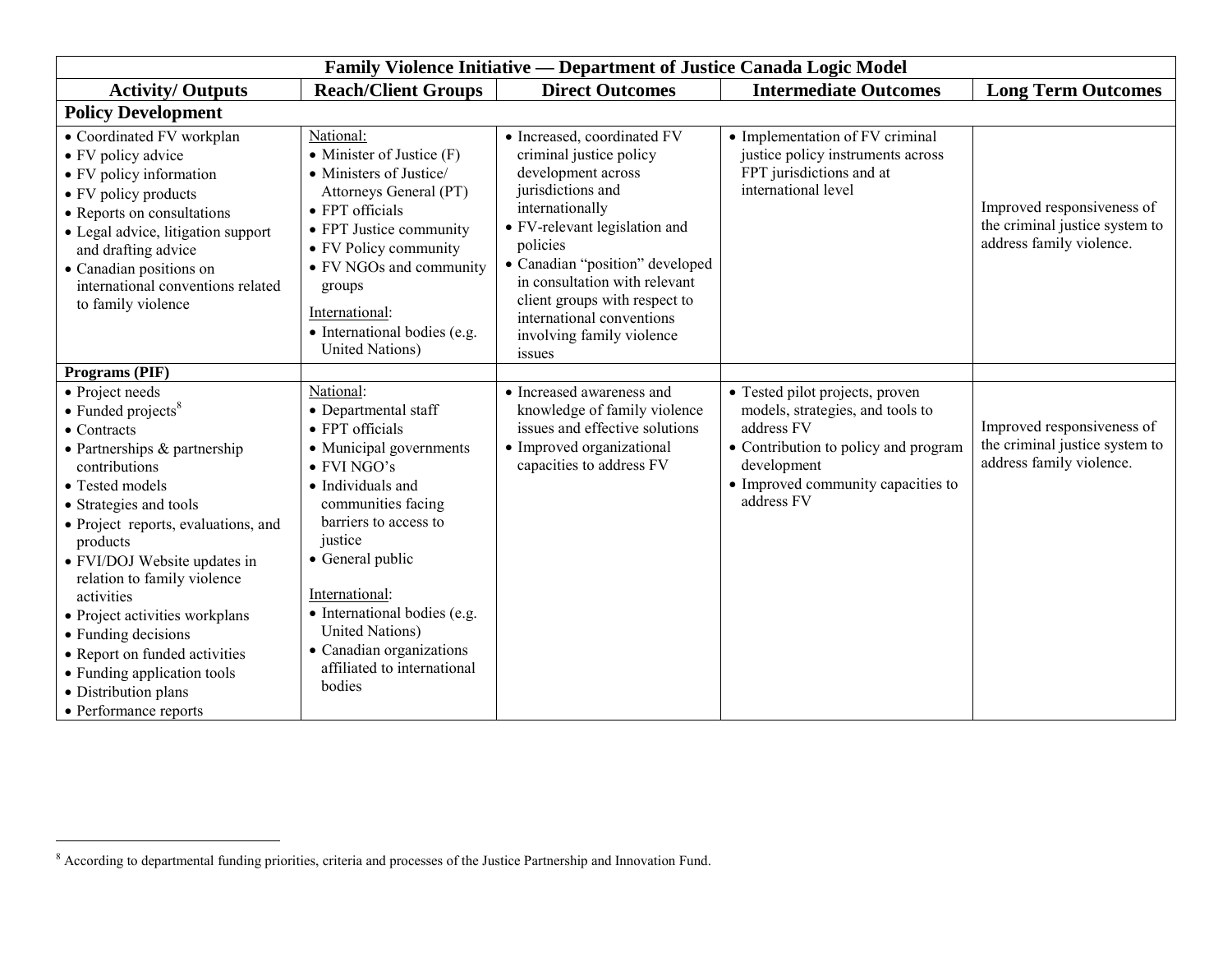|                                                                                                                                                                                                                                                                                                                                                                              | <b>Family Violence Initiative — Department of Justice Canada Logic Model</b>                                                                                                                                                                 |                                                                                                                                                                                                                                                                                                                                                                                                                                                               |                                                                                                                                                                                                                                                                                                                           |                                                                                          |  |  |  |  |
|------------------------------------------------------------------------------------------------------------------------------------------------------------------------------------------------------------------------------------------------------------------------------------------------------------------------------------------------------------------------------|----------------------------------------------------------------------------------------------------------------------------------------------------------------------------------------------------------------------------------------------|---------------------------------------------------------------------------------------------------------------------------------------------------------------------------------------------------------------------------------------------------------------------------------------------------------------------------------------------------------------------------------------------------------------------------------------------------------------|---------------------------------------------------------------------------------------------------------------------------------------------------------------------------------------------------------------------------------------------------------------------------------------------------------------------------|------------------------------------------------------------------------------------------|--|--|--|--|
| <b>Activity/Outputs</b>                                                                                                                                                                                                                                                                                                                                                      | <b>Reach/Client Groups</b>                                                                                                                                                                                                                   | <b>Direct Outcomes</b>                                                                                                                                                                                                                                                                                                                                                                                                                                        | <b>Intermediate Outcomes</b>                                                                                                                                                                                                                                                                                              | <b>Long Term Outcomes</b>                                                                |  |  |  |  |
| <b>PLEI</b>                                                                                                                                                                                                                                                                                                                                                                  |                                                                                                                                                                                                                                              |                                                                                                                                                                                                                                                                                                                                                                                                                                                               |                                                                                                                                                                                                                                                                                                                           |                                                                                          |  |  |  |  |
| $\bullet$ Funded projects <sup>9</sup><br>• Contracts<br>• Partnerships & partnership<br>contributions<br>• Tested models<br>• Strategies and tools<br>• Project reports, evaluations, and<br>products<br>• Website updates<br>• Project activities workplans<br>• Funding decisions<br>• Report on funded activities<br>• Funding application tools<br>• Distribution plans | • PLEI organizations<br>• Intermediary groups $10$<br>• Clients facing barriers in<br>accessing public legal<br>education information on<br>family violence<br>• Criminal justice<br>professionals                                           | • Increased ability of<br>intermediary groups to<br>advise/support clients facing<br>barriers in accessing public<br>legal education information on<br>family violence<br>• Increased access to public<br>legal education information on<br>family violence<br>• Increased<br>awareness/knowledge of legal<br>issues in family violence<br>situations for clients facing<br>barriers in accessing public<br>legal education information on<br>family violence | • Increased prevention of FV<br>• Increased protection of FV<br>victims/witnesses<br>• Improved response to FV situations<br>• Increased capacity of clients to<br>make informed decisions about<br>their particular situation<br>• More engaged public and legal<br>communities in matters related to<br>family violence | Improved responsiveness of<br>the criminal justice system to<br>address family violence. |  |  |  |  |
| <b>Research</b>                                                                                                                                                                                                                                                                                                                                                              |                                                                                                                                                                                                                                              |                                                                                                                                                                                                                                                                                                                                                                                                                                                               |                                                                                                                                                                                                                                                                                                                           |                                                                                          |  |  |  |  |
| • Annual DOJ research workplans<br>$\bullet$ Contracts<br>• Funding/ partnership agreements<br>• Research reports<br>• Statistical reports<br>• Policy-relevant information<br>• Presentations<br>• Publications<br>• Other related information<br>products (e.g. reference<br>documents, summaries, briefing<br>notes or bulletins)                                         | • Federal Minister of Justice<br>• DOJ Family Violence<br>Committee<br>• FPT justice officials<br>• FV policy community<br>• Other relevant clients may<br>include NGOs, general<br>public, international<br>bodies (e.g. United<br>Nations) | • Dissemination of research<br>results to relevant client<br>groups<br>• Awareness of DOJ family<br>violence research results by<br>relevant client groups                                                                                                                                                                                                                                                                                                    | • Increased understanding of family<br>violence issues<br>· Increased knowledge on effective<br>interventions to respond to FV<br>• Informed policy analysis,<br>development and decision making                                                                                                                          | Improved responsiveness of<br>the criminal justice system to<br>address family violence. |  |  |  |  |

<sup>9</sup> According to departmental funding priorities, criteria and process of the Justice Partnership and Innovation Fund.

 $10$  Such as victim/witness assistance, social service organizations.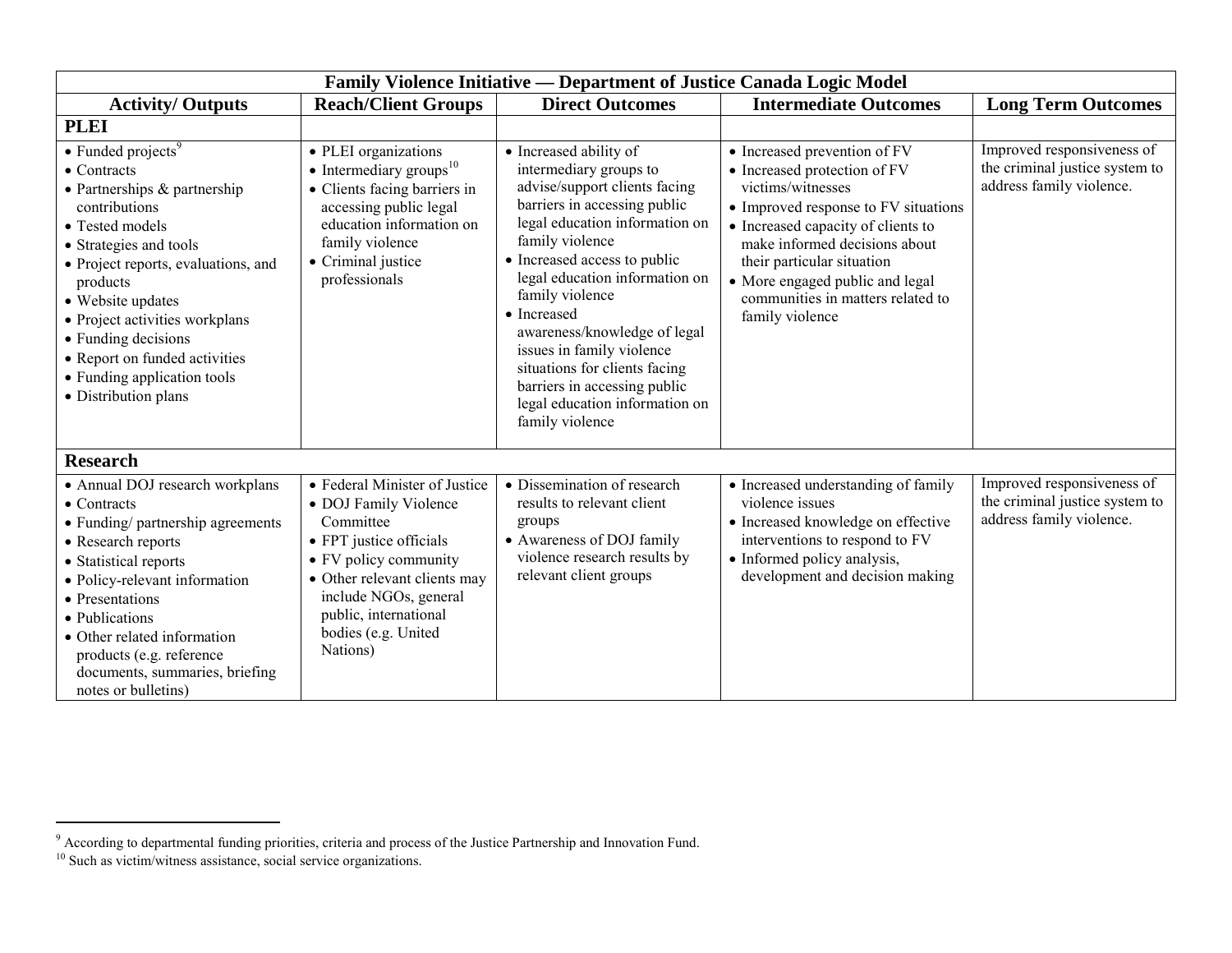|                                                                                                                                                       | <b>Family Violence Initiative — Department of Justice Canada Reporting Template</b>                |                                                                                                                                                                                 |                                                                                                                                     |                                                             |                                                                                         |                                                                                                                                                                                                                                                                                                                                                                                                           |
|-------------------------------------------------------------------------------------------------------------------------------------------------------|----------------------------------------------------------------------------------------------------|---------------------------------------------------------------------------------------------------------------------------------------------------------------------------------|-------------------------------------------------------------------------------------------------------------------------------------|-------------------------------------------------------------|-----------------------------------------------------------------------------------------|-----------------------------------------------------------------------------------------------------------------------------------------------------------------------------------------------------------------------------------------------------------------------------------------------------------------------------------------------------------------------------------------------------------|
| <b>Activity</b>                                                                                                                                       | <b>Status</b>                                                                                      | <b>DOJ FVI</b><br><b>Budget</b><br><b>Overview</b>                                                                                                                              | Partners &<br><b>Contribution</b>                                                                                                   | <b>Client</b><br><b>Groups</b>                              | <b>Outputs</b>                                                                          | <b>Results-Direct Outcomes</b>                                                                                                                                                                                                                                                                                                                                                                            |
| <b>Title of Activity or</b><br><b>Project</b><br>Objective: To X[2<br>lines max]<br><b>Description: 2 lines</b><br>max indicating type of<br>project. | Indicate if<br>underway or<br>completed,<br>and<br>anticipated<br>or actual<br>completion<br>date. | Indicate<br>confirmed<br><b>DOJ/FVI</b><br>funding or<br>contract value<br>for each year of<br>the project, if a<br>multi-year<br>project, e.g.<br>99/00: \$25K<br>00/01: \$15K | <b>Confirmed Partners</b><br>& contribution: to be<br>provided in cases<br>where DOJ is the<br>LEAD department for<br>the activity. | Who is<br>influenced by<br>the activity/<br>scope of reach. | List outputs<br>e.g.<br>Workshop<br>Protocol<br>Reports,<br><b>Trained</b><br>personnel | <b>For Completed Activities</b><br>Refer to the FVI logic model direct<br>outcomes.<br>Briefly describe the direct outcomes (5 line<br>$-50$ words); include any pertinent<br>comments or analysis on the results $\&$<br>implications for future action, strategic<br>direction.<br><b>For Activities Underway:</b><br>Briefly describe the <i>anticipated</i> direct<br>outcomes. (5 line $-50$ words); |
|                                                                                                                                                       |                                                                                                    |                                                                                                                                                                                 |                                                                                                                                     |                                                             |                                                                                         |                                                                                                                                                                                                                                                                                                                                                                                                           |
|                                                                                                                                                       |                                                                                                    |                                                                                                                                                                                 |                                                                                                                                     |                                                             |                                                                                         |                                                                                                                                                                                                                                                                                                                                                                                                           |
|                                                                                                                                                       |                                                                                                    |                                                                                                                                                                                 |                                                                                                                                     |                                                             |                                                                                         |                                                                                                                                                                                                                                                                                                                                                                                                           |
|                                                                                                                                                       |                                                                                                    |                                                                                                                                                                                 |                                                                                                                                     |                                                             |                                                                                         |                                                                                                                                                                                                                                                                                                                                                                                                           |
|                                                                                                                                                       |                                                                                                    |                                                                                                                                                                                 |                                                                                                                                     |                                                             |                                                                                         |                                                                                                                                                                                                                                                                                                                                                                                                           |
|                                                                                                                                                       |                                                                                                    |                                                                                                                                                                                 |                                                                                                                                     |                                                             |                                                                                         |                                                                                                                                                                                                                                                                                                                                                                                                           |
|                                                                                                                                                       |                                                                                                    |                                                                                                                                                                                 |                                                                                                                                     |                                                             |                                                                                         |                                                                                                                                                                                                                                                                                                                                                                                                           |
|                                                                                                                                                       |                                                                                                    |                                                                                                                                                                                 |                                                                                                                                     |                                                             |                                                                                         |                                                                                                                                                                                                                                                                                                                                                                                                           |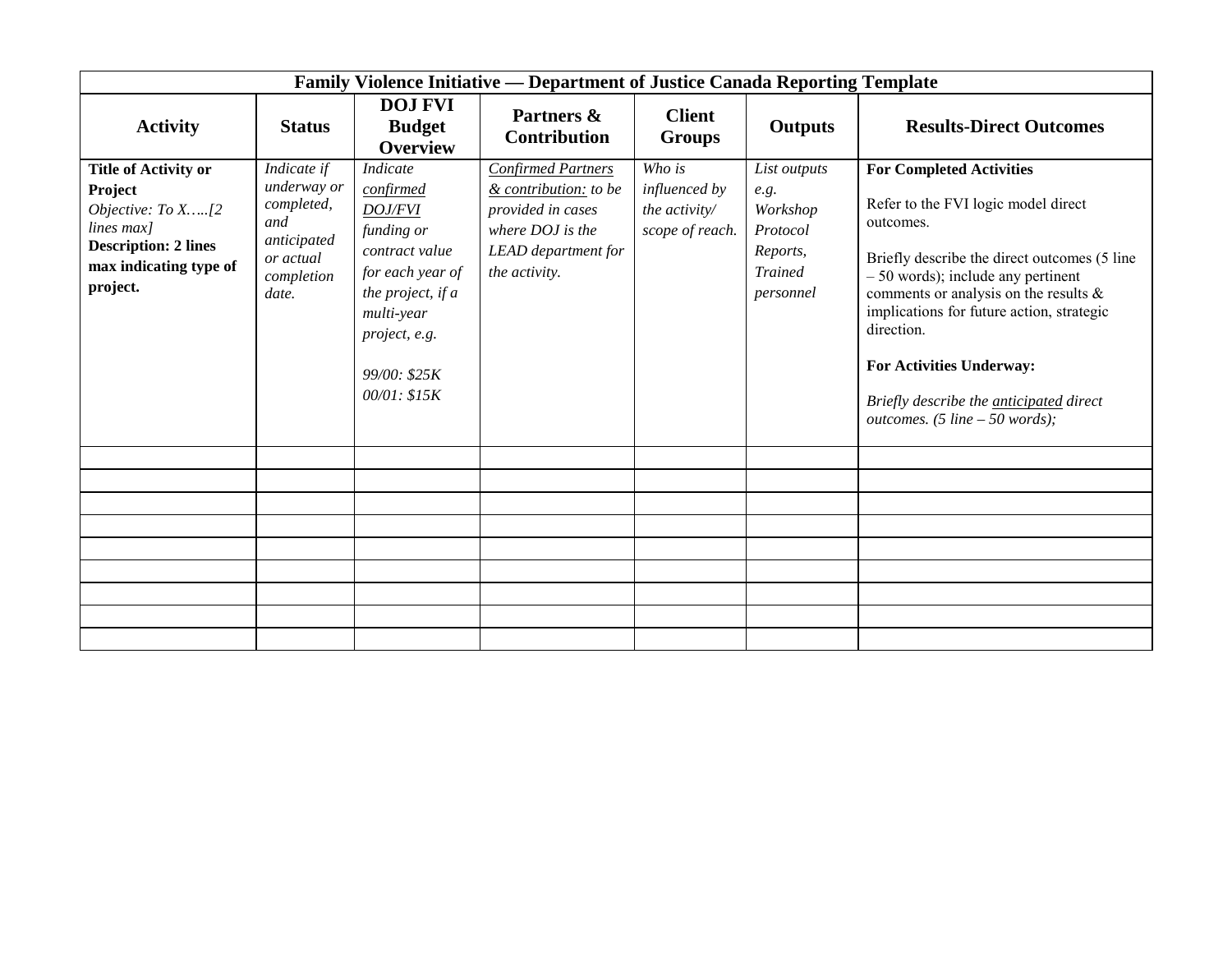| <b>Family Violence Initiative: Performance Measurement and Evaluation Strategy</b>                                                                                           |                                                                                                                |                                                      |                                                |                                                      |  |
|------------------------------------------------------------------------------------------------------------------------------------------------------------------------------|----------------------------------------------------------------------------------------------------------------|------------------------------------------------------|------------------------------------------------|------------------------------------------------------|--|
| <b>Evaluation Issue / Performance Area</b>                                                                                                                                   | <b>Indicators</b>                                                                                              | <b>Data Source / Methods</b>                         | <b>Responsibility for</b><br><b>Collection</b> | Timing/<br><b>Frequency of</b><br><b>Measurement</b> |  |
| <b>Success/Achievement of Outputs and Outcomes</b>                                                                                                                           |                                                                                                                |                                                      |                                                |                                                      |  |
| <b>Policy Development</b>                                                                                                                                                    |                                                                                                                |                                                      |                                                |                                                      |  |
| <b>Outputs</b>                                                                                                                                                               |                                                                                                                |                                                      |                                                |                                                      |  |
| Coordinated FV workplan<br>FV policy advice<br>$\bullet$                                                                                                                     | Annual FV workplan developed in<br>consultation with Programs & Research                                       | Workplan Files/Document<br>Analysis                  | Policy - Legal Counsel                         | Annual <sup>11</sup>                                 |  |
| FV policy information<br>$\bullet$<br>FV policy products<br>$\bullet$<br>Reports on consultations<br>$\bullet$<br>Legal advice, litigation support and drafting<br>$\bullet$ | Participation in the development of<br>coordinated federal approach to FV                                      | Meeting Agendas, minutes,<br>Files/Content Analysis  | Policy - Legal Counsel                         | Annual                                               |  |
| advice<br>Canadian positions on international FV<br>initiatives                                                                                                              | Participation in the development of federal<br>and DOJ policy initiatives related to family<br>violence issues | Meeting Agendas, minutes,<br>Files /Content Analysis | Policy - Legal Counsel                         | Annual                                               |  |
|                                                                                                                                                                              | Client groups provided policy advice,<br>information and products by type and nature<br>of advice              | Files & Products/ Content<br>Analysis                | Policy - Legal Counsel                         | Annual                                               |  |
|                                                                                                                                                                              | Consultation reports produced by issue,<br>including groups/stakeholders consulted                             | Files & Reports /Content<br>Analysis                 | Policy - Legal Counsel                         | Annual                                               |  |
|                                                                                                                                                                              | Client groups provided legal advice,<br>litigation support and drafting advice by<br>nature of advice          | Files/Content Analysis                               | Policy - Legal Counsel                         | Annual                                               |  |
|                                                                                                                                                                              | Title/ status of international FVI-related<br>initiatives underway                                             | Files & Documents/Content<br>Analysis                | Policy - Legal Counsel                         | Annual                                               |  |
|                                                                                                                                                                              | FVI DOJ role/representation on FVI-related<br>international initiatives                                        | Files & Documents/Content<br>Analysis                | Policy - Legal Counsel                         | Annual                                               |  |

 $11$  March 31 of each year.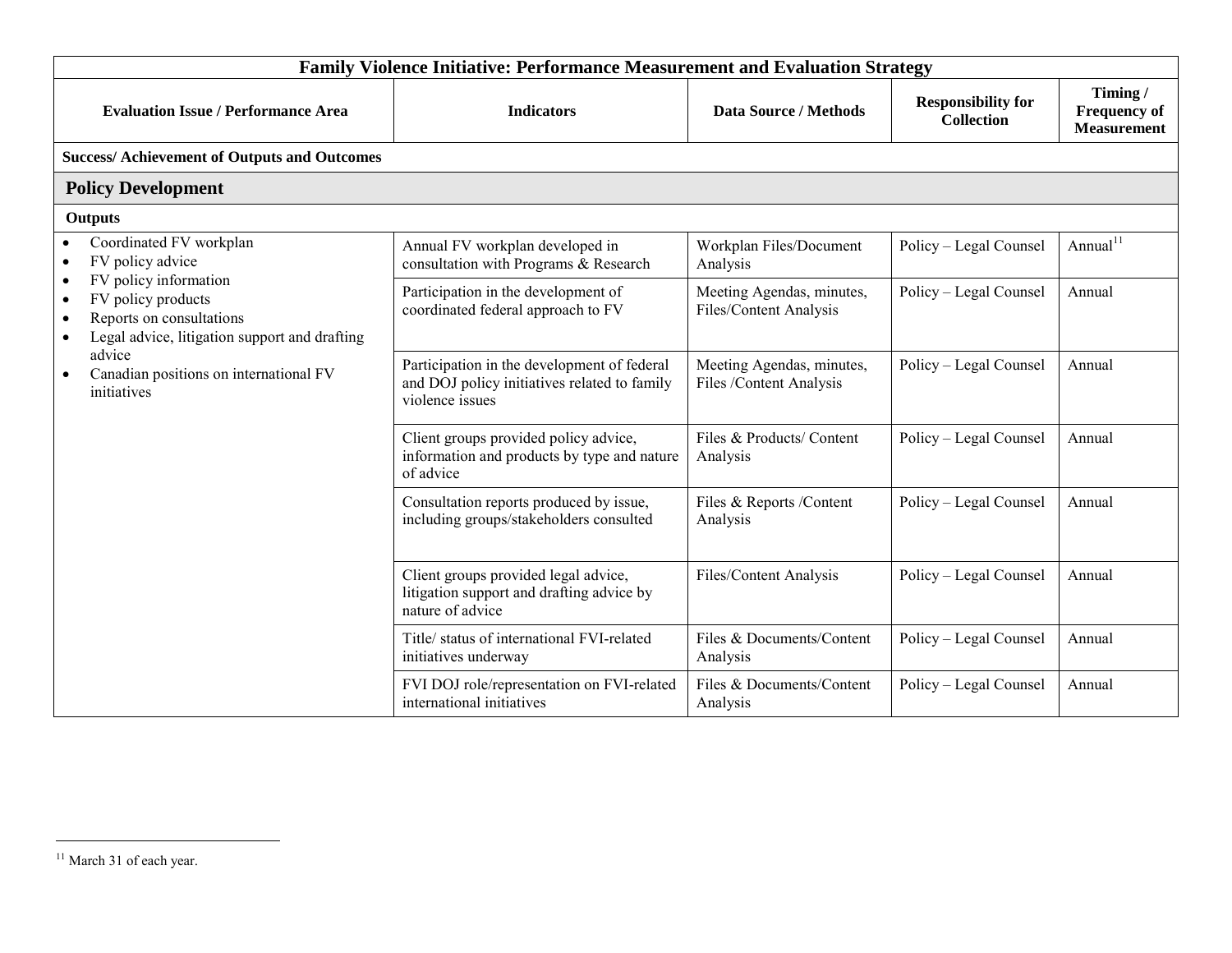|                                                                                                                                                                                                                                                                                                                                                           | <b>Family Violence Initiative: Performance Measurement and Evaluation Strategy</b>                                                                                                                                                                                                                         |                                                                                                                                                                                                         |                                                       |                                                      |  |  |  |
|-----------------------------------------------------------------------------------------------------------------------------------------------------------------------------------------------------------------------------------------------------------------------------------------------------------------------------------------------------------|------------------------------------------------------------------------------------------------------------------------------------------------------------------------------------------------------------------------------------------------------------------------------------------------------------|---------------------------------------------------------------------------------------------------------------------------------------------------------------------------------------------------------|-------------------------------------------------------|------------------------------------------------------|--|--|--|
| <b>Evaluation Issue / Performance Area</b>                                                                                                                                                                                                                                                                                                                | <b>Indicators</b>                                                                                                                                                                                                                                                                                          | <b>Data Source / Methods</b>                                                                                                                                                                            | <b>Responsibility for</b><br><b>Collection</b>        | Timing/<br><b>Frequency of</b><br><b>Measurement</b> |  |  |  |
| <b>Direct Outcomes</b>                                                                                                                                                                                                                                                                                                                                    |                                                                                                                                                                                                                                                                                                            |                                                                                                                                                                                                         |                                                       |                                                      |  |  |  |
| Increased, coordinated FV criminal justice<br>policy development across jurisdictions and<br>internationally<br>FV-relevant legislation and policies<br>$\bullet$<br>Canadian developments with respect to<br>$\bullet$<br>international FV issues                                                                                                        | Level and nature of coordinated FV<br>criminal justice policy development across<br>Canada and internationally                                                                                                                                                                                             | Files & Documents/Content<br>Analysis<br>Opinions, Documents,<br>Literature, Web-based<br>information<br>Scan of FV policy<br>development activities across<br>Canada (& internationally) <sup>12</sup> | Policy - Legal Counsel<br>& Evaluation Division       | <b>Baseline Study</b><br>Year 3                      |  |  |  |
|                                                                                                                                                                                                                                                                                                                                                           | Type/ status of legislation                                                                                                                                                                                                                                                                                | Files & Documents/Content<br>Analysis                                                                                                                                                                   | Policy - Legal Counsel                                | Annual                                               |  |  |  |
|                                                                                                                                                                                                                                                                                                                                                           | Type/status of developments (including<br>negotiations) on international FV initiatives                                                                                                                                                                                                                    | Files & Documents/Content<br>Analysis                                                                                                                                                                   | Policy - Legal Counsel                                | Annual                                               |  |  |  |
| <b>Intermediate Outcomes</b>                                                                                                                                                                                                                                                                                                                              |                                                                                                                                                                                                                                                                                                            |                                                                                                                                                                                                         |                                                       |                                                      |  |  |  |
| FV implementation of criminal justice policy<br>instruments across FPT jurisdictions and<br>internationally                                                                                                                                                                                                                                               | Extent/nature of implementation of criminal<br>justice policy instruments at FPT and<br>international levels                                                                                                                                                                                               | Follow-up FV Policy Scan                                                                                                                                                                                | Policy - Legal Counsel<br><b>Evaluation Division</b>  | Year 5                                               |  |  |  |
| Programs (PIF)                                                                                                                                                                                                                                                                                                                                            |                                                                                                                                                                                                                                                                                                            |                                                                                                                                                                                                         |                                                       |                                                      |  |  |  |
| Outputs                                                                                                                                                                                                                                                                                                                                                   |                                                                                                                                                                                                                                                                                                            |                                                                                                                                                                                                         |                                                       |                                                      |  |  |  |
| Project needs<br>Funded projects <sup>13</sup><br>$\bullet$<br>Contracts<br>$\bullet$<br>Partnerships & partnership contributions<br>$\bullet$<br>Project reports, evaluations, and products<br>$\bullet$<br>Strategies and tools<br>$\bullet$<br>FVI/DOJ Web site updates<br>$\bullet$<br>Project activities workplans<br>$\bullet$<br>Funding decisions | Workplan developed in collaboration with<br>Policy and Research<br>#, type and status of funded project and<br>contract products, including distribution<br>plans<br>#, type of partnerships and value of<br>partnership contributions by funded project<br>#/type of strategies and tools, $14$ including | Workplan Files/Document<br>Analysis<br>GCIMs and Project Files,<br>Reports and<br>Evaluations/Analysis<br>Contract Files/.Analysis                                                                      | Programs - Project<br>Manager<br>FCY Web site Manager | Annual                                               |  |  |  |

 $12$  Could also include a media analysis/scan.

<sup>&</sup>lt;sup>13</sup> According to departmental funding priorities, criteria and processes of the Justice Partnership and Innovation Fund.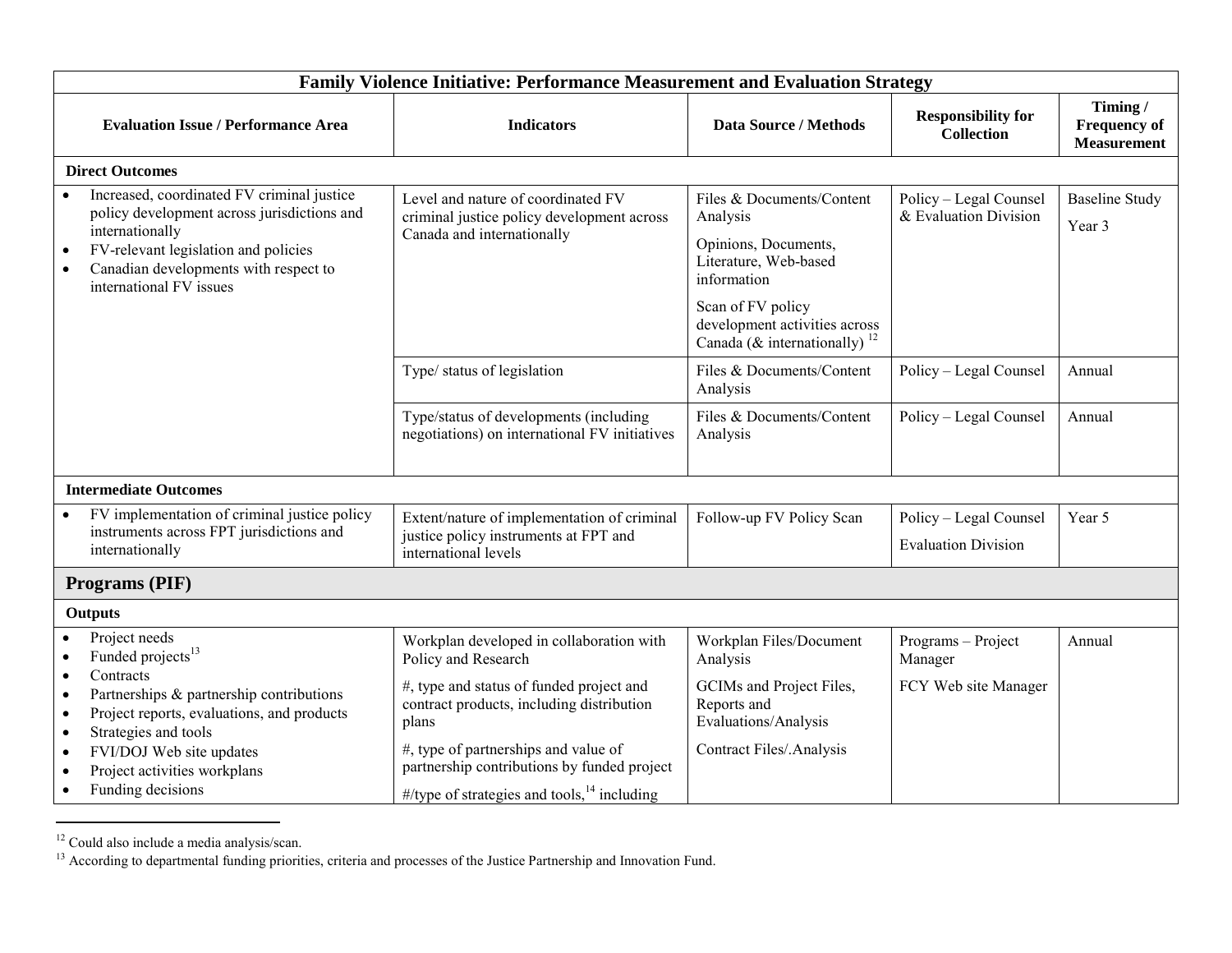|                                                                                                                    | <b>Family Violence Initiative: Performance Measurement and Evaluation Strategy</b>                                                                                                                     |                                                                                             |                                                                            |                                                      |  |  |
|--------------------------------------------------------------------------------------------------------------------|--------------------------------------------------------------------------------------------------------------------------------------------------------------------------------------------------------|---------------------------------------------------------------------------------------------|----------------------------------------------------------------------------|------------------------------------------------------|--|--|
| <b>Evaluation Issue / Performance Area</b>                                                                         | <b>Indicators</b>                                                                                                                                                                                      | <b>Data Source / Methods</b>                                                                | <b>Responsibility for</b><br><b>Collection</b>                             | Timing/<br><b>Frequency of</b><br><b>Measurement</b> |  |  |
| Report on funded activities<br>$\bullet$<br>Funding application tools<br>Distribution plans<br>Performance reports | #/type of trainings, workshops<br>#, type and status of DOJ FVI web site<br>updates<br># of visits or hits on DOJ FVI web site<br>#, nature and type of information downloads<br>from DOJ FVI web site | Web site management<br>data/Analysis                                                        |                                                                            |                                                      |  |  |
| <b>Direct Outcomes</b>                                                                                             |                                                                                                                                                                                                        |                                                                                             |                                                                            |                                                      |  |  |
| Improved organizational capacities to address<br><b>FV</b>                                                         | Organizational/systemic infrastructure to<br>address FV within organizations that<br>received DOJ FVI funding                                                                                          | GCIMs and Project Reports,<br>Evaluations and<br>Files/Analysis<br>Lessons Learned/Analysis | Programs - Project<br>Managers<br>& Evaluation Division<br>Project Manager | Annual<br>Lessons<br>Learned Study<br>Year 2         |  |  |
|                                                                                                                    | Level of knowledge, expertise, skills and<br>resources to address FV within<br>organizations that received DOJ FVI<br>funding                                                                          | <b>GCIMs</b> and Project<br>Files/Analysis<br>Lessons Learned/Analysis                      | Programs - Project<br>Managers<br>& Evaluation Division<br>Project Manager | Annual<br>Lessons<br>Learned Study<br>Year 2         |  |  |
|                                                                                                                    | Extent and use of partnerships (formal and<br>informal) within organizations that received<br>DOJ FVI funding                                                                                          | <b>GCIMs</b> and Project<br>Files/Analysis<br>Lessons Learned/Analysis                      | Programs - Project<br>Managers<br>& Evaluation Division<br>Project Manager | Annual<br>Lessons<br>Learned Study<br>Year 2         |  |  |
|                                                                                                                    | # and type of tested models and potential<br>for effectiveness                                                                                                                                         | GCIMS and Project Files,<br>Reports and Evaluations                                         | Programs <sup>15</sup> - Project<br>Manager                                | Annual                                               |  |  |

 $14$  See Appendix 2: Glossary of key terms.

<sup>&</sup>lt;sup>15</sup> There is also a link to Research outputs related to the effectiveness of various approaches and models.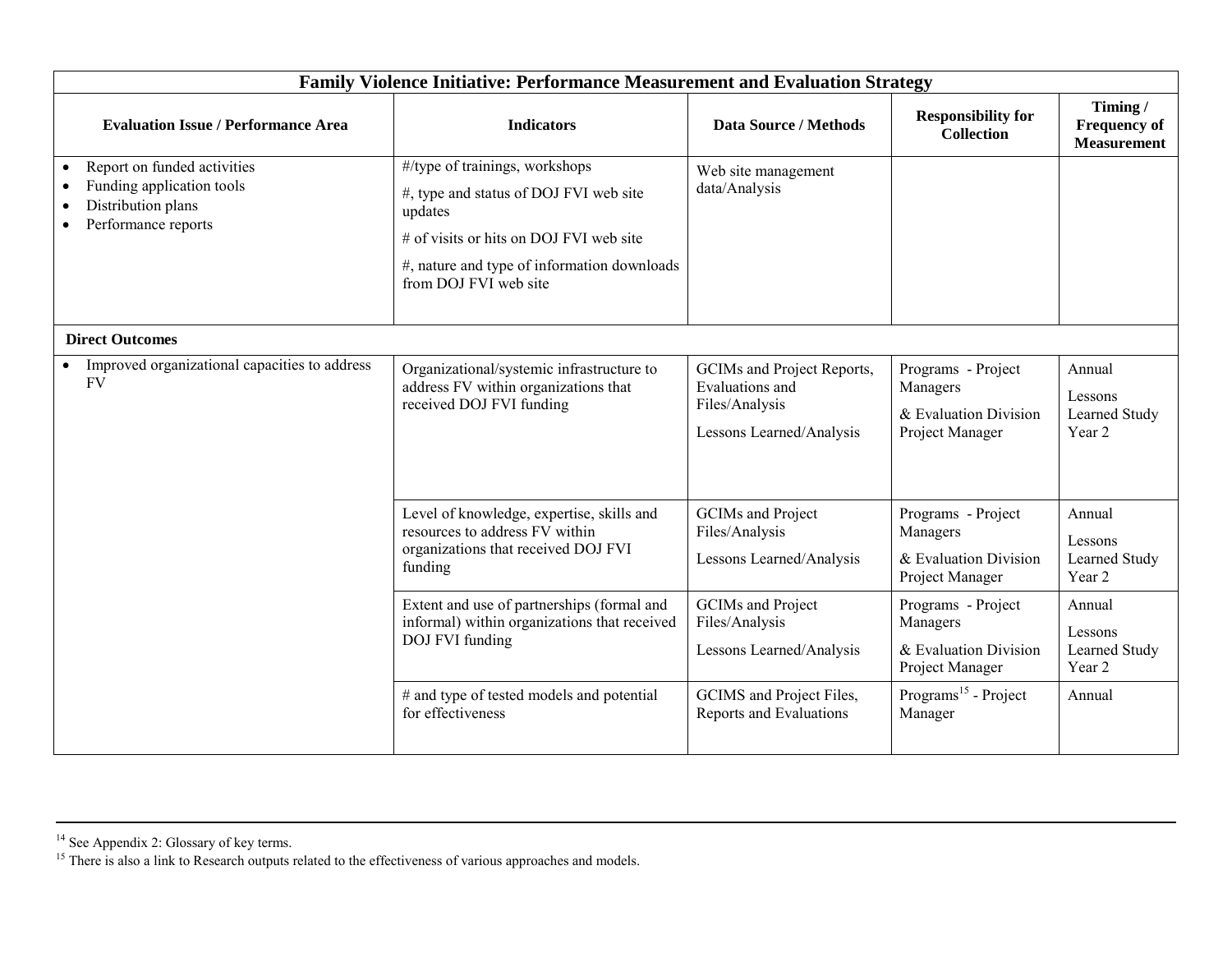|           | <b>Family Violence Initiative: Performance Measurement and Evaluation Strategy</b>                         |                                                                                            |                                                                                                     |                                                                                    |                                                      |  |
|-----------|------------------------------------------------------------------------------------------------------------|--------------------------------------------------------------------------------------------|-----------------------------------------------------------------------------------------------------|------------------------------------------------------------------------------------|------------------------------------------------------|--|
|           | <b>Evaluation Issue / Performance Area</b>                                                                 | <b>Indicators</b>                                                                          | Data Source / Methods                                                                               | <b>Responsibility for</b><br><b>Collection</b>                                     | Timing/<br><b>Frequency of</b><br><b>Measurement</b> |  |
|           |                                                                                                            | Level of organizational awareness and<br>knowledge of FV issues and effective<br>solutions | GCIMs and Project<br>Files/Analysis<br>Opinions/<br>Lessons Learned                                 | Programs - Project<br>Manager & Evaluation<br>Division Project<br>Manager          | Annual<br>Lessons<br>Learned Study<br>Year 2         |  |
|           | <b>Intermediate Outcomes</b>                                                                               |                                                                                            |                                                                                                     |                                                                                    |                                                      |  |
| $\bullet$ | Improved community capacities to address<br>family violence                                                | Level of community capacity                                                                | GCIMS and Project Files,<br>Project Reports and<br>Evaluations<br>Opinions/Lessons Learned          | Programs - Project<br>Manager and<br><b>Evaluation Division</b><br>Project Manager | Annual<br>Lessons<br>Learned Study<br>Year 2         |  |
| ∣•        | Enhanced implementation of tested pilot<br>projects, proven models, strategies, and tools to<br>address FV | Level/success of implementation of tested<br>and proven mechanisms                         | GCIMS and project Files/.<br>Project Reports and<br>Evaluations/Analysis<br><b>Research Reports</b> | Programs - Project<br>Manager Research-<br>Project Manager (?)                     | Annual                                               |  |
|           | Contribution to policy and program development                                                             | Consideration of implementation results in<br>policy and program development               | Opinion/Interviews/Focus<br>Groups or other feedback<br>from relevant client groups                 | Programs - Project<br>Manager                                                      | Annual                                               |  |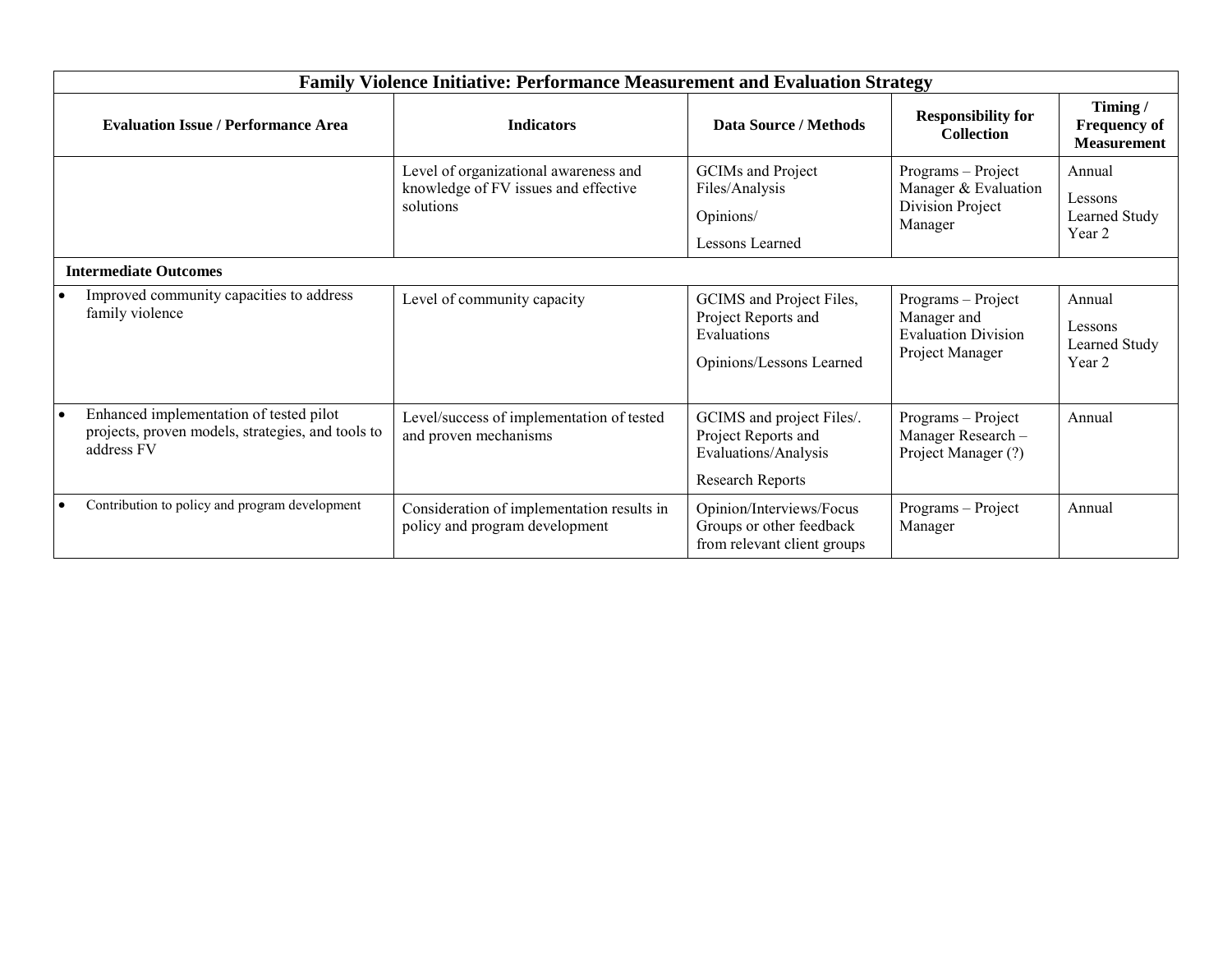| <b>Family Violence Initiative: Performance Measurement and Evaluation Strategy</b>                                                                                                                                                                                                                                                                                                                                                                                        |                                                                                                                                                                                                                                                                                                         |                                                                                                           |                                                                                 |                                                      |  |
|---------------------------------------------------------------------------------------------------------------------------------------------------------------------------------------------------------------------------------------------------------------------------------------------------------------------------------------------------------------------------------------------------------------------------------------------------------------------------|---------------------------------------------------------------------------------------------------------------------------------------------------------------------------------------------------------------------------------------------------------------------------------------------------------|-----------------------------------------------------------------------------------------------------------|---------------------------------------------------------------------------------|------------------------------------------------------|--|
| <b>Evaluation Issue / Performance Area</b>                                                                                                                                                                                                                                                                                                                                                                                                                                | <b>Indicators</b>                                                                                                                                                                                                                                                                                       | <b>Data Source / Methods</b>                                                                              | <b>Responsibility for</b><br><b>Collection</b>                                  | Timing/<br><b>Frequency of</b><br><b>Measurement</b> |  |
| <b>Public Legal Education Information (PLEI)</b>                                                                                                                                                                                                                                                                                                                                                                                                                          |                                                                                                                                                                                                                                                                                                         |                                                                                                           |                                                                                 |                                                      |  |
| <b>Activity/Outputs</b>                                                                                                                                                                                                                                                                                                                                                                                                                                                   |                                                                                                                                                                                                                                                                                                         |                                                                                                           |                                                                                 |                                                      |  |
| Funded projects <sup>16</sup><br>Contracts<br>Partnerships & partnership contributions<br>$\bullet$<br><b>Tested models</b><br>$\bullet$<br>Strategies and tools<br>$\bullet$<br>Project reports, evaluations, and products<br>$\bullet$<br>Website updates<br>$\bullet$<br>Project activities workplans<br>$\bullet$<br>Funding decisions<br>$\bullet$<br>Report on funded activities<br>$\bullet$<br>Funding application tools<br>Distribution plans                    | #, type and status of funded PLEI projects<br>and contract products<br>#, scope (e.g. to whom, where) distribution<br>plans for PLEI Products<br>#/type of PLEI products distributed                                                                                                                    | <b>GCIMs</b><br>Project files, Reports and<br>Evaluations                                                 | PLEI - Project<br>Manager                                                       | Annual                                               |  |
| <b>Direct Outcomes</b>                                                                                                                                                                                                                                                                                                                                                                                                                                                    |                                                                                                                                                                                                                                                                                                         |                                                                                                           |                                                                                 |                                                      |  |
| Increased ability of intermediary groups to<br>advise/support PLEI clients facing barriers in<br>accessing public legal education information<br>on family violence<br>Increased access to public legal education<br>$\bullet$<br>information on family violence<br>Increased awareness/knowledge of legal issues<br>$\bullet$<br>in family violence situations for PLEI clients<br>facing barriers in accessing public legal<br>education information on family violence | Level/type of demand for products<br># of products distributed<br>Level/type/scope of access to PLEI<br>information/services<br>Level of awareness/knowledge of legal<br>issues in FV situations among PLEI clients<br>facing barriers<br># of request for PLEI requests for<br>information on web site | <b>GCIMS</b><br>Project files, reports and<br>evaluations<br>Opinions/Lessons Learned<br>DOJ FVI web site | PLEI - Project<br>Manager<br>Evaluation - Project<br>Manager<br>FCY Web Manager | Annual<br>Year 2                                     |  |

<sup>&</sup>lt;sup>16</sup> According to departmental funding priorities, criteria and process of the Justice Partnership and Innovation Fund.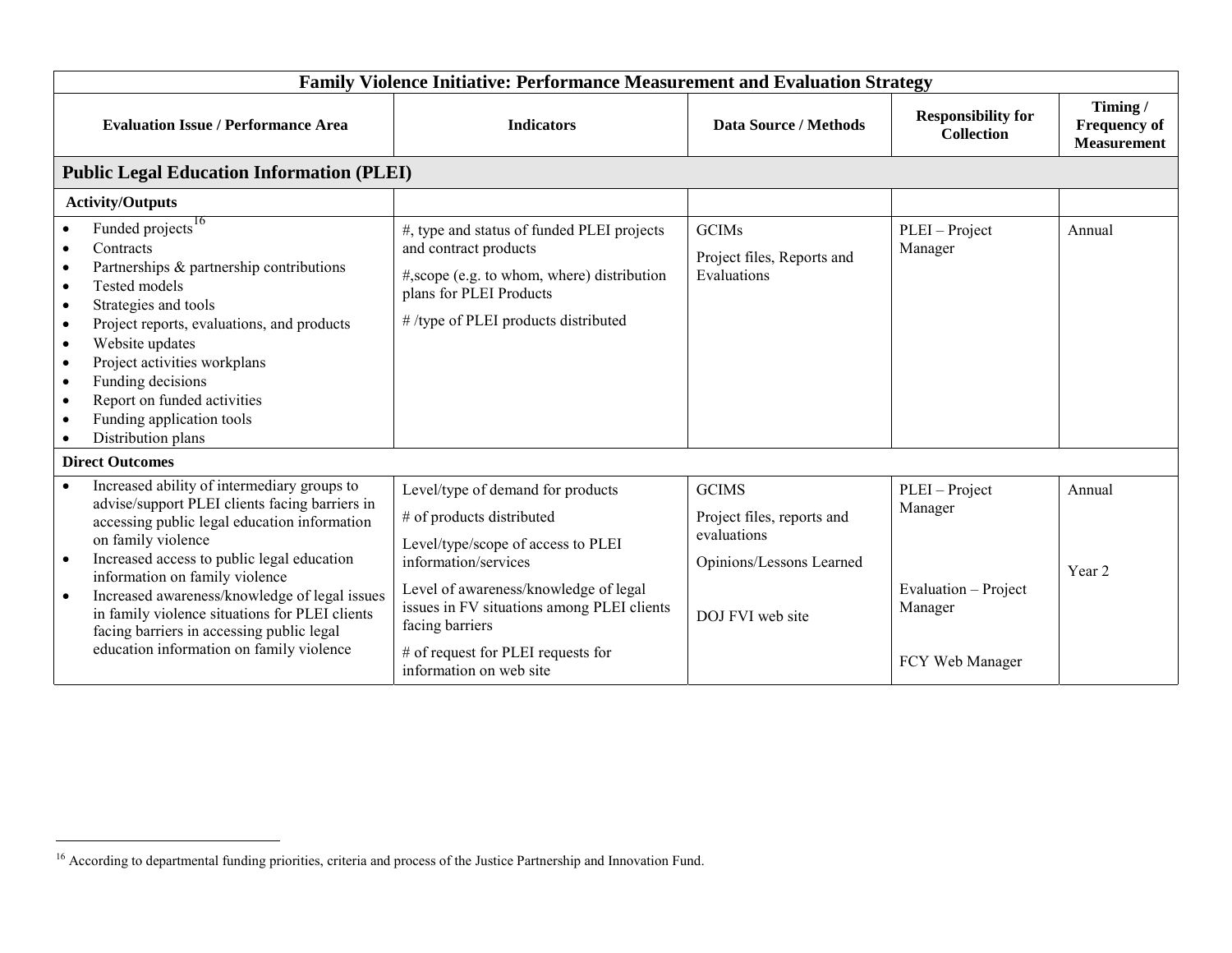|                                                                                                                                                                                                                                                                                                                                                                                                                | <b>Family Violence Initiative: Performance Measurement and Evaluation Strategy</b>                                                                                                                                                                                                                                                                                |                                                                                                                                        |                                                |                                                      |
|----------------------------------------------------------------------------------------------------------------------------------------------------------------------------------------------------------------------------------------------------------------------------------------------------------------------------------------------------------------------------------------------------------------|-------------------------------------------------------------------------------------------------------------------------------------------------------------------------------------------------------------------------------------------------------------------------------------------------------------------------------------------------------------------|----------------------------------------------------------------------------------------------------------------------------------------|------------------------------------------------|------------------------------------------------------|
| <b>Evaluation Issue / Performance Area</b>                                                                                                                                                                                                                                                                                                                                                                     | <b>Indicators</b>                                                                                                                                                                                                                                                                                                                                                 | <b>Data Source / Methods</b>                                                                                                           | <b>Responsibility for</b><br><b>Collection</b> | Timing/<br><b>Frequency of</b><br><b>Measurement</b> |
| <b>Intermediate Outcomes</b>                                                                                                                                                                                                                                                                                                                                                                                   |                                                                                                                                                                                                                                                                                                                                                                   |                                                                                                                                        |                                                |                                                      |
| Increased prevention of FV<br>$\bullet$<br>Increased protection of FV victims/witnesses<br>$\bullet$<br>Improved response to FV situations<br>$\bullet$<br>Increased capacity of individuals to make<br>$\bullet$<br>informed decisions about their particular<br>situation<br>More engaged public and legal communities<br>$\bullet$<br>in matters related to family violence                                 | Level, nature and scope of family violence<br>Level/nature of protection provided<br>Nature of response to FV<br>Level/nature of knowledge/skills of relevant<br>clients in making decisions re FV<br>Extent of public and legal community<br>engagement                                                                                                          | <b>GCIMs/Project Files</b><br>Lessons Learned Study Year<br>$\overline{2}$                                                             | PLEI - Project<br>Manager                      | Annual<br>Lessons<br>Learned Study<br>Year 2         |
| <b>Research</b>                                                                                                                                                                                                                                                                                                                                                                                                |                                                                                                                                                                                                                                                                                                                                                                   |                                                                                                                                        |                                                |                                                      |
| <b>Outputs</b>                                                                                                                                                                                                                                                                                                                                                                                                 |                                                                                                                                                                                                                                                                                                                                                                   |                                                                                                                                        |                                                |                                                      |
| Annual DOJ research workplans<br>Contracts<br>$\bullet$<br>Funding/partnership agreements<br>$\bullet$<br>Research reports<br>$\bullet$<br>Statistical reports<br>$\bullet$<br>Policy-relevant information<br>$\bullet$<br>Presentations<br>$\bullet$<br>Publications<br>$\bullet$<br>Other related information products (e.g.<br>$\bullet$<br>reference documents, summaries, briefing<br>notes or bulletins) | DOJ FVI research plan developed in<br>collaboration with Policy and Programs<br>#, type, subject matter and<br>nature/complexity of research projects<br>Title/status of contracts, agreements<br>Title/status of products and related activities<br>e.g. presentations, publications<br>Level of demand for information on a<br>particular family violence issue | Workplan<br><b>RIMs</b><br>Project Files/Content<br>Analysis<br>Product Requests/Analysis<br>(please clarify how these are<br>tracked) | Research - Project<br>Manager                  | Annual                                               |
| <b>Direct Outcomes</b>                                                                                                                                                                                                                                                                                                                                                                                         |                                                                                                                                                                                                                                                                                                                                                                   |                                                                                                                                        |                                                |                                                      |
| Dissemination of research results to relevant<br>client groups                                                                                                                                                                                                                                                                                                                                                 | Relevant client groups to whom materials<br>were disseminated by mechanism used (e.g.<br>web site (intra and internet), targeted mail<br>out)                                                                                                                                                                                                                     | Distribution/Dissemination<br>Lists<br>Web site "hits" and<br>"downloads" <sup>17</sup>                                                | Research - Project<br>Manager                  | Annual                                               |

<sup>&</sup>lt;sup>17</sup> Links between the DOJ FVI and the DOJ Research and Statistics components of the DOJ web site also need to be made as well as a means to determine how relevant client groups will be identified.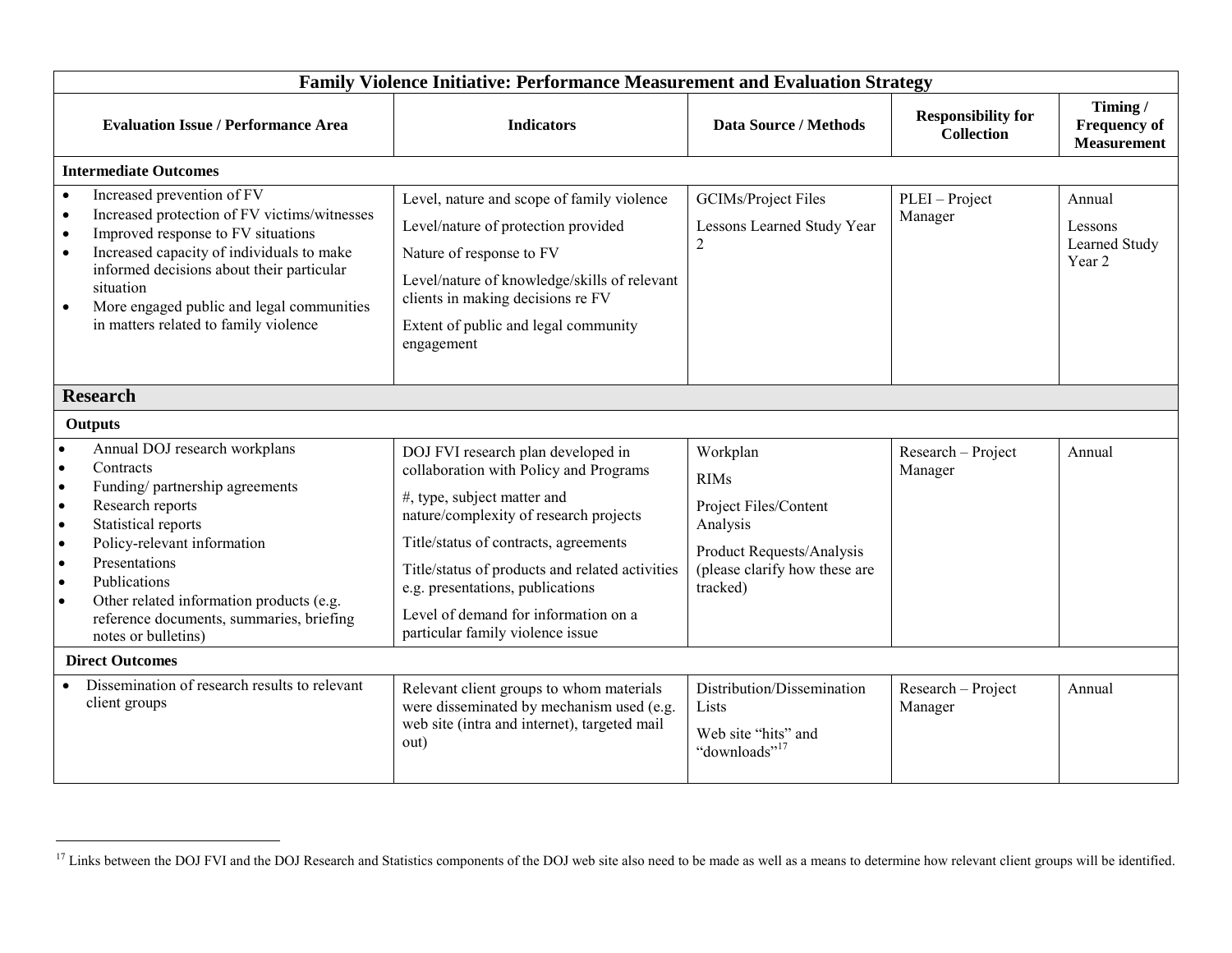| Timing/<br><b>Responsibility for</b><br><b>Evaluation Issue / Performance Area</b><br><b>Indicators</b><br><b>Data Source / Methods</b><br><b>Collection</b><br>Awareness of DOJ family violence research<br>Level of awareness of research outputs<br>Client Survey, and/or Focus<br>Research<br>Project<br>Year 3<br>$\frac{1}{2}$<br>results by relevant client groups<br>among relevant client groups<br>Group<br>Manager<br>Evaluation Division -<br>Project Manager<br><b>Intermediate Outcomes</b><br>Level of understanding of the effectiveness<br>Client Survey and/or Focus<br>Research<br>Increased understanding of family violence<br>Year 3<br>of family violence issues among relevant<br>Groups<br>issues.<br>client groups<br>of<br>knowledge<br>effective<br>Client Survey and/or Focus<br>Increased knowledge on effectiveness of<br>Level<br>Research<br>Year 3<br>on<br>$\bullet$<br>interventions among relevant client groups<br>interventions to respond to FV<br>Groups<br>Consideration of research and statistical<br>Client Survey and/or Focus<br>Research<br>Year 5<br>Informed policy analysis, development and<br>$\bullet$<br>products<br>policy<br>analysis,<br>Groups<br>decision making<br>$\sin$<br>the<br>development<br>decision-making<br>and<br>processes<br><b>FVI LONG TERM OUTCOMES</b><br>To what extent and in what ways has the DOJ<br>Level/extent of influence/contribution<br>Relevant client group and<br>Evaluation Division-<br>Year 5<br>FVI contributed to improving the<br>key stakeholder<br>Project Manager<br>Extent/impact of legislative change<br>responsiveness of the criminal justice system<br>Opinion/Survey<br>to family violence?<br>Tools, Strategies, Models developed, tested<br>Year 3 Scan and Year 5<br>and implemented<br>Follow up Scan<br>Extent/impact of research on family<br><b>Statistical Reports/Analysis</b><br>violence issues<br>(Stats Can)<br>Performance<br>Reports/Analysis<br><b>INTERMEDIATE OUTCOMES</b><br>To what extent and in what ways has the DOJ<br>Evaluation Division-<br>Level/extent and nature of capacity<br>Relevant client group and<br>Year 5<br>FVI contributed to the improved capacity of<br>improvements of stakeholders and<br>key stakeholder<br>Project Manager<br>stakeholders and communities to respond to<br>communities to respond to family violence<br>Opinion/Survey<br>family violence issues?<br>Performance<br>Reports/Analysis |  | <b>Family Violence Initiative: Performance Measurement and Evaluation Strategy</b> |  |  |  |                                           |  |  |
|-------------------------------------------------------------------------------------------------------------------------------------------------------------------------------------------------------------------------------------------------------------------------------------------------------------------------------------------------------------------------------------------------------------------------------------------------------------------------------------------------------------------------------------------------------------------------------------------------------------------------------------------------------------------------------------------------------------------------------------------------------------------------------------------------------------------------------------------------------------------------------------------------------------------------------------------------------------------------------------------------------------------------------------------------------------------------------------------------------------------------------------------------------------------------------------------------------------------------------------------------------------------------------------------------------------------------------------------------------------------------------------------------------------------------------------------------------------------------------------------------------------------------------------------------------------------------------------------------------------------------------------------------------------------------------------------------------------------------------------------------------------------------------------------------------------------------------------------------------------------------------------------------------------------------------------------------------------------------------------------------------------------------------------------------------------------------------------------------------------------------------------------------------------------------------------------------------------------------------------------------------------------------------------------------------------------------------------------------------------------------------------------------------------------------------------------------------------------|--|------------------------------------------------------------------------------------|--|--|--|-------------------------------------------|--|--|
|                                                                                                                                                                                                                                                                                                                                                                                                                                                                                                                                                                                                                                                                                                                                                                                                                                                                                                                                                                                                                                                                                                                                                                                                                                                                                                                                                                                                                                                                                                                                                                                                                                                                                                                                                                                                                                                                                                                                                                                                                                                                                                                                                                                                                                                                                                                                                                                                                                                                   |  |                                                                                    |  |  |  | <b>Frequency of</b><br><b>Measurement</b> |  |  |
|                                                                                                                                                                                                                                                                                                                                                                                                                                                                                                                                                                                                                                                                                                                                                                                                                                                                                                                                                                                                                                                                                                                                                                                                                                                                                                                                                                                                                                                                                                                                                                                                                                                                                                                                                                                                                                                                                                                                                                                                                                                                                                                                                                                                                                                                                                                                                                                                                                                                   |  |                                                                                    |  |  |  |                                           |  |  |
|                                                                                                                                                                                                                                                                                                                                                                                                                                                                                                                                                                                                                                                                                                                                                                                                                                                                                                                                                                                                                                                                                                                                                                                                                                                                                                                                                                                                                                                                                                                                                                                                                                                                                                                                                                                                                                                                                                                                                                                                                                                                                                                                                                                                                                                                                                                                                                                                                                                                   |  |                                                                                    |  |  |  |                                           |  |  |
|                                                                                                                                                                                                                                                                                                                                                                                                                                                                                                                                                                                                                                                                                                                                                                                                                                                                                                                                                                                                                                                                                                                                                                                                                                                                                                                                                                                                                                                                                                                                                                                                                                                                                                                                                                                                                                                                                                                                                                                                                                                                                                                                                                                                                                                                                                                                                                                                                                                                   |  |                                                                                    |  |  |  |                                           |  |  |
|                                                                                                                                                                                                                                                                                                                                                                                                                                                                                                                                                                                                                                                                                                                                                                                                                                                                                                                                                                                                                                                                                                                                                                                                                                                                                                                                                                                                                                                                                                                                                                                                                                                                                                                                                                                                                                                                                                                                                                                                                                                                                                                                                                                                                                                                                                                                                                                                                                                                   |  |                                                                                    |  |  |  |                                           |  |  |
|                                                                                                                                                                                                                                                                                                                                                                                                                                                                                                                                                                                                                                                                                                                                                                                                                                                                                                                                                                                                                                                                                                                                                                                                                                                                                                                                                                                                                                                                                                                                                                                                                                                                                                                                                                                                                                                                                                                                                                                                                                                                                                                                                                                                                                                                                                                                                                                                                                                                   |  |                                                                                    |  |  |  |                                           |  |  |
|                                                                                                                                                                                                                                                                                                                                                                                                                                                                                                                                                                                                                                                                                                                                                                                                                                                                                                                                                                                                                                                                                                                                                                                                                                                                                                                                                                                                                                                                                                                                                                                                                                                                                                                                                                                                                                                                                                                                                                                                                                                                                                                                                                                                                                                                                                                                                                                                                                                                   |  |                                                                                    |  |  |  |                                           |  |  |
|                                                                                                                                                                                                                                                                                                                                                                                                                                                                                                                                                                                                                                                                                                                                                                                                                                                                                                                                                                                                                                                                                                                                                                                                                                                                                                                                                                                                                                                                                                                                                                                                                                                                                                                                                                                                                                                                                                                                                                                                                                                                                                                                                                                                                                                                                                                                                                                                                                                                   |  |                                                                                    |  |  |  |                                           |  |  |
|                                                                                                                                                                                                                                                                                                                                                                                                                                                                                                                                                                                                                                                                                                                                                                                                                                                                                                                                                                                                                                                                                                                                                                                                                                                                                                                                                                                                                                                                                                                                                                                                                                                                                                                                                                                                                                                                                                                                                                                                                                                                                                                                                                                                                                                                                                                                                                                                                                                                   |  |                                                                                    |  |  |  |                                           |  |  |
|                                                                                                                                                                                                                                                                                                                                                                                                                                                                                                                                                                                                                                                                                                                                                                                                                                                                                                                                                                                                                                                                                                                                                                                                                                                                                                                                                                                                                                                                                                                                                                                                                                                                                                                                                                                                                                                                                                                                                                                                                                                                                                                                                                                                                                                                                                                                                                                                                                                                   |  |                                                                                    |  |  |  |                                           |  |  |
|                                                                                                                                                                                                                                                                                                                                                                                                                                                                                                                                                                                                                                                                                                                                                                                                                                                                                                                                                                                                                                                                                                                                                                                                                                                                                                                                                                                                                                                                                                                                                                                                                                                                                                                                                                                                                                                                                                                                                                                                                                                                                                                                                                                                                                                                                                                                                                                                                                                                   |  |                                                                                    |  |  |  |                                           |  |  |
|                                                                                                                                                                                                                                                                                                                                                                                                                                                                                                                                                                                                                                                                                                                                                                                                                                                                                                                                                                                                                                                                                                                                                                                                                                                                                                                                                                                                                                                                                                                                                                                                                                                                                                                                                                                                                                                                                                                                                                                                                                                                                                                                                                                                                                                                                                                                                                                                                                                                   |  |                                                                                    |  |  |  |                                           |  |  |
|                                                                                                                                                                                                                                                                                                                                                                                                                                                                                                                                                                                                                                                                                                                                                                                                                                                                                                                                                                                                                                                                                                                                                                                                                                                                                                                                                                                                                                                                                                                                                                                                                                                                                                                                                                                                                                                                                                                                                                                                                                                                                                                                                                                                                                                                                                                                                                                                                                                                   |  |                                                                                    |  |  |  |                                           |  |  |
|                                                                                                                                                                                                                                                                                                                                                                                                                                                                                                                                                                                                                                                                                                                                                                                                                                                                                                                                                                                                                                                                                                                                                                                                                                                                                                                                                                                                                                                                                                                                                                                                                                                                                                                                                                                                                                                                                                                                                                                                                                                                                                                                                                                                                                                                                                                                                                                                                                                                   |  |                                                                                    |  |  |  |                                           |  |  |
|                                                                                                                                                                                                                                                                                                                                                                                                                                                                                                                                                                                                                                                                                                                                                                                                                                                                                                                                                                                                                                                                                                                                                                                                                                                                                                                                                                                                                                                                                                                                                                                                                                                                                                                                                                                                                                                                                                                                                                                                                                                                                                                                                                                                                                                                                                                                                                                                                                                                   |  |                                                                                    |  |  |  |                                           |  |  |
|                                                                                                                                                                                                                                                                                                                                                                                                                                                                                                                                                                                                                                                                                                                                                                                                                                                                                                                                                                                                                                                                                                                                                                                                                                                                                                                                                                                                                                                                                                                                                                                                                                                                                                                                                                                                                                                                                                                                                                                                                                                                                                                                                                                                                                                                                                                                                                                                                                                                   |  |                                                                                    |  |  |  |                                           |  |  |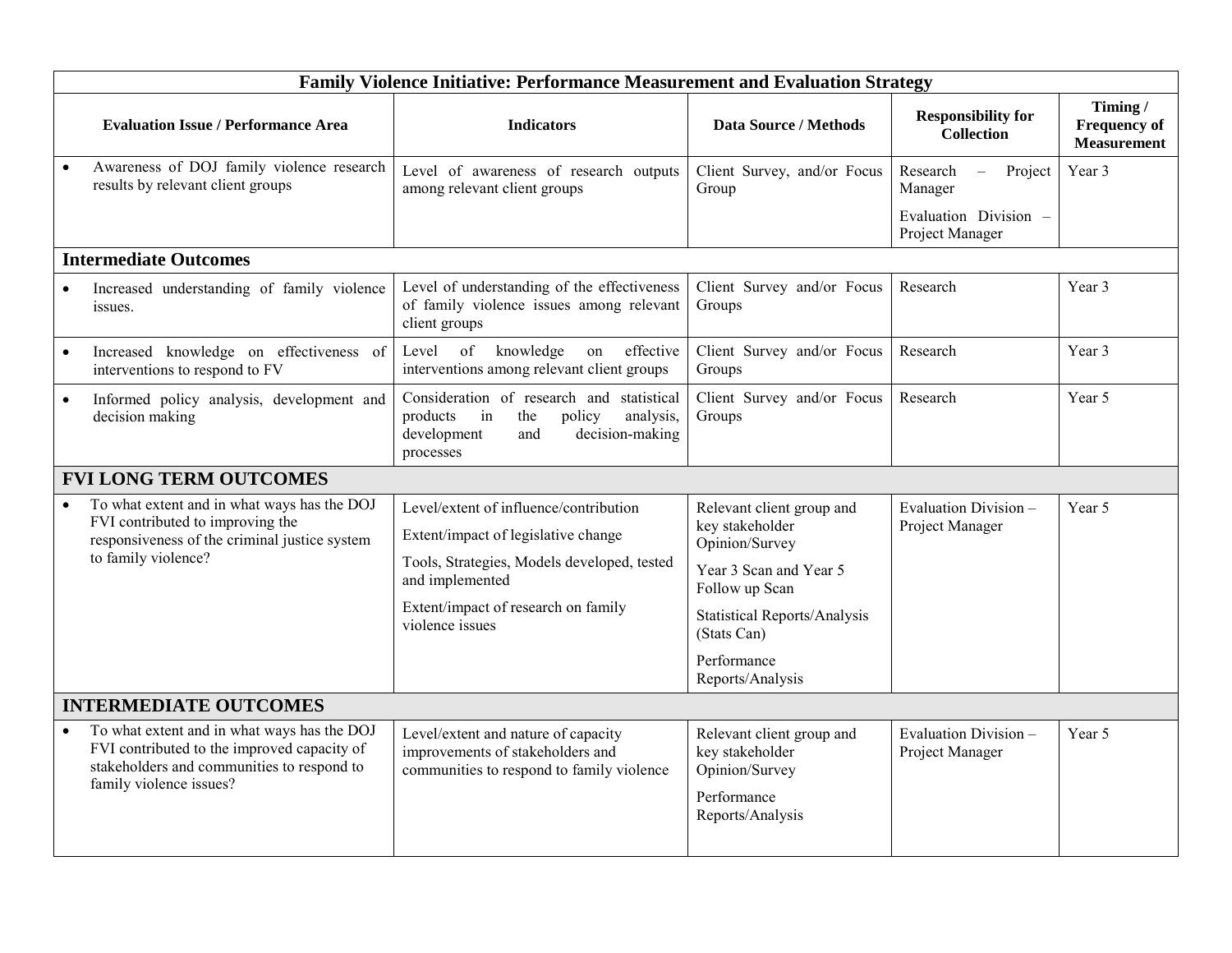| Family Violence Initiative: Performance Measurement and Evaluation Strategy |                                                                                                                                             |                                                                                                                                                                                                                                                                          |                                                                                                                                                                                                      |                                                |                                                      |  |
|-----------------------------------------------------------------------------|---------------------------------------------------------------------------------------------------------------------------------------------|--------------------------------------------------------------------------------------------------------------------------------------------------------------------------------------------------------------------------------------------------------------------------|------------------------------------------------------------------------------------------------------------------------------------------------------------------------------------------------------|------------------------------------------------|------------------------------------------------------|--|
|                                                                             | <b>Evaluation Issue / Performance Area</b>                                                                                                  | <b>Indicators</b>                                                                                                                                                                                                                                                        | <b>Data Source / Methods</b>                                                                                                                                                                         | <b>Responsibility for</b><br><b>Collection</b> | Timing/<br><b>Frequency of</b><br><b>Measurement</b> |  |
| issues?                                                                     | To what extent and in what ways has the DOJ<br>FVI contributed to a better-informed public<br>and legal community about family violence     | Level/extent and scope of information and<br>knowledge dissemination                                                                                                                                                                                                     | Relevant client group and<br>key stakeholder<br>Opinion/Survey<br>Performance<br>Reports/Analysis                                                                                                    | Evaluation Division-<br>Project Manager        | Year 5                                               |  |
|                                                                             | <b>IMPACTS AND EFFECTS</b>                                                                                                                  |                                                                                                                                                                                                                                                                          |                                                                                                                                                                                                      |                                                |                                                      |  |
| funding?<br>$(+ or - )?$                                                    | Overall what has been the impact of DOJ FVI<br>Have there been any unintended impacts                                                       | Level of funding by area (policy, programs<br>and research) and by FV issue, per year<br>Extent/level of impact by FVI issue<br>Evidence of unintended impacts $(+$ and $-)$                                                                                             | <b>Financial Records</b><br>(Allocations and<br>Expenditures)<br>Relevant client group and<br>key stakeholder<br>Opinion/Survey<br><b>Lessons Learned Studies</b><br>Performance<br>Reports/Analysis | Evaluation Division-<br>Project Manager        | Year 5                                               |  |
| <b>FVI IMPLEMENTATION AND DELIVERY</b>                                      |                                                                                                                                             |                                                                                                                                                                                                                                                                          |                                                                                                                                                                                                      |                                                |                                                      |  |
| $\bullet$                                                                   | To what extent have the FVI components<br>reached the relevant client groups?<br>To what extent as the FVI been implemented<br>as intended? | Level/scope of reach to relevant client<br>groups<br>Efficiency/effectiveness of FVI delivery<br>mechanisms relative to resource allocation<br>e.g. appropriateness of funding criteria,<br>timeliness of funding process, project<br>monitoring and reporting processes | Relevant client group and<br>key stakeholder<br>Opinion/Survey<br>Project/Contract Files<br>GCIMs analysis<br>Workplan analysis<br>Performance<br>Reports/Analysis<br><b>JPIF</b> Evaluation         | Evaluation Division-<br>Project Manager        | Year 5                                               |  |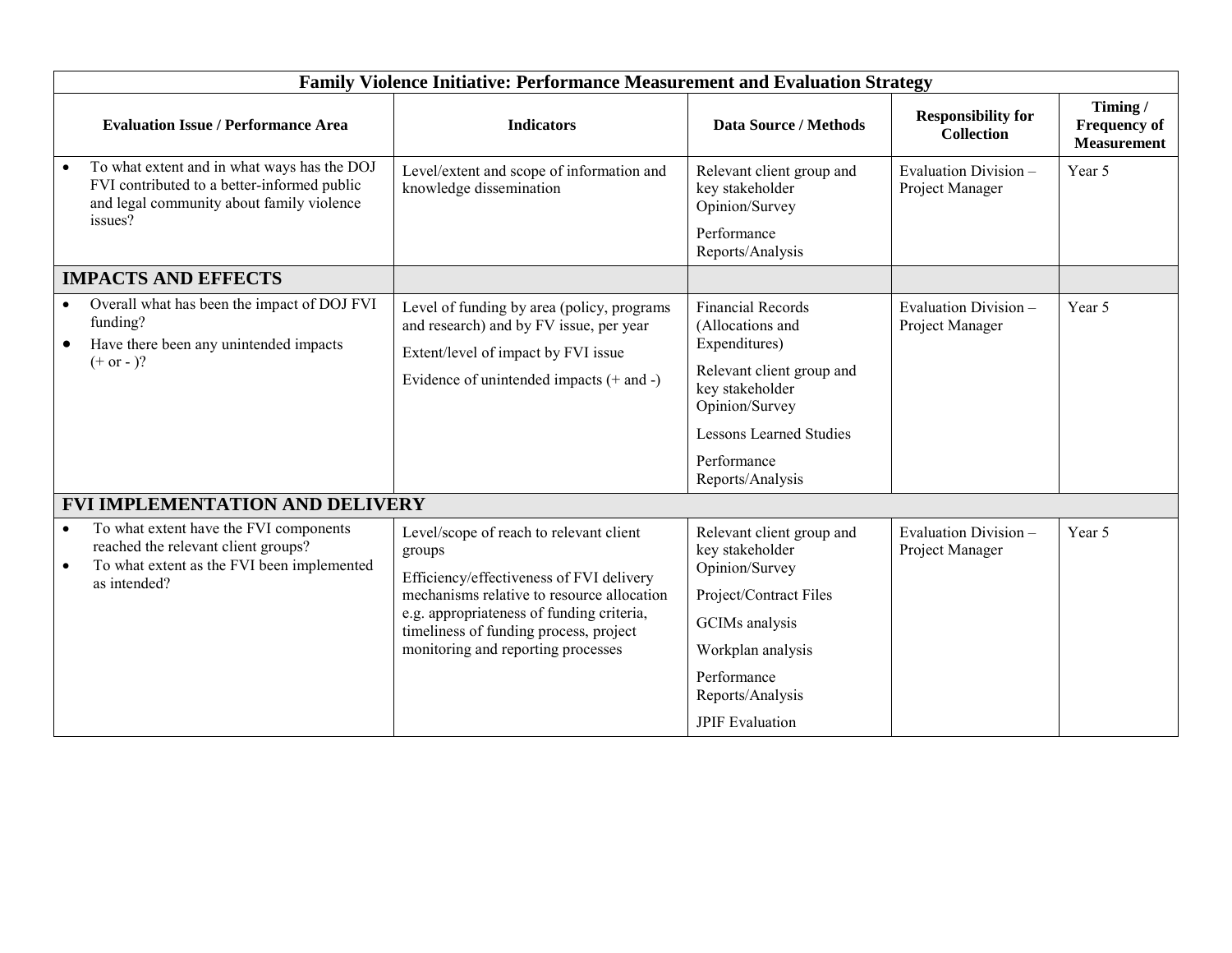|                                            | <b>Family Violence Initiative: Performance Measurement and Evaluation Strategy</b>                                                                                                                                                                                                                                                                                                        |                                                                                                                                                                                                                   |                                                                                                                                                                                                                                                |                                                |                                                      |  |  |  |  |
|--------------------------------------------|-------------------------------------------------------------------------------------------------------------------------------------------------------------------------------------------------------------------------------------------------------------------------------------------------------------------------------------------------------------------------------------------|-------------------------------------------------------------------------------------------------------------------------------------------------------------------------------------------------------------------|------------------------------------------------------------------------------------------------------------------------------------------------------------------------------------------------------------------------------------------------|------------------------------------------------|------------------------------------------------------|--|--|--|--|
|                                            | <b>Evaluation Issue / Performance Area</b>                                                                                                                                                                                                                                                                                                                                                | <b>Indicators</b>                                                                                                                                                                                                 | <b>Data Source / Methods</b>                                                                                                                                                                                                                   | <b>Responsibility for</b><br><b>Collection</b> | Timing/<br><b>Frequency of</b><br><b>Measurement</b> |  |  |  |  |
|                                            | <b>RELEVANCE</b>                                                                                                                                                                                                                                                                                                                                                                          |                                                                                                                                                                                                                   |                                                                                                                                                                                                                                                |                                                |                                                      |  |  |  |  |
| $\bullet$<br>$\bullet$                     | Is there a continued need for the DOJ FVI?<br>To what extent does the DOJ FVI still reflect<br>the objectives and priorities of the federal<br>government?<br>What would be the impacts on the criminal<br>justice system if the DOJ FVI ceased to exist?<br>What would be the impacts on other elements<br>of the federal response to family violence if<br>the DOJ FVI ceased to exist? | Extent/scope/impact of family violence on<br>Canadian society<br>Evidence of priority in federal agenda<br>Evidence of priority and work load related to<br>family violence within the criminal justice<br>system | Relevant client group and<br>key stakeholder<br>Opinion/Survey<br>Document/Literature/Web<br>site review<br>Needs assessment<br>Statistical review<br>Federal Priority statements/<br>related plans & strategies<br>Speech(es) from the Throne | Evaluation Division -<br>Project Manager       | Year 5                                               |  |  |  |  |
| <b>COST EFFECTIVENESS AND ALTERNATIVES</b> |                                                                                                                                                                                                                                                                                                                                                                                           |                                                                                                                                                                                                                   |                                                                                                                                                                                                                                                |                                                |                                                      |  |  |  |  |
| $\bullet$<br>$\bullet$                     | Are there more cost-effective approaches to<br>achieving the DOJ FVI objectives?<br>Is the FVI the most appropriate means of<br>achieving the intended objectives of the DOJ<br>FVI?<br>Are there any other improvements that should<br>be made to the design and delivery of the FVI?                                                                                                    | Evidence of cost-effectiveness in relation to<br>objectives achievement<br>Evidence of cost-effectiveness in relation to<br>appropriate alternatives<br>Evidence of need for design and delivery<br>improvements  | <b>Financial Records</b><br>(Allocations and<br>Expenditures)/Analysis<br>Relevant client group and<br>key stakeholder<br>Opinion/Survey<br>Performance<br>Reports/Analysis                                                                    | Evaluation Division-<br>Project Manager        | Year 5                                               |  |  |  |  |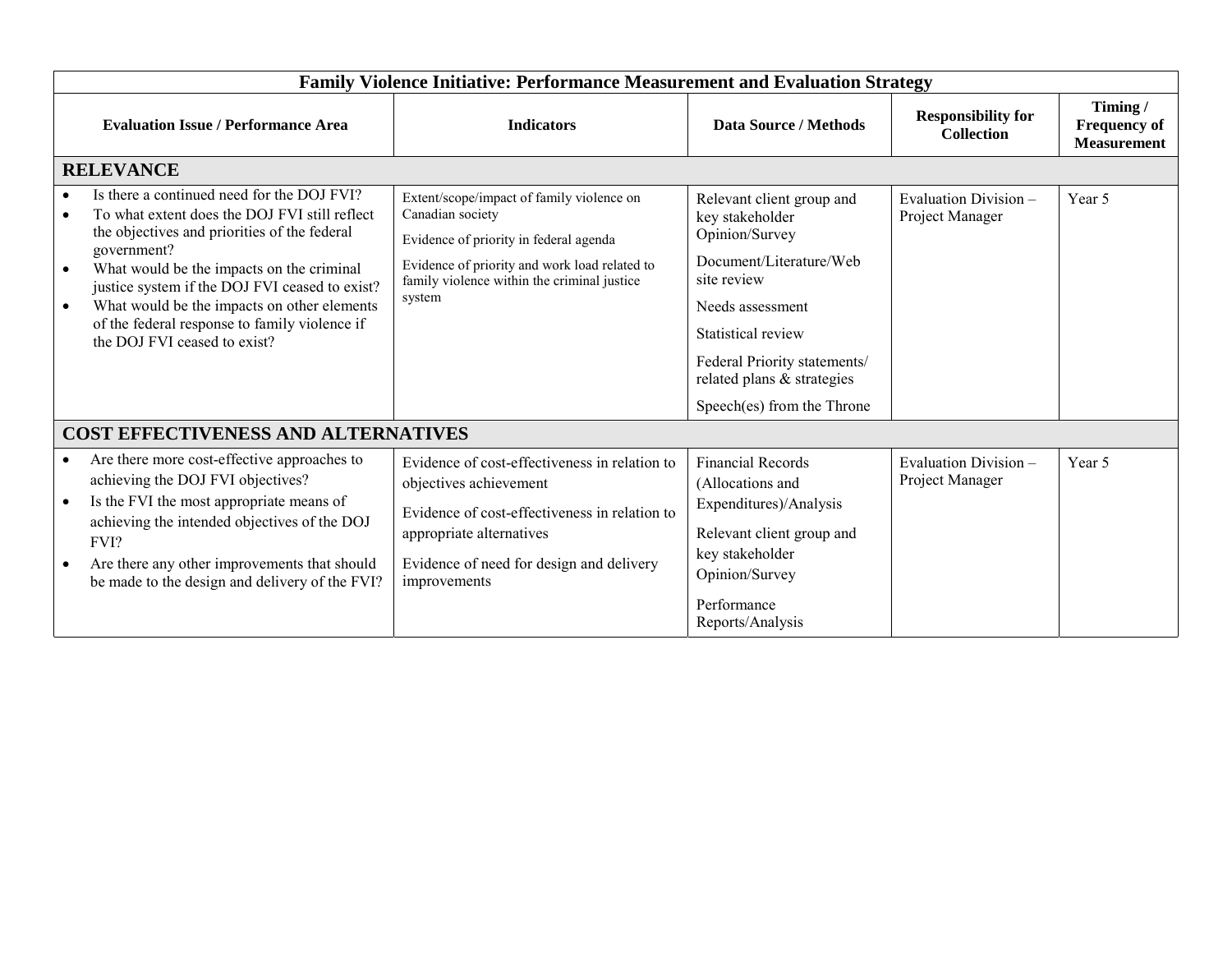**APPENDIX 2: Glossary of Terms**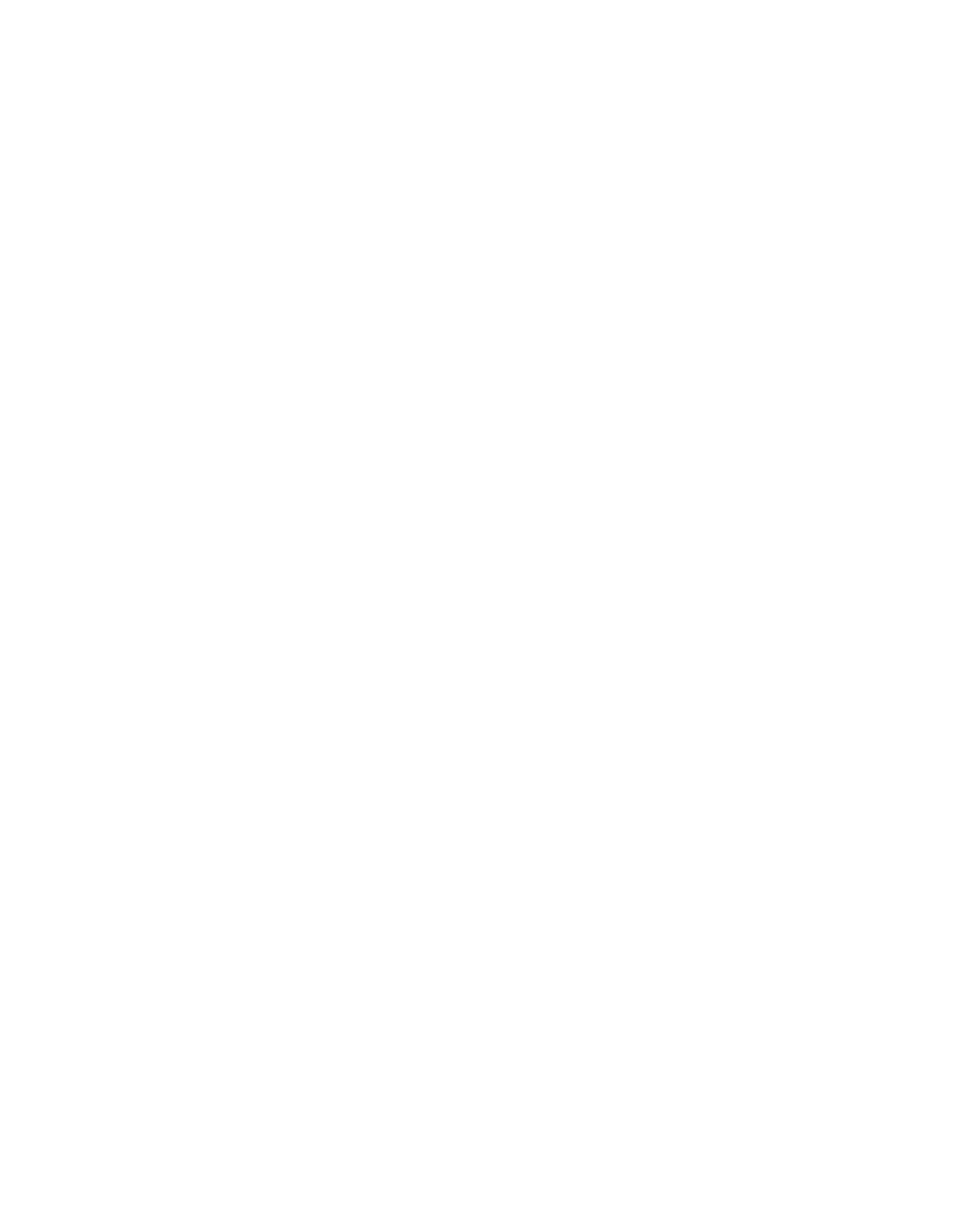### **GLOSSARY OF TERMS**

### **Beneficiaries**

In the context of projects, beneficiaries include two groups: recipients of project funding and groups who are deemed to benefit from the project or activity.

Capacity refers to the ability to prepare for, and respond to, opportunities and challenges. Capacity consists of the individuals, systems and community assets that make up human, social, physical, spiritual/cultural, political and environmental capital. *Human capital* refers to the skills, knowledge, attitudes and understandings of people. *Social capital* refers to the breadth and depth of social relationships. *Physical capital* refers to the infrastructure (such as housing, roads, utilities, buildings), as well as the supportive equipment needed to maintain the physical structures and associated services, such as medical facilities, justice services, schools and recreation centres. *Spiritual/cultural capital* refers to values, symbols, rituals, traditions, art and language. *Political capital* includes forms of governance, inclusive systems of decision-making, and political awareness and involvement. *Environmental capital* refers to natural resources and the potential for sustaining life and promoting life quality.

The Family Violence Initiative seeks to enhance capacities at the community level to address family violence issues. This may relate to elements such as organizational or systemic infrastructure to address family violence; knowledge, expertise, skills and resources to address family violence; as well as use/leverage of partnerships (formal and informal).

### **Community**

A community may be defined in many ways, including in terms of its geographic location or social dimensions (e.g. a community of interest).

# **Client Groups**

Client groups are both national and international. They include the federal Minister of Justice and a range of players whose actions are influenced by DOJ FVI activities and/or outputs, and whose actions influence the Department.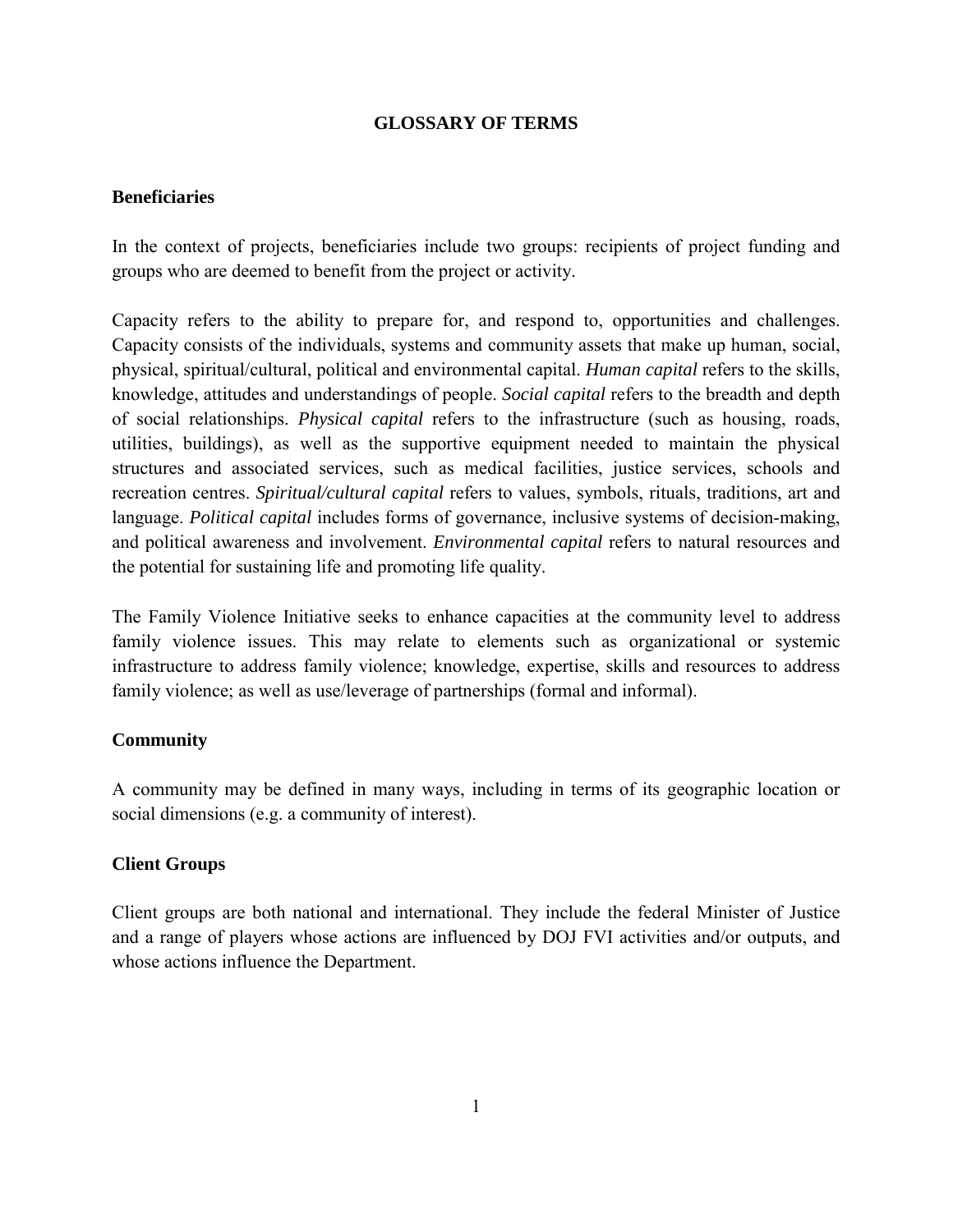#### **Criminal Justice System Response to Family Violence**

The criminal justice system response to family violence includes the development and implementation of legislation and related policies that contribute to the prevention of family violence, the protection of family violence victims/witnesses, and the effective prosecution of family violence cases. The Department of Justice Canada works together with its provincial and territorial counterparts and its partners in other sectors (e.g. health, social services, shelters and housing) to ensure that the *Criminal Code of Canada* effectively addresses family violence and to ensure that family violence issues are effectively addressed in related legislation and policies (e.g. family law). The Department works together with other components of the criminal justice system, such as victim/witness and family-related court services and supports, law enforcement, and corrections, and with public legal education organizations and community-oriented mechanisms such as community justice committees. Improving the responsiveness of the criminal justice system includes the use, application, consideration, and/or interpretation of family violence polices, legislation and practices in ways that foster integration with other systems and that improve outcomes (e.g. prevention of family violence, protection of family violence victims/witnesses, and effective prosecution of family violence cases).

### **Family Violence Policy Development**

**Family Violence Policy Community:** The Family Violence policy community is an intersectoral, interdisciplinary community. It includes the justice-related family violence community as well as the policy communities in related policy areas (e.g. victims, Aboriginal justice, crime prevention), related sectors (e.g. health, housing and social services), related disciplines (e.g. research), related institutions (e.g. universities, professional associations, nongovernmental organizations) and advocacy organizations (e.g. women's equality-seeking organizations).

**FVI Policy Advice:** Advice produced by the CYS, Policy Sector includes policy options, alternatives, and recommendations.

**FVI Policy Information:** Information produced by CYS, Policy Sector includes policy analyses, assessments, and research findings.

**Policy Products:** Policy products produced by the CYS includes policy statements, guidelines, protocols, and other policy instruments. Examples of policy initiative products also include: internal government medium such as briefing notes, DECK presentations, Memoranda to Cabinet, Treasury Board submissions, policy reports and position papers, as well as medium for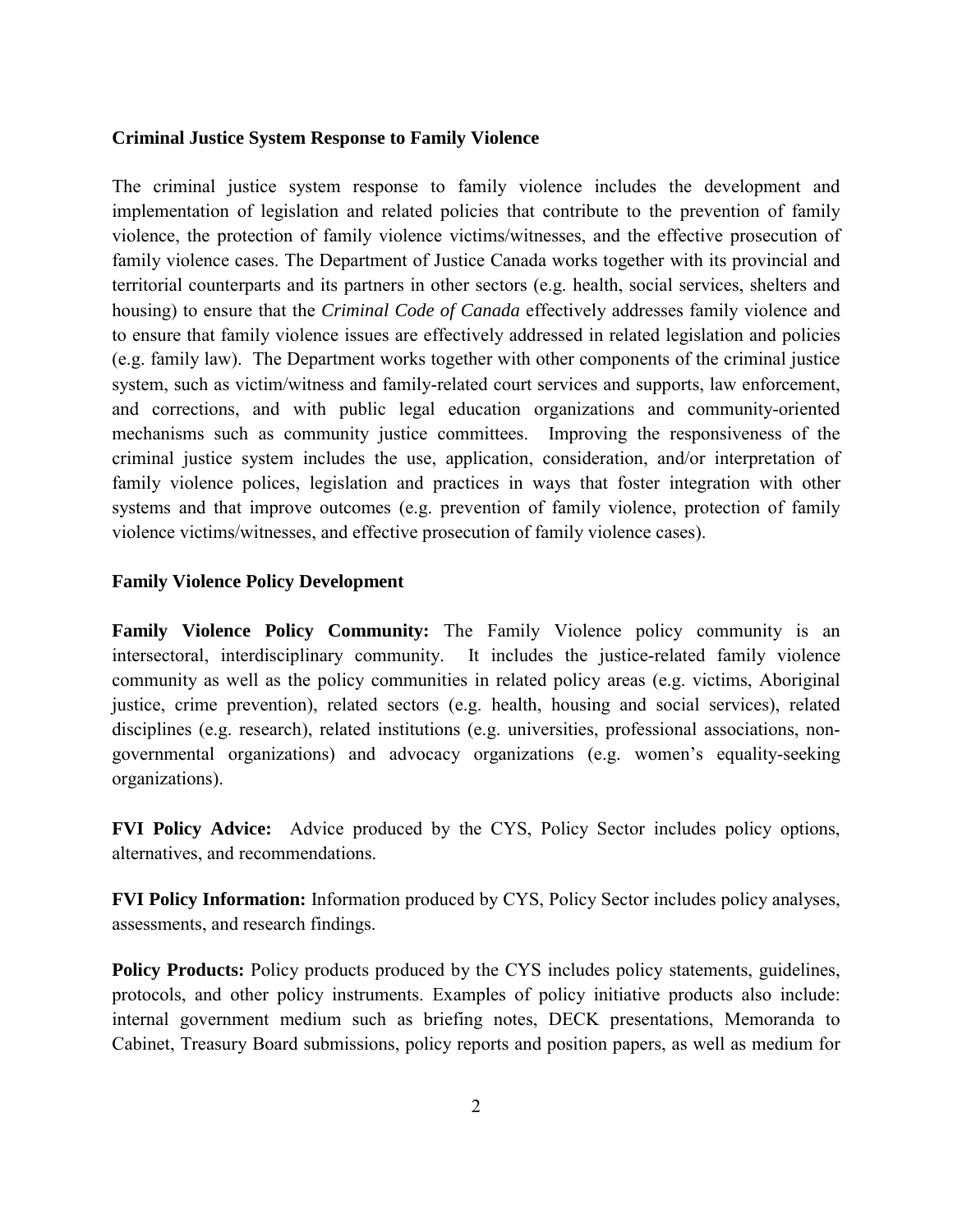civil society engagement such as consultation documents, white papers, model guidelines, policy reports, conferences and consultation sessions.

**Coordinated Policy Development:** This includes efforts aimed at developing coordinated, standardized or consistent FV policies across jurisdictions.

**Policy Advice and Information Uptake**: "Uptake" includes consideration, use, and/or implementation of policy advice, information and products.

### **International Initiatives**

The DOJ participates in a range of international initiatives related to family violence issues. This includes activities related to treaties (such as conventions and protocols), resolutions, and declarations; participation in or presentations before international expert meetings (e.g. the World Tourism Regional Consultation for the Americas on the Protection of Children from Sexual Exploitation in Tourism in Cost Rica); and international projects, such as the United Nations International Violence Against Women Survey).

### **Operational Processes**

**Consultation:** Consultation with key players is an integral part of the DOJ approach to family violence. It involves activities such as seeking information and advice, exchanging ideas and information, and exploring positions and options. Consultation may be geared towards specific groups, contexts and issues.

**Cooperation:** Cooperation involves DOJ working together with other players towards shared results or benefits. It involves reaching agreement on a particular goal, approach or plan and may involve sharing resources. Cooperative arrangements may or may not be formalized. Cooperation involves interaction with other players, but does not necessarily imply interdependence.

**Coordination:** Coordination involves working together with other players towards a shared result or benefit. It involves reaching agreement on a particular goal, approach or plan and may involve joint decision-making and sharing of resources. The coordination process may be formalized and may use specific mechanisms and protocols. It involves interaction and a degree of interdependence with other players.

**Collaboration:** Collaboration involves working together with other players towards a shared result or benefit. It involves reaching agreement on a particular goal or approach, and it involves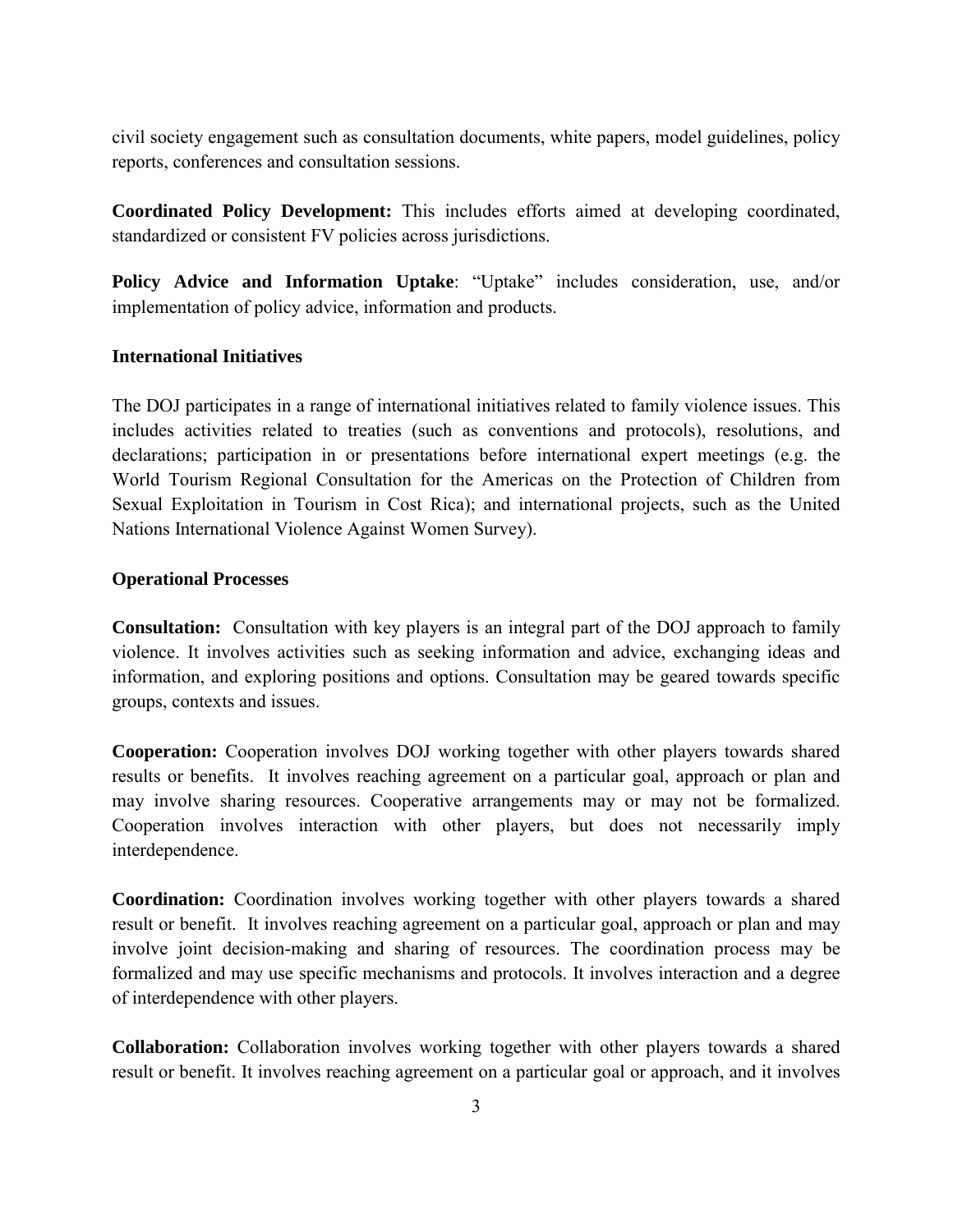joint decision-making, sharing of resources, and accountability. A collaborative process is formalized and involves specific mechanisms and protocols. It involves a high degree of interaction and interdependence with other players. Consultation, cooperation and coordination can occur within a collaborative process.

#### **Model, Tool and Strategy**

**Model**: A model is a design that can be replicated.

**Strategy:** A strategy is a plan to carry out a set of objectives and activities, accompanied by a process to manage the implementation of the plan. Strategies describe the "what" and the "how." There are many potential strategies to address family violence issues, including interjurisdictional, multi-disciplinary and multi-agency efforts.

**Tool**: A tool is an instrument that may be used to carry out work on family violence issues, such as a risk assessment tool, an inter-agency information-sharing protocol, and an educational curriculum.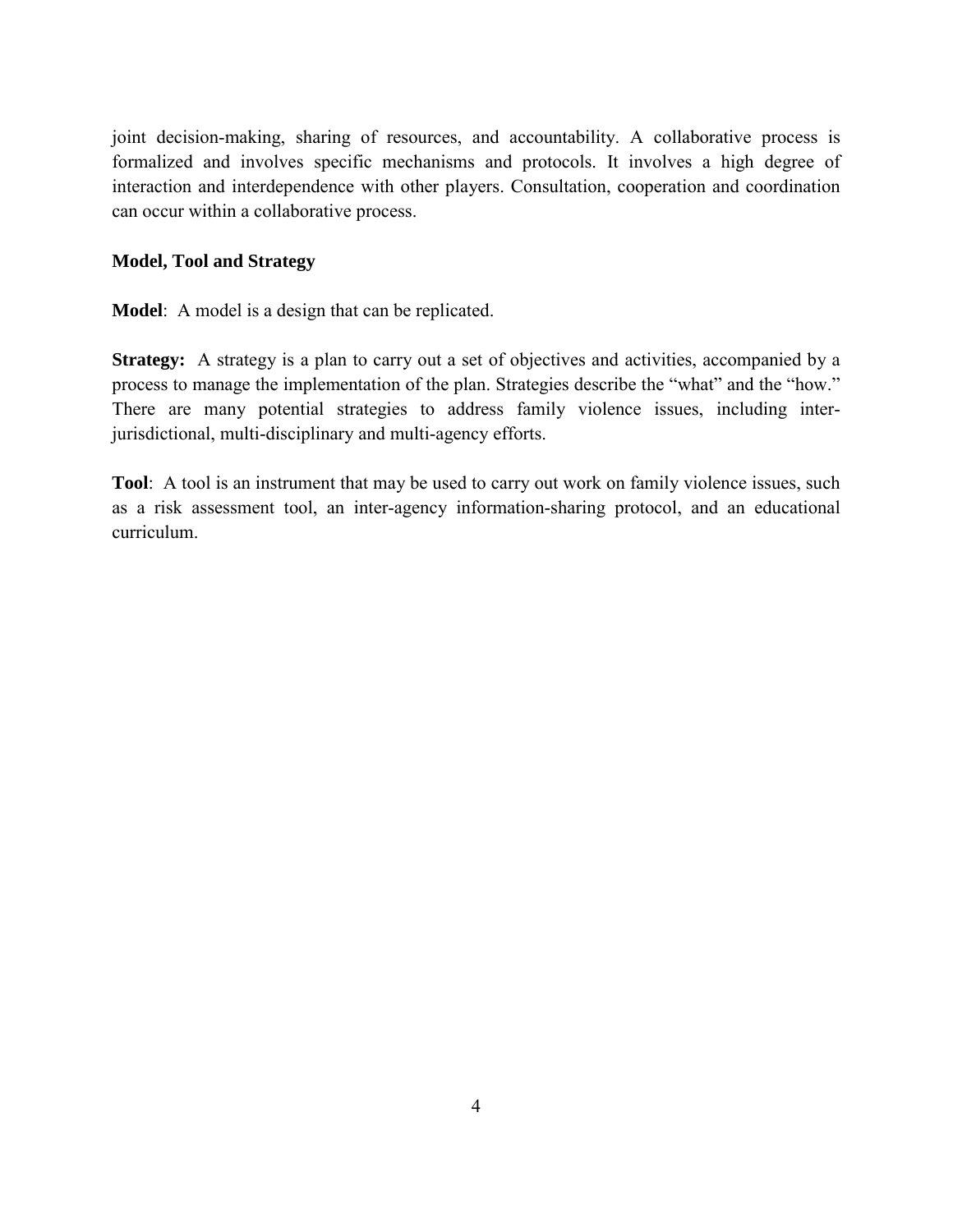**APPENDIX 3: Tools for Project Managers**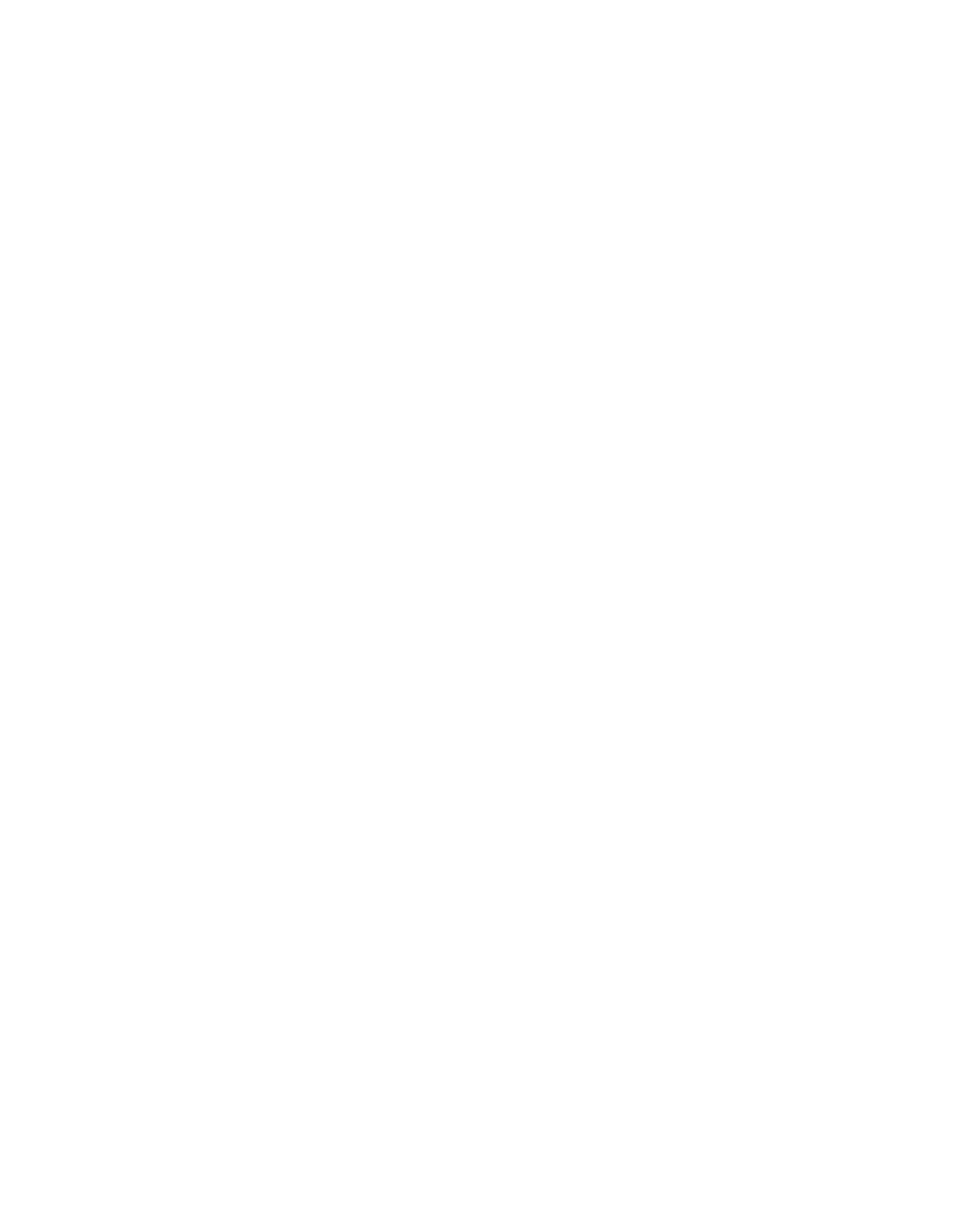## **TABLE OF CONTENTS**

| Case Scenario 1: Special Edition of a Provincial Newsletter on "Abuse of People with   |  |
|----------------------------------------------------------------------------------------|--|
| Case Scenario 2: Child Victims and the Criminal Justice System – Legislative Review  7 |  |
|                                                                                        |  |
| Case Scenario 4: Child Witnesses of Family Violence: Training/Research Project  12     |  |
|                                                                                        |  |
|                                                                                        |  |
|                                                                                        |  |
|                                                                                        |  |
|                                                                                        |  |
| 22                                                                                     |  |
|                                                                                        |  |
|                                                                                        |  |
|                                                                                        |  |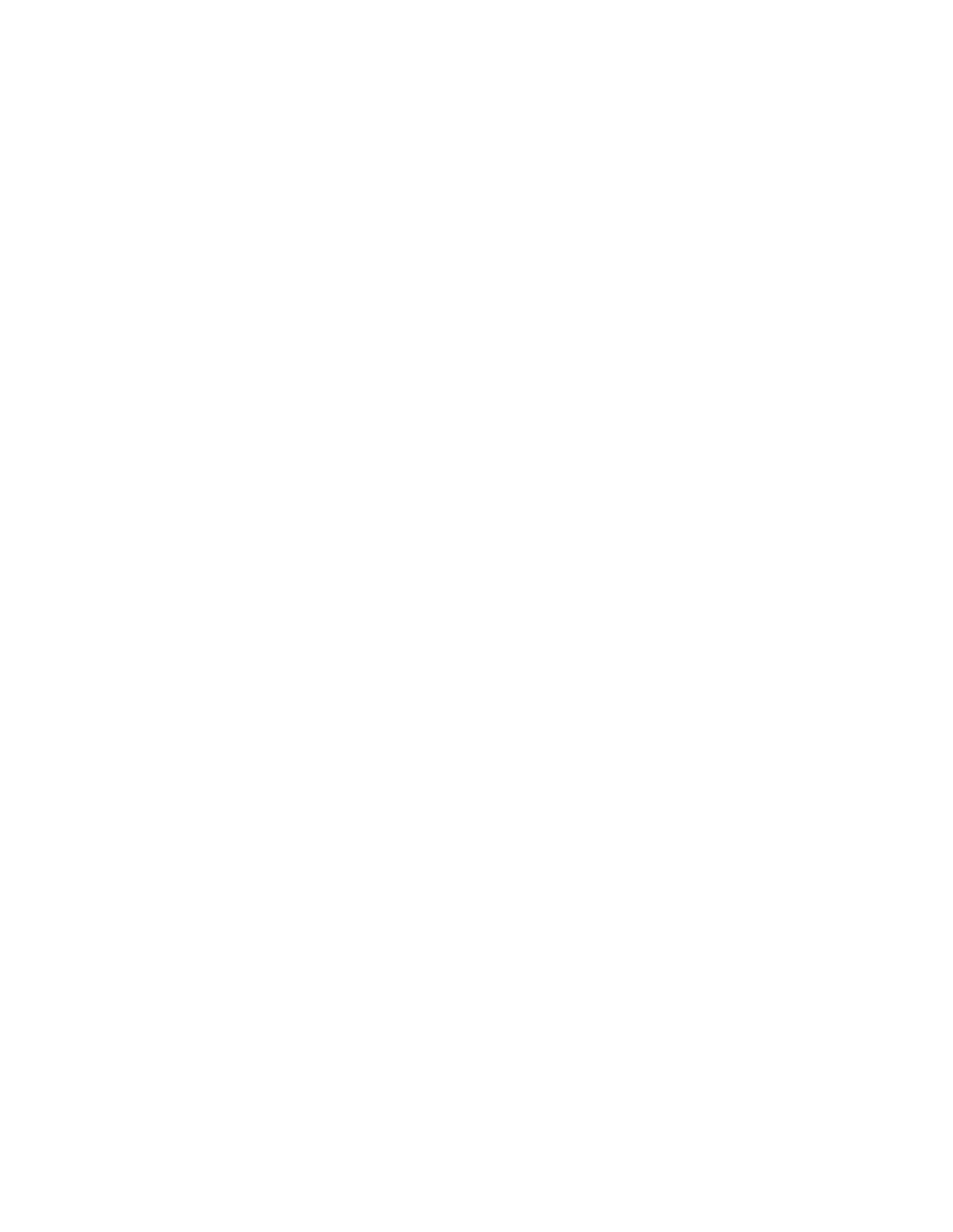#### **Case Scenarios & Logic Models**

#### **Case Scenarios & Logic Models – Road Maps to Results**

Here are four case scenarios and related results-oriented logic models. Think of the logic model as a road map that leads to results. Use these as examples in developing other models.

#### **Steps in Developing an Outcome Logic Model**:

- 1. Define your goals and objectives
- 2. Add your activities (overall activity and specific activities)
- 3. Identify your "target" or "client" groups
- 4. Identify the outputs of your activities
- 5. Add the *immediate* outcomes (within 1 year) that will result from your objectives, activities and outputs
- 6. Add your *intermediate* outcomes that your objectives will lead to within a year
- 7. Add the *long-term* outcomes that your objectives will lead to down the road 2+ years
- 8. Check the overall logic of your model
- 9. Refine your logic model as your project develops.

See the W.K. Kellogg Foundation Evaluation Handbook for further information on developing different types of logic models.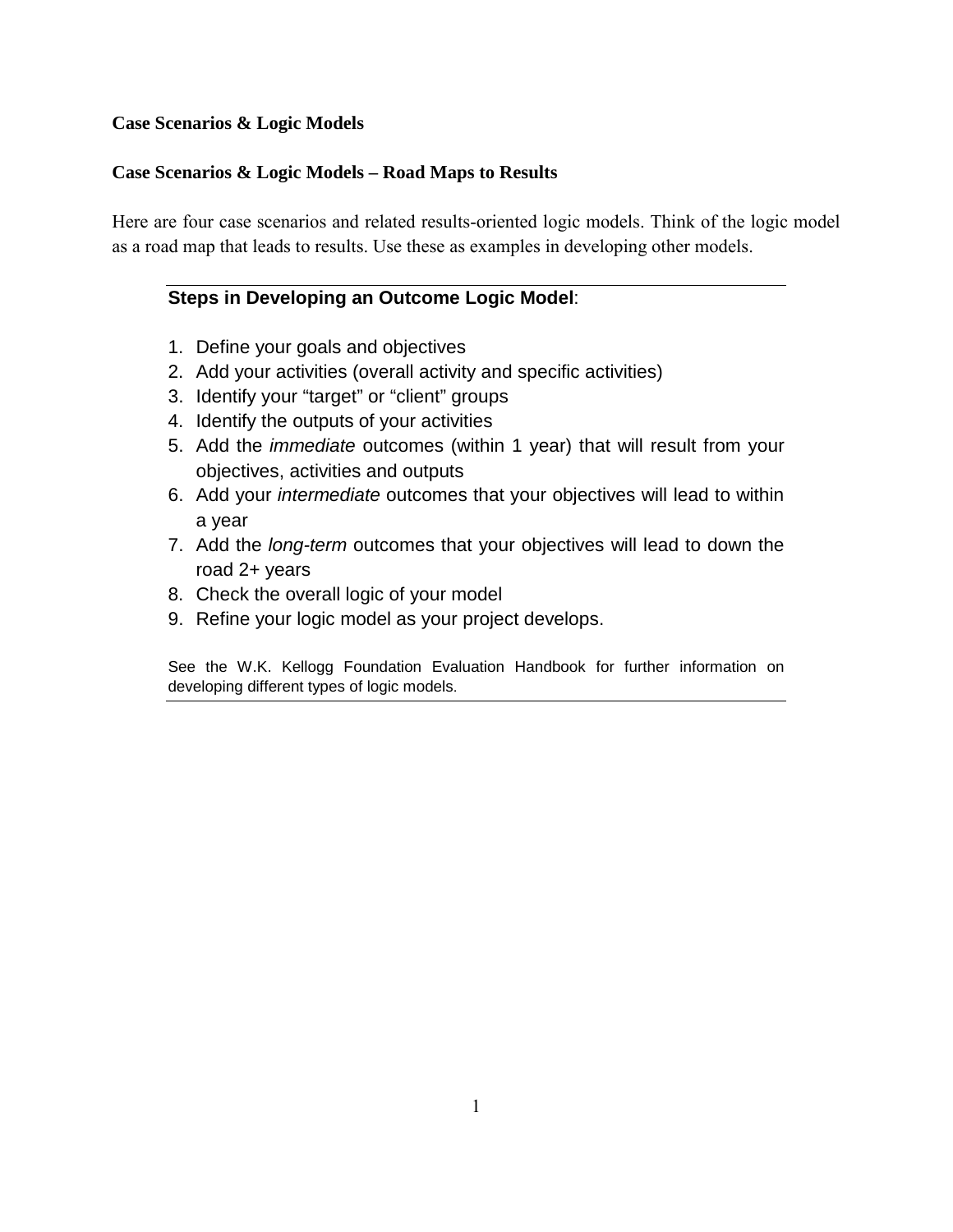## **Case Scenario 1: Special Edition of a Provincial Newsletter on "Abuse of People with Disabilities"**

## **Purpose**

- Newsletter will contain six legal information articles on issues related to the abuse of people with disabilities.
- Six articles (total of 8 pages) strike the right balance of a manageable amount of information for the reader.
- Involves provincial consultation to determine most important issues.

#### **Goals**

- Produce a newsletter to educate provincial citizens on the abuse of people with disabilities
- Partner and consult with BC service to identify the most important issues and the best way to address them in print
- Distribute the Newsletter throughout BC with emphasis on distribution to service providers
- Evaluate the Newsletter and report on findings.

#### **Workplan**

#### **A. Consultation Process**

#### *Purpose:*

• To generate guidance and feedback on content and contacts [*not a full-scale research project and should not be held to such a standard*].

#### *Extent:*

• A minimum of 25 organizations provincially/regionally distributed.

#### *Process:*

- Two-week provincial consultation tour through key regions.
- Consultation with service providers and advocates (community mental health workers, mental health associations, women's, seniors, youth centres, multi-cultural and aboriginal organizations, individuals with disabilities) and with partners
- Consultation with legal community (Crown Prosecutors, lawyers, advocates).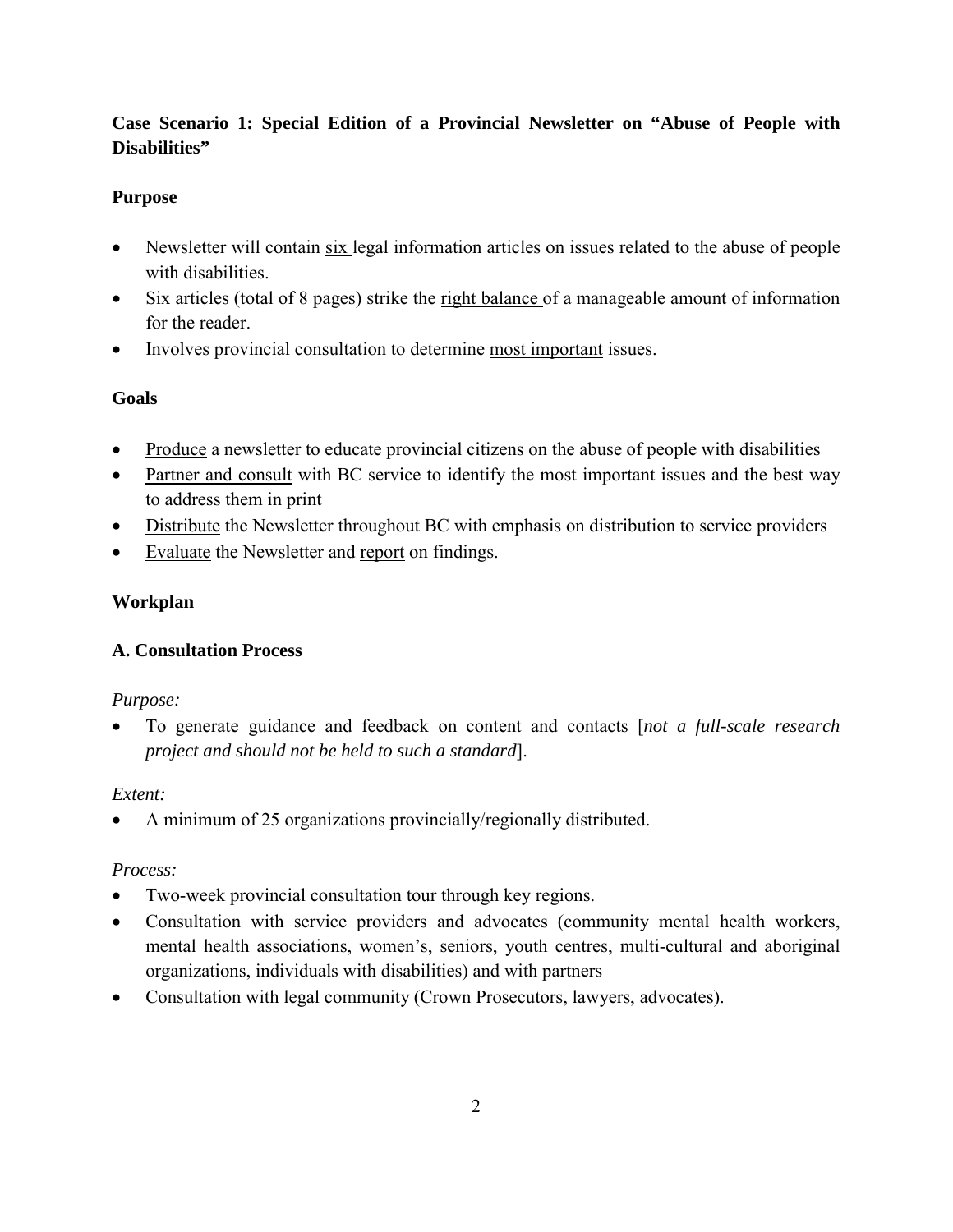#### *Consultation Questions:*

- How do you identify disabled people who may be abused? What warning signs do you look for?
- Is there any one group that is at higher risk than the others? (*Women? Youth? People with physical disabilities? Mental disabilities? Multi-cultural communities?* What services exist to help people who are disabled and are being abused?
- What are the biggest hurdles these people have to face when it comes to receiving help?
- Do you think the public is aware of this issue? What more do you think the public needs to know?
- If you were writing a booklet to educate around this issue, what would you include? (*This is the key question and the main purpose of the consultation)*.

#### *Consultation Report:*

• Consultation report to inform newsletter.

#### **B. Newsletter Production**

- draft the Newsletter
- departmental review
- prepare it for printing
- print

#### **C. Newsletter Distribution**

- Update mailing list and distribute to: non-profit sector, and associations and organizations associated with physical and mental disabilities, as well as various multi-cultural and aboriginal groups that are not included under another heading.
- 10,000 Newsletters
- Evaluation Forms
- Self Addressed Stamped Envelopes

#### **Evaluation**

#### *Plan:*

• Of the 10,000 newsletters, 1000 packages will include an Evaluation and Self Addressed Stamped Envelope (10% of total mail-out). This distribution process will ensure appropriate and relevant contact lists, and will facilitate the prompt return of evaluations.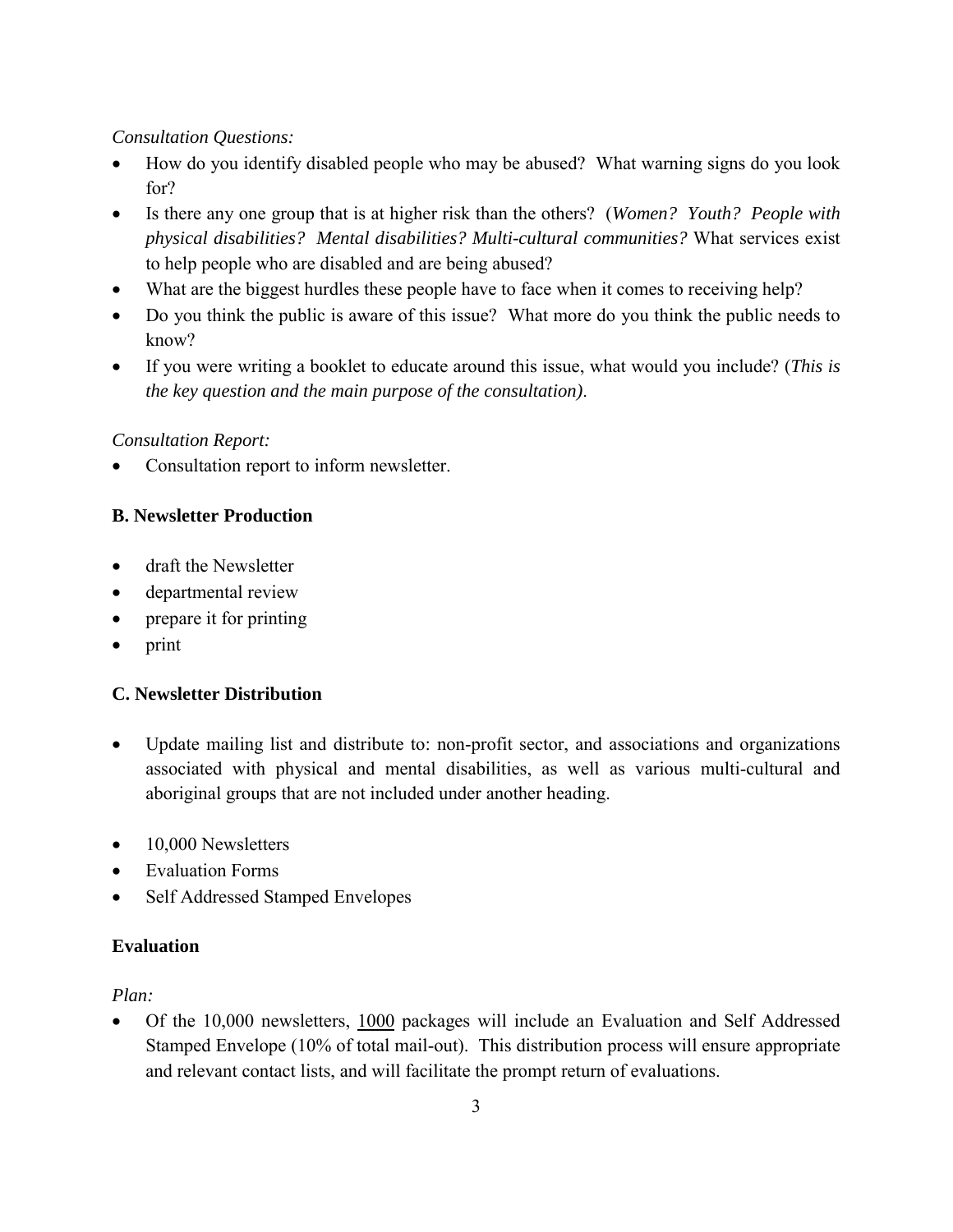• These evaluations will be tabulated and will be incorporated into the reporting process.

#### *Data to be tracked:*

- The number and percentage of returned evaluations
- What our audience liked and disliked about the publication
- Suggestions for improving our publications
- Suggestions for future topics and services
- Suggestions for other distribution targets
- Previous knowledge of services mentioned
- People's Law School
- Other organizations listed

#### *Evaluation Resources:*

- Evaluation is a deliverable of this Newsletter, but is not funded by DOJ.
- Organization says that DOJ funds the preliminary work that goes into creating an evaluation framework.
- Due to timing, the actual compilation of the data received takes place in the fiscal year post funding. This, therefore, represents the project sponsors contribution to the project.

## **Reporting**

- **Report #1** (March 31<sup>st</sup>): Distribution of the Newsletter and  $1<sup>st</sup>$  draft of the final report. This will include a first look at evaluation but, as with past practice, evaluation cannot be accurately reported on until six months past the distribution.
- **Report #2** (September 30) A report on the Evaluation will be provided for the department 6 months after the completion date of March  $31<sup>st</sup>$ .

#### **National Sharing**

• Consultation report, newsletter and evaluation to be shared with community partners and national colleagues, including PLEAC and consultation participants.

#### **Expected Outcomes**

- Increased awareness of the issues surrounding abuse of people with disabilities.
- Increased awareness of provincial resources and services available to address this issue.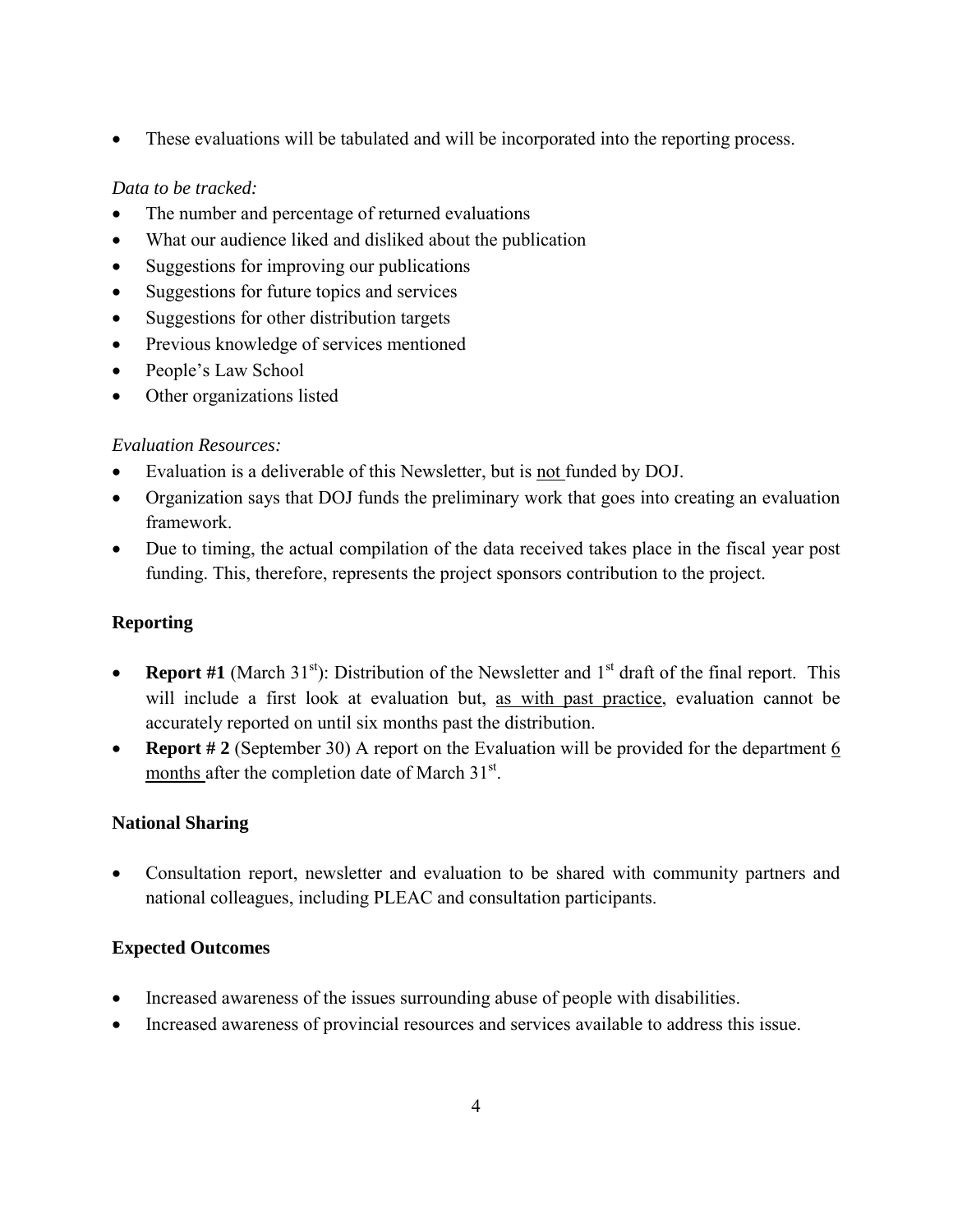# **Budget**

\$24,500.00 for salaries and benefits, contract consulting and writing fees, printing, distribution, consultation travel and hosting.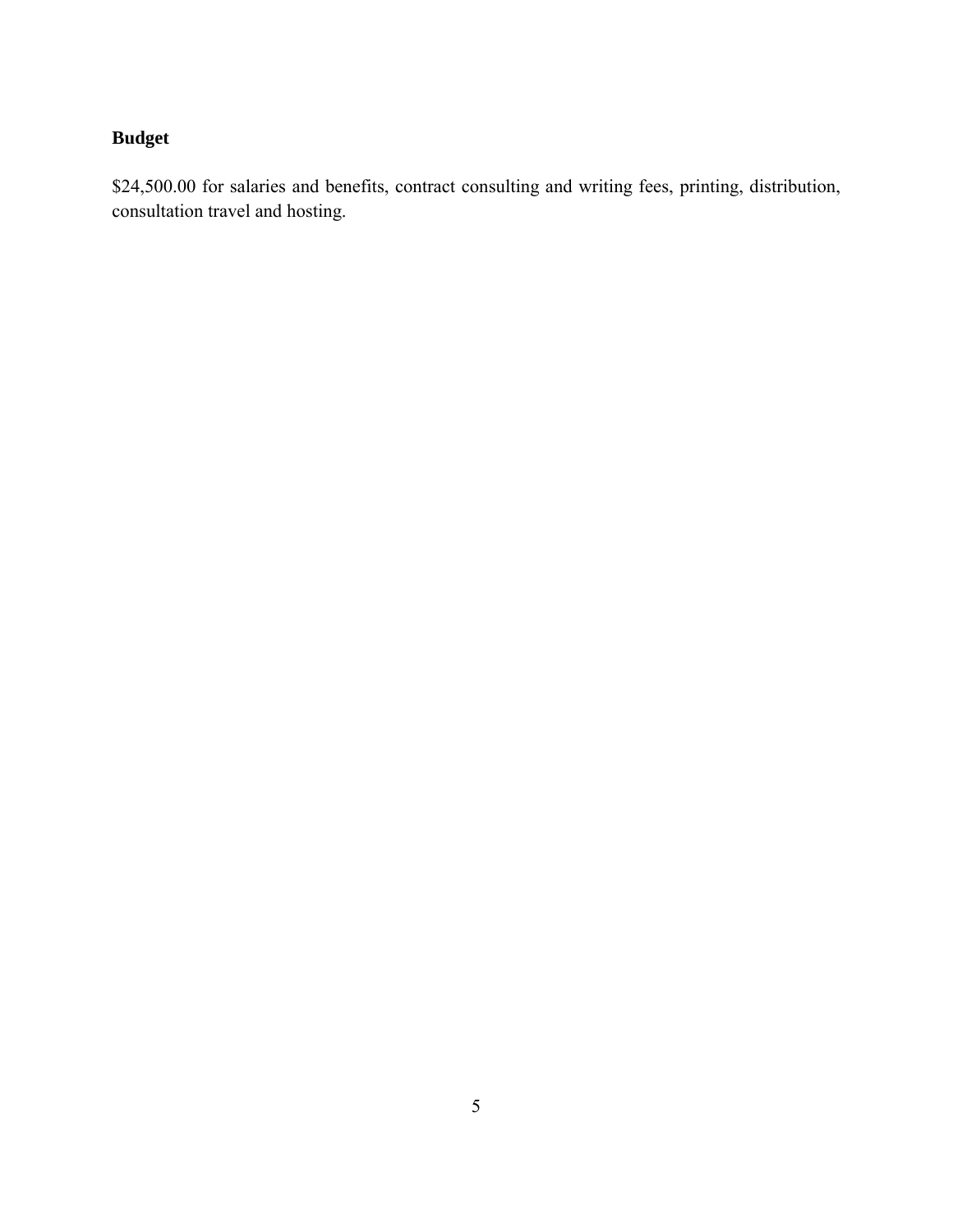#### **Road Map for Newsletter Project**

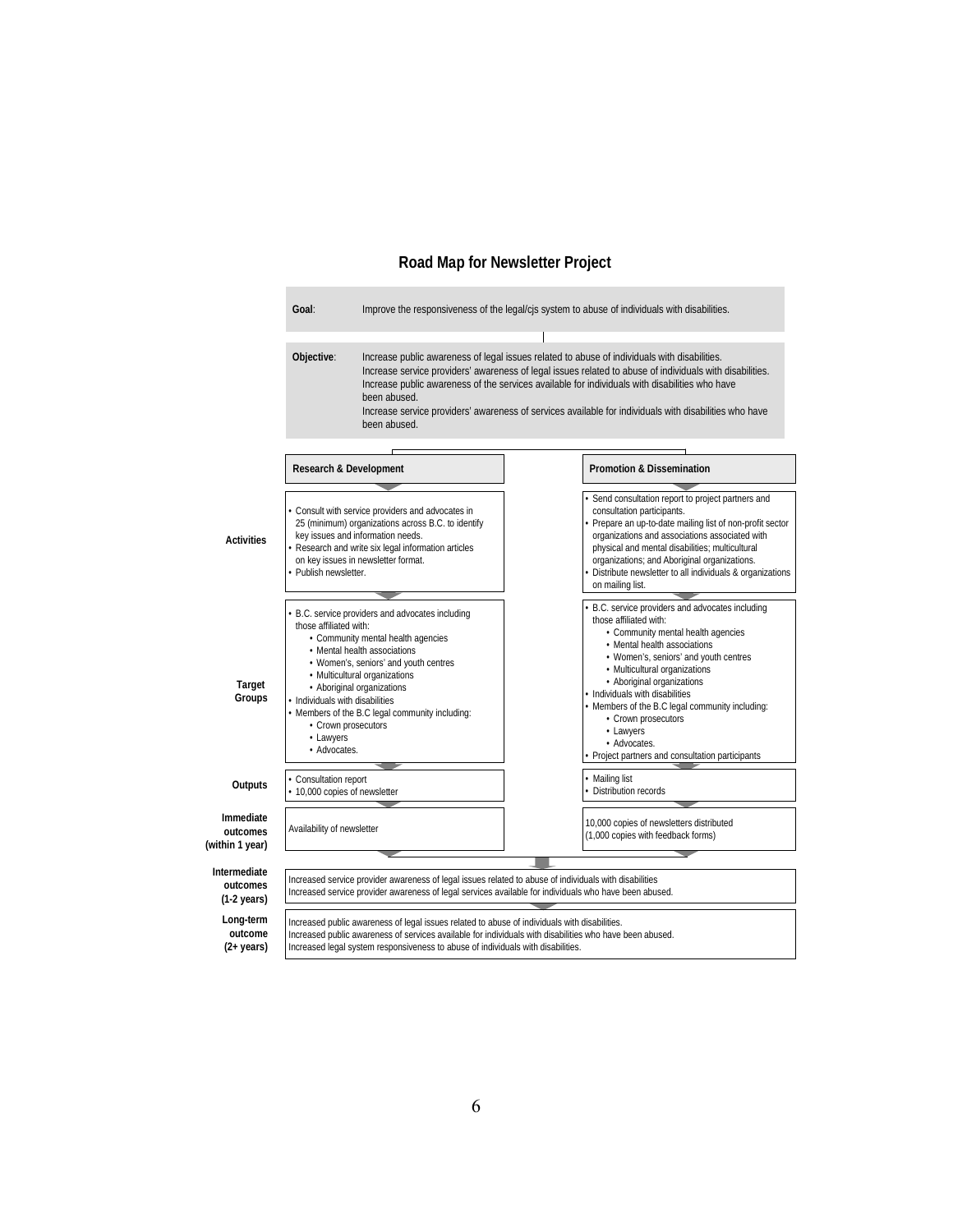#### **Case Scenario 2: Child Victims and the Criminal Justice System – Legislative Review**

#### **Purpose**

• Consultation on, and review of criminal legislation to examine the need for criminal law reform related to specific offences against children, facilitating child victim/witness testimony, sentencing, age of consent to sexual activity.

## **Workplan**

- Establish & carry out FPT consultation process.
- Establish & carry out public consultation process.
- Determine/coordinate related research activities.
- Report on consultation and research results.
- Coordinate/develop follow-up options at FPT level.
- Legislative amendments and implementation as appropriate.

## **Expected Outcomes**

- Criminal law reform.
- Strengthened, coordinated criminal justice response to child victim issues.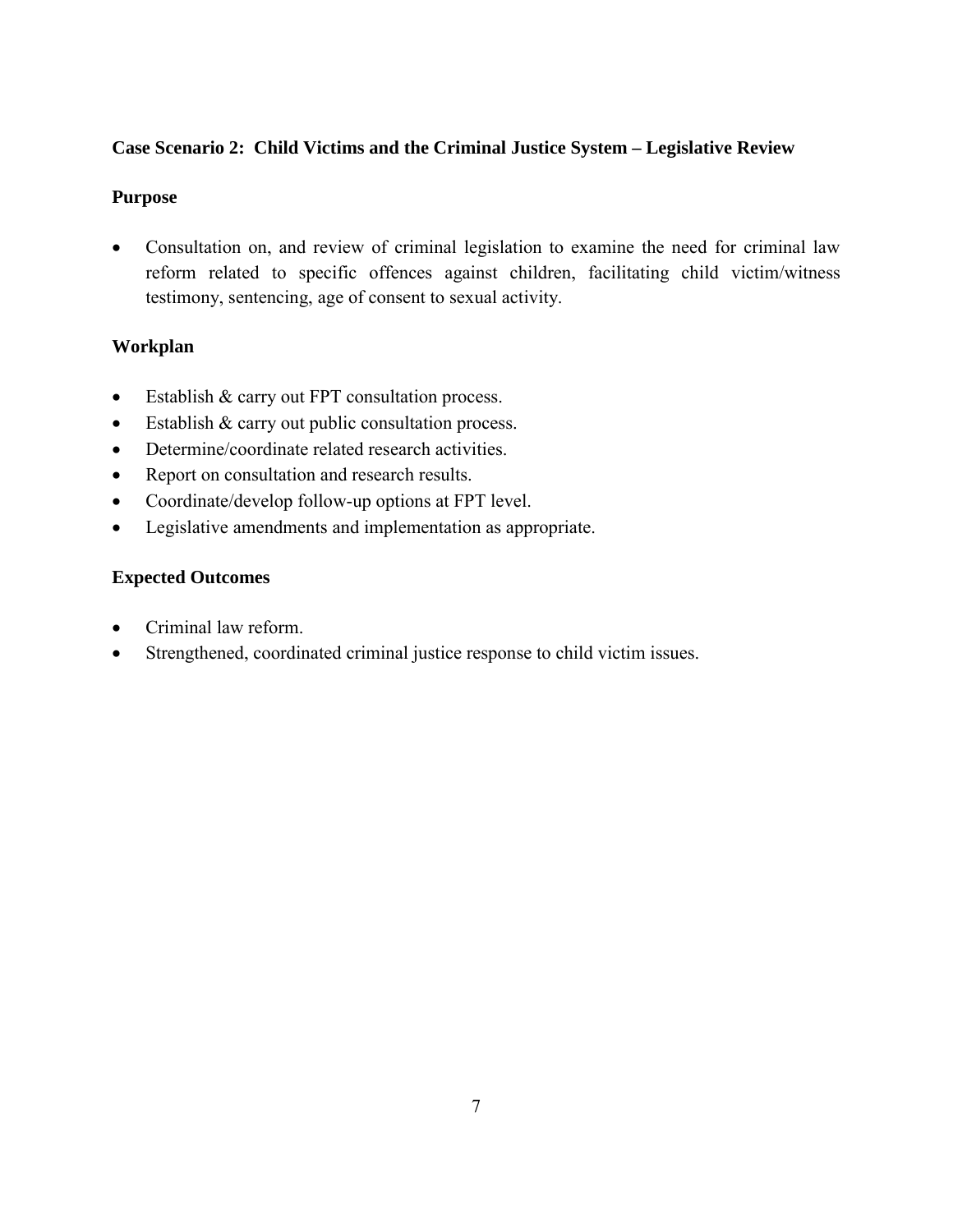

#### **Road Map for Legislative Review**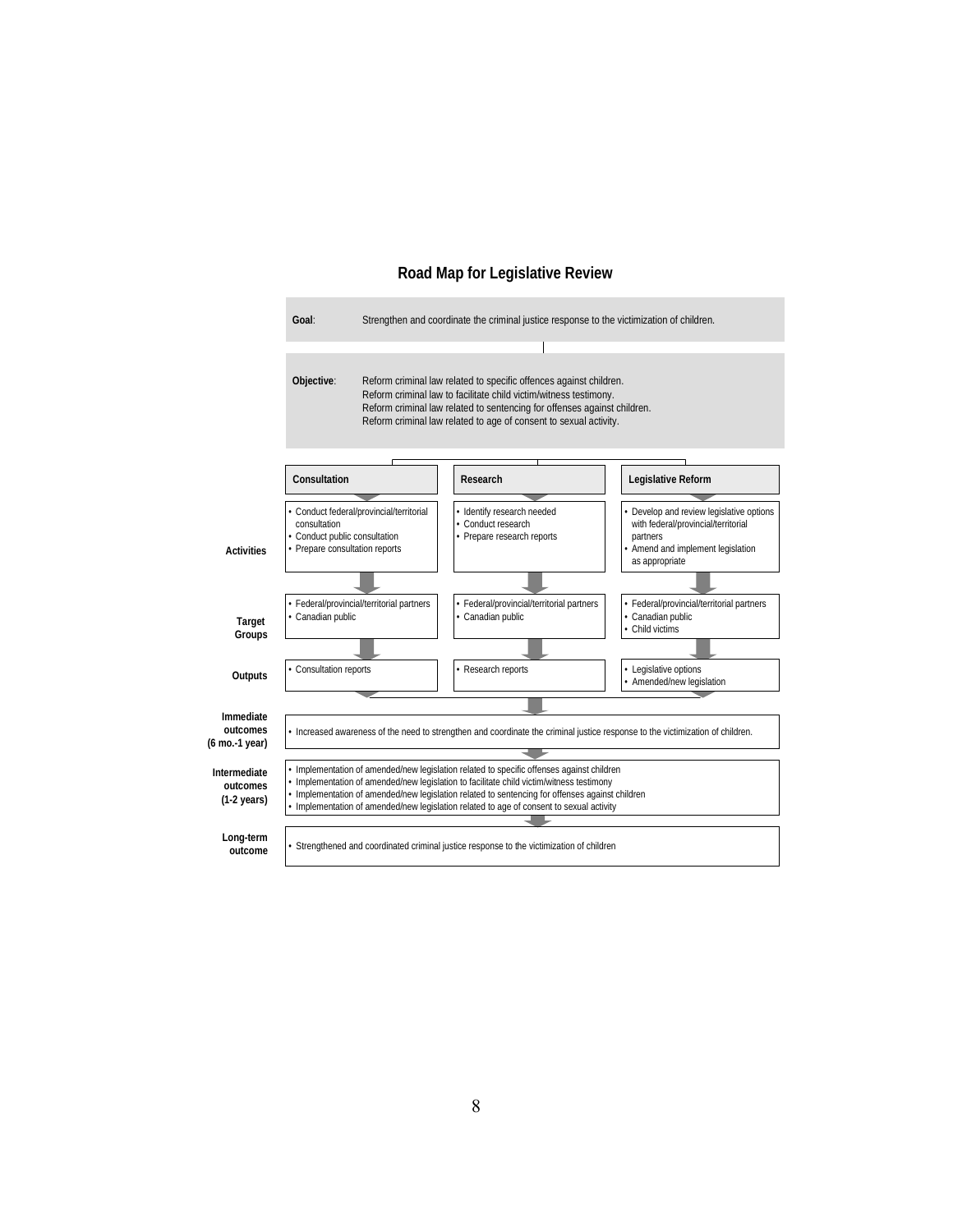#### **Case Scenario 3: Expert Consultation on Key Research Issues**

#### **Purpose**

• Consultation with key experts in the field of family violence, to identify priorities in family violence research from a justice perspective.

#### **Goals**

- Seek information  $&$  advice from key experts.
- Exchange ideas & information on research needs.
- Consider results in research planning.

## **Workplan**

#### **A. Identify & Invite Experts**

- Include A Range Of Experts In Fields Of Violence Against Women And Children.
- Include Those With Expertise In Specific Population Groups Or Living Contexts (e.g. Rural, Remote, Aboriginal, Cultural Diversity).

#### **B. Plan Meeting**

- Prepare Agenda, Consultation Questions, Consultation Package.
- Arrange For Presentations & Logistics.
- Evaluation Form!

#### **C. Hold Meeting**

- Conduct meeting.
- Record proceedings.

#### **D. Meeting Report**

- Draft meeting report & evaluation results.
- Disseminate report.

#### **E. Planning Implications**

• Consider results in research planning including opportunities for collaboration.

#### **Evaluation**

• Evaluation questionnaire will be administered at the meeting.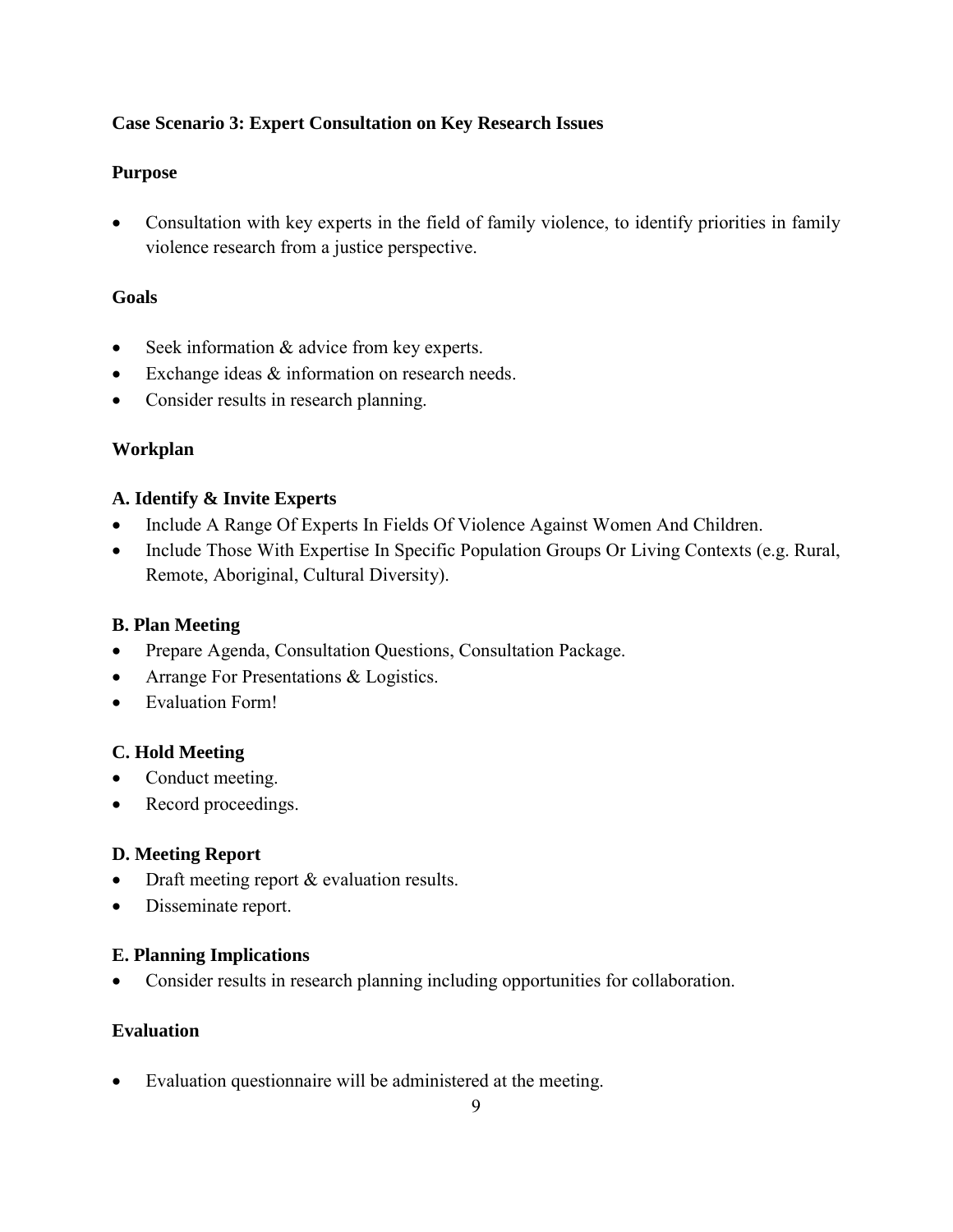• Information will be considered in research evaluation planning

## **Budget**

\$40,000 for meeting, travel for participants, facilitation, reporting, evaluation.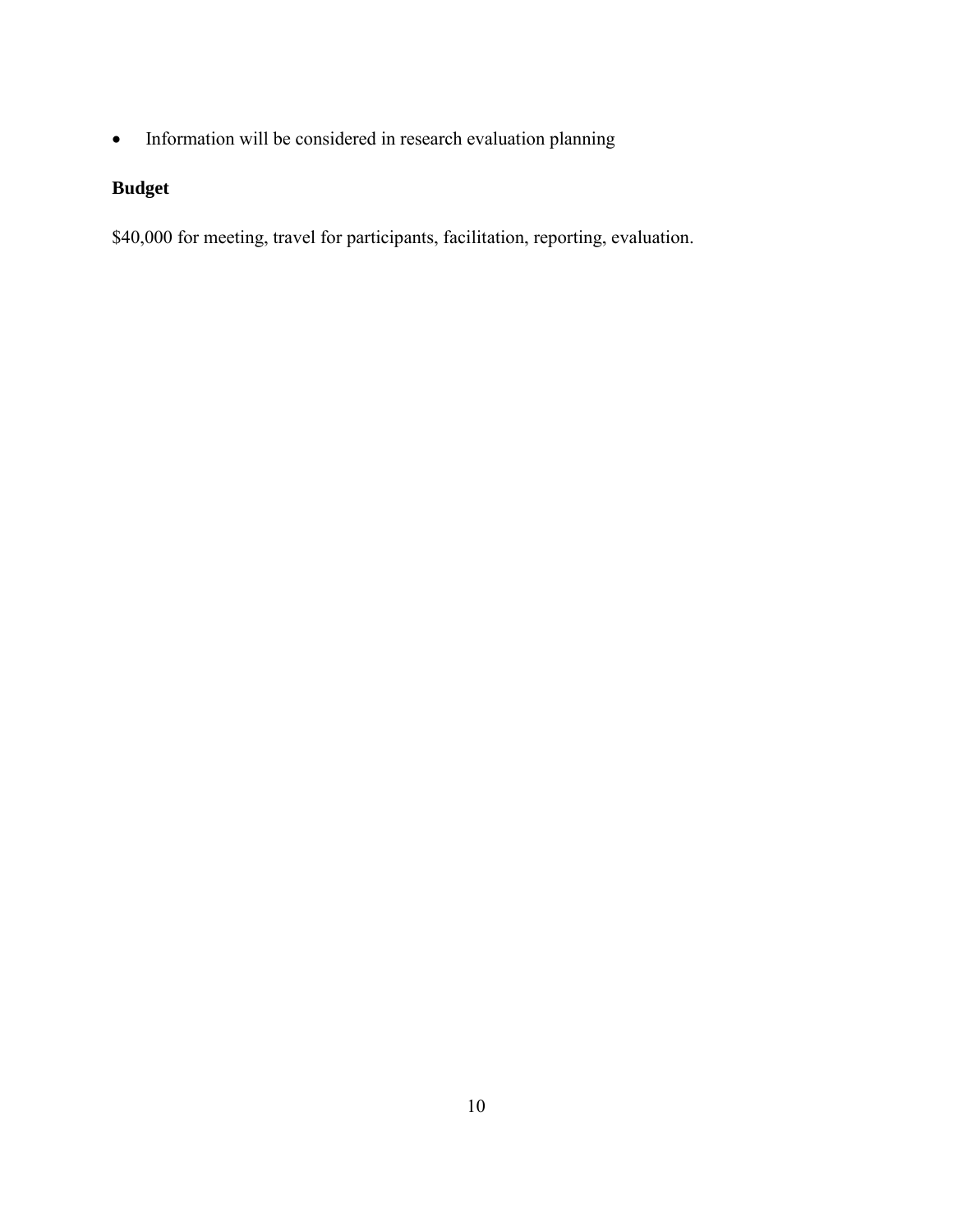#### **Road Map for Expert Consultation Project**

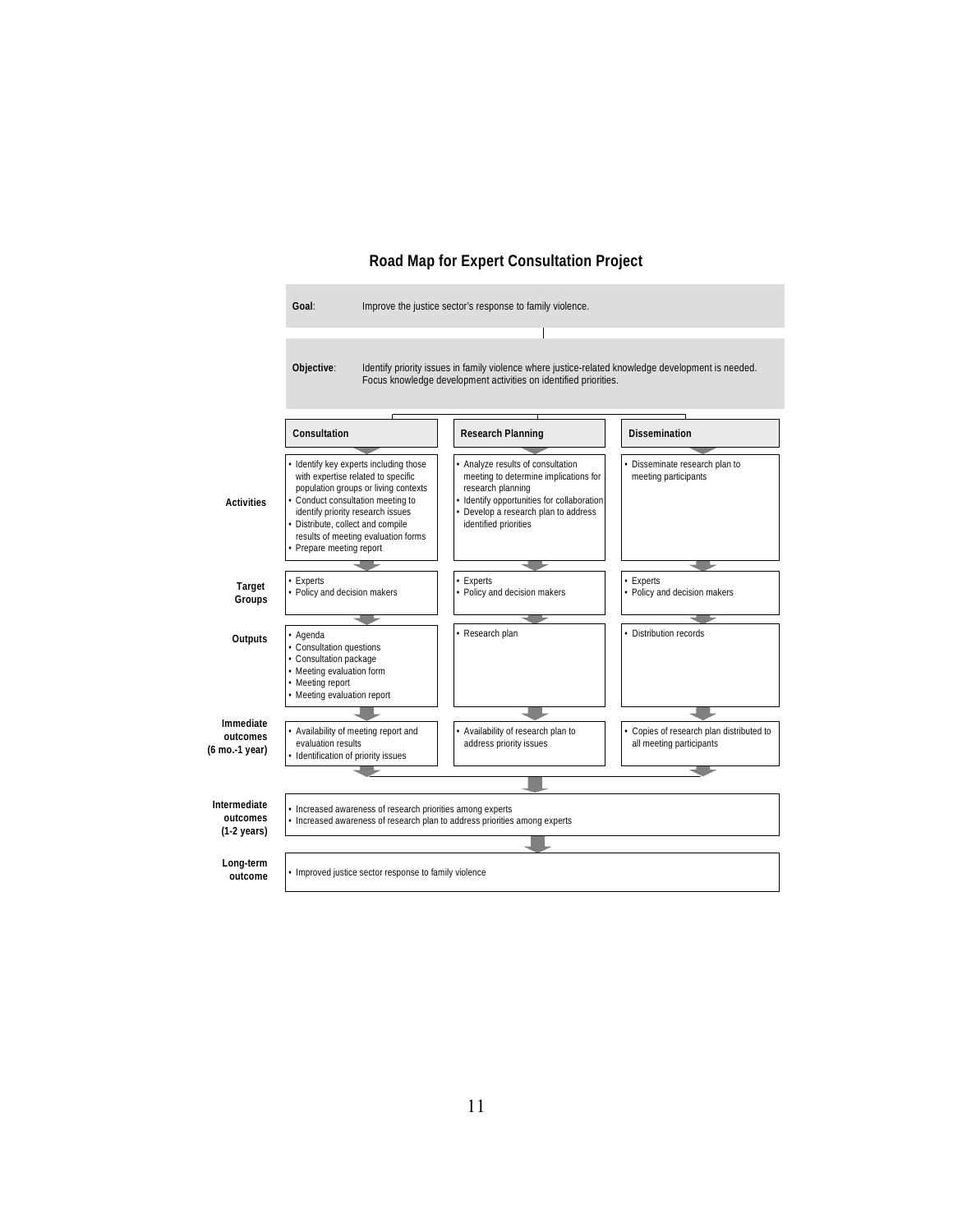#### **Case Scenario 4: Child Witnesses of Family Violence: Training/Research Project**

#### **Purpose**

- Develop resource for Casework Staff and Program volunteers.
- To utilize existing resources to develop a training program for volunteers that can be incorporated into current orientation and training material delivered within a national child and youth-serving organization (volunteer based).
- Resource will be flexible and will provide an overview and assist volunteers who are dealing with child witnesses to gain more detailed information to help them support the child.

#### **Goals**

- Develop a user friendly, comprehensive training package to assist volunteers and caseworkers in supporting children and youth who witness family violence in the home.
- Increase awareness around the need to support child witnesses of family violence.
- Provide BBBSC member agencies, along with all other child and youth serving organizations with a resource that will increase their capacity to serve children living in violent homes (transferable and sustainable product).

#### **Workplan**

#### **A. Establish Advisory Committee**

- Role to identify materials, provide insights.
- Includes experts in fields of Violence Against Women and Children.

#### **B. Research & Design**

- Research existing material  $\&$  assess for appropriateness for project.
- Design resource to increase caseworkers understanding of child witness issues, allow for incorporation into existing training, explain caseworker role as mentors

#### **C. Pilot**

- 5 agencies to pilot and evaluate materials.
- Further evaluation by Program Volunteers matched with child witnesses.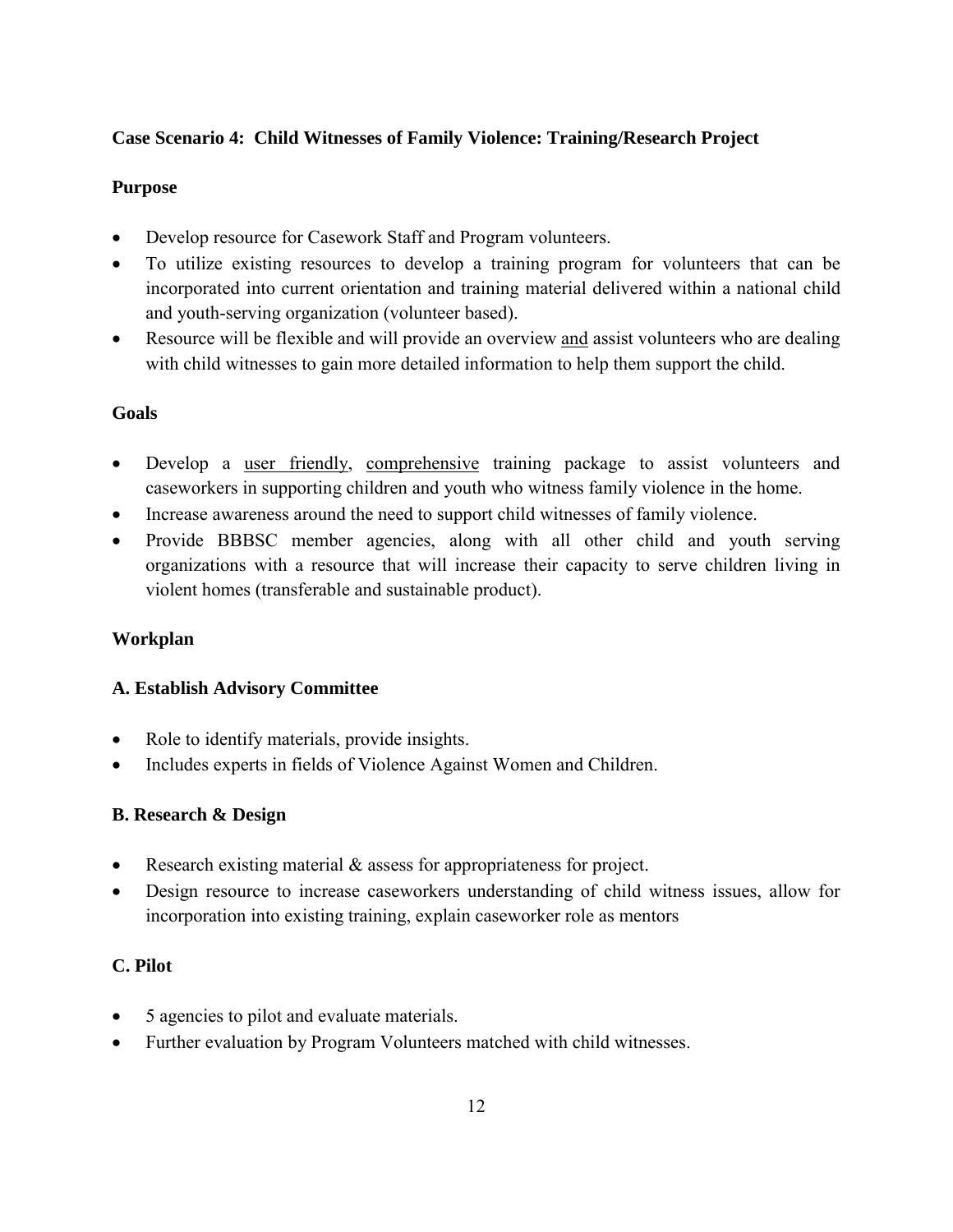#### **D. Revise & Finalize**

• Revise based on evaluation feedback from pilot.

#### **E. Share**

- Share training with other organizations.
- Post on web site.
- Sustained dissemination.

#### **Evaluation**

#### *Plan:*

- Questionnaire will be administered at the pilot.
- Information will be used to revise the program.
- Results of evaluation will be made available to pilot agencies.

#### **Budget**

| Research                               | \$4000   |                            |
|----------------------------------------|----------|----------------------------|
| <b>Writing Training Program</b>        | \$4000   |                            |
| Pilot Agencies                         | \$2500   | $(5$ agencies $(a)$ \$500) |
| Printing                               | \$2000   |                            |
| Translation                            | \$3500   |                            |
| Promotion and Distribution of Material | \$500    |                            |
| Administration                         | \$1500   |                            |
| <b>Project Management</b>              | \$2000   |                            |
| Total                                  | \$20,000 |                            |

#### **Sustainability**

- The training program will be posted on BBBSC's on-line library in downloadable form, and will be accessible by all organizations who wish to use it.
- The program may be transformed into an on-line interactive training module that is available through BBBSC's on-line library.
- Promotion of the material through regular announcements to other organizations (by e-mail, quarterly newsletters, other publications etc).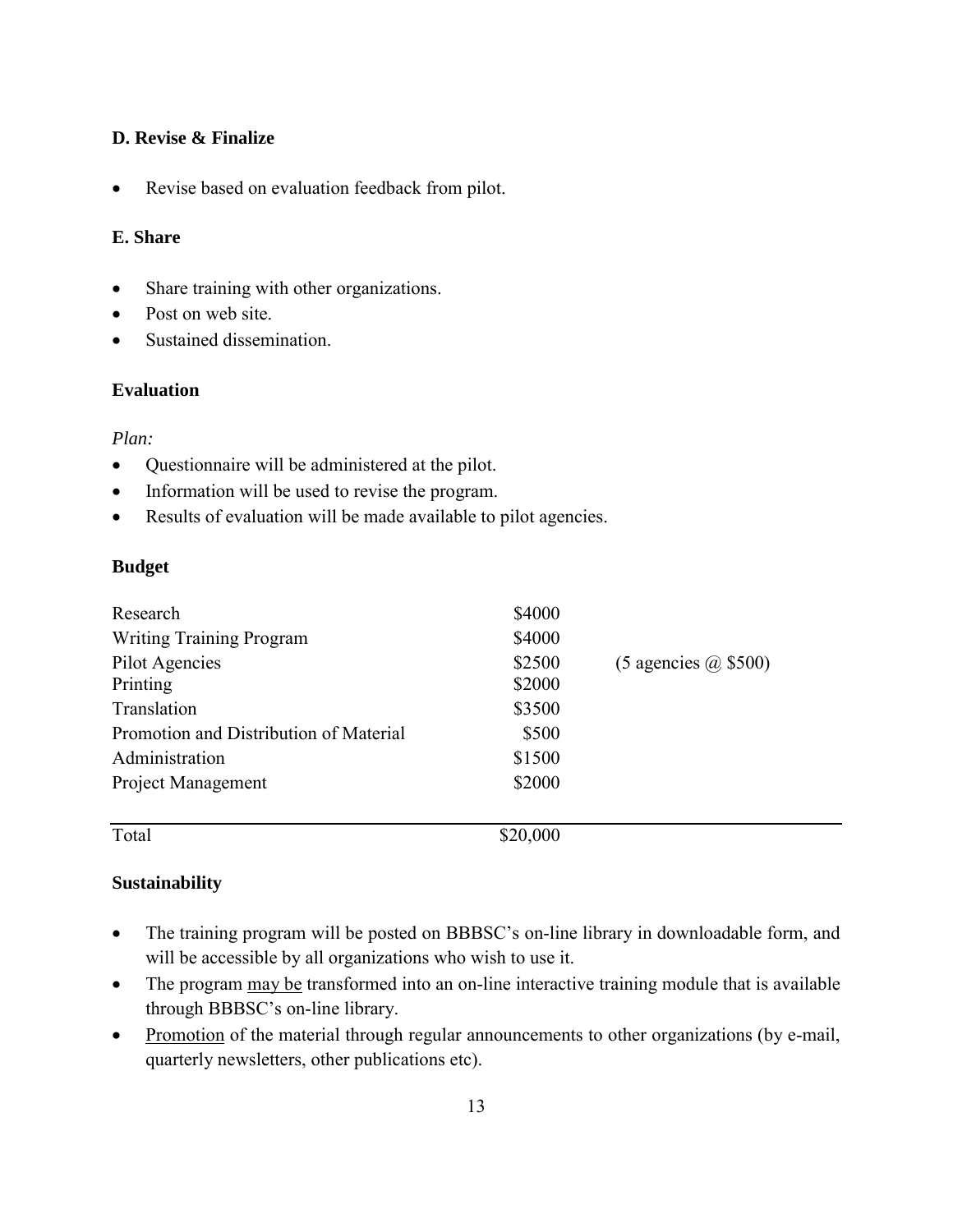- Promoting the program to other organizations through BBBSC's 181 local member agencies.
- Partnering with other organizations that reach a wider group of children and youth, to provide this training on a more extensive basis.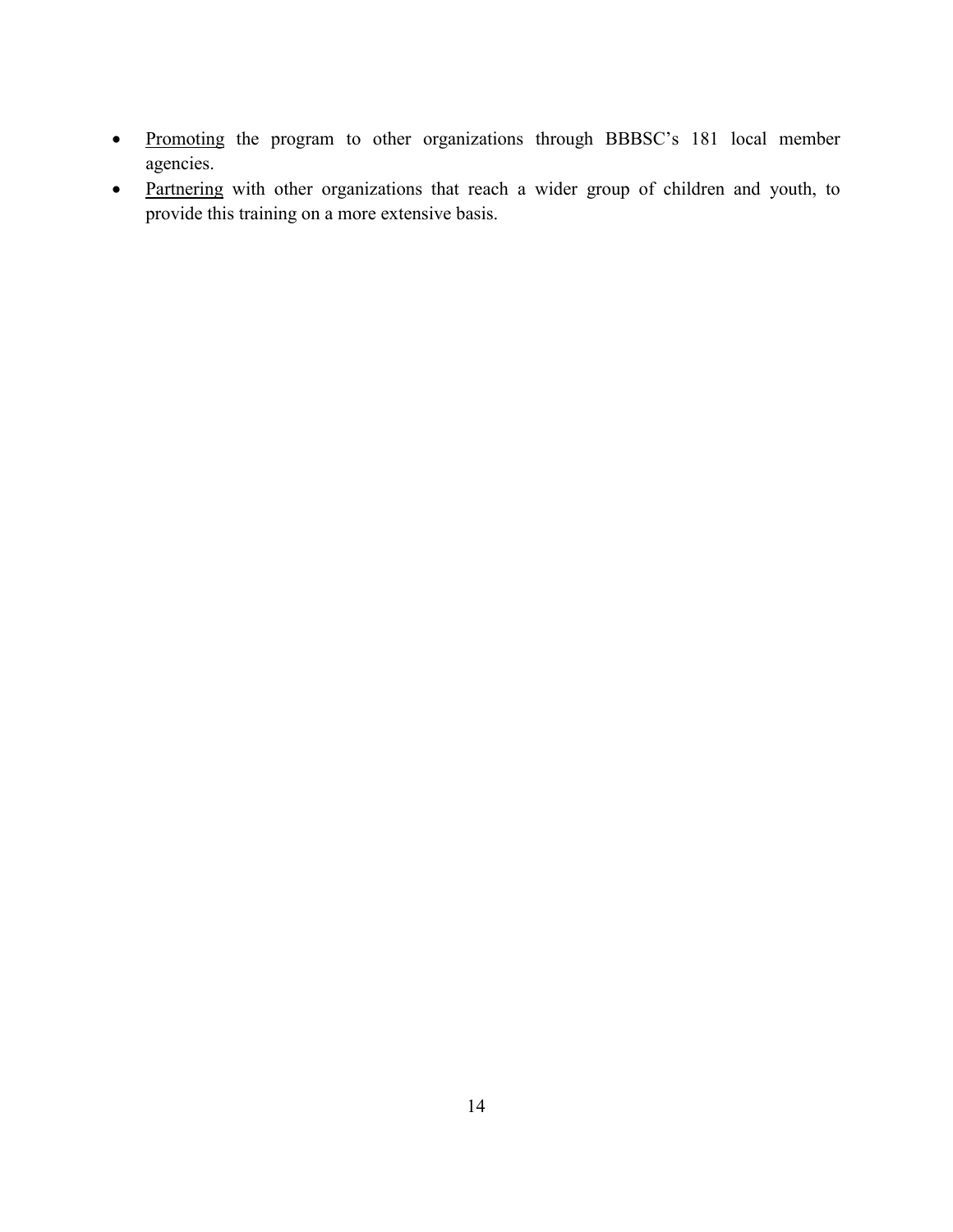

#### **Road Map for Training Research Project**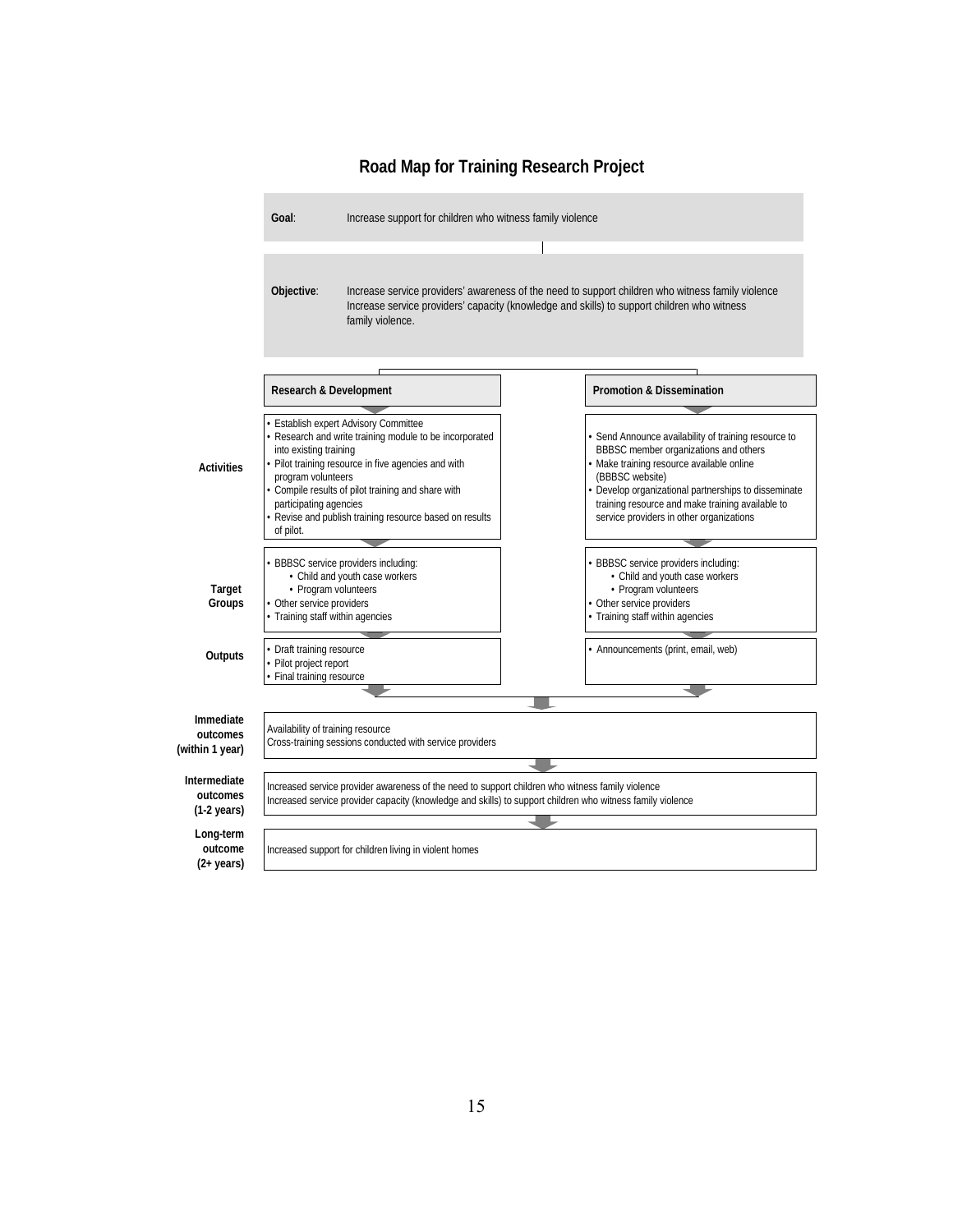# **Road Map—Template** *Road Map for :*

**Goal**:

**Objective**:

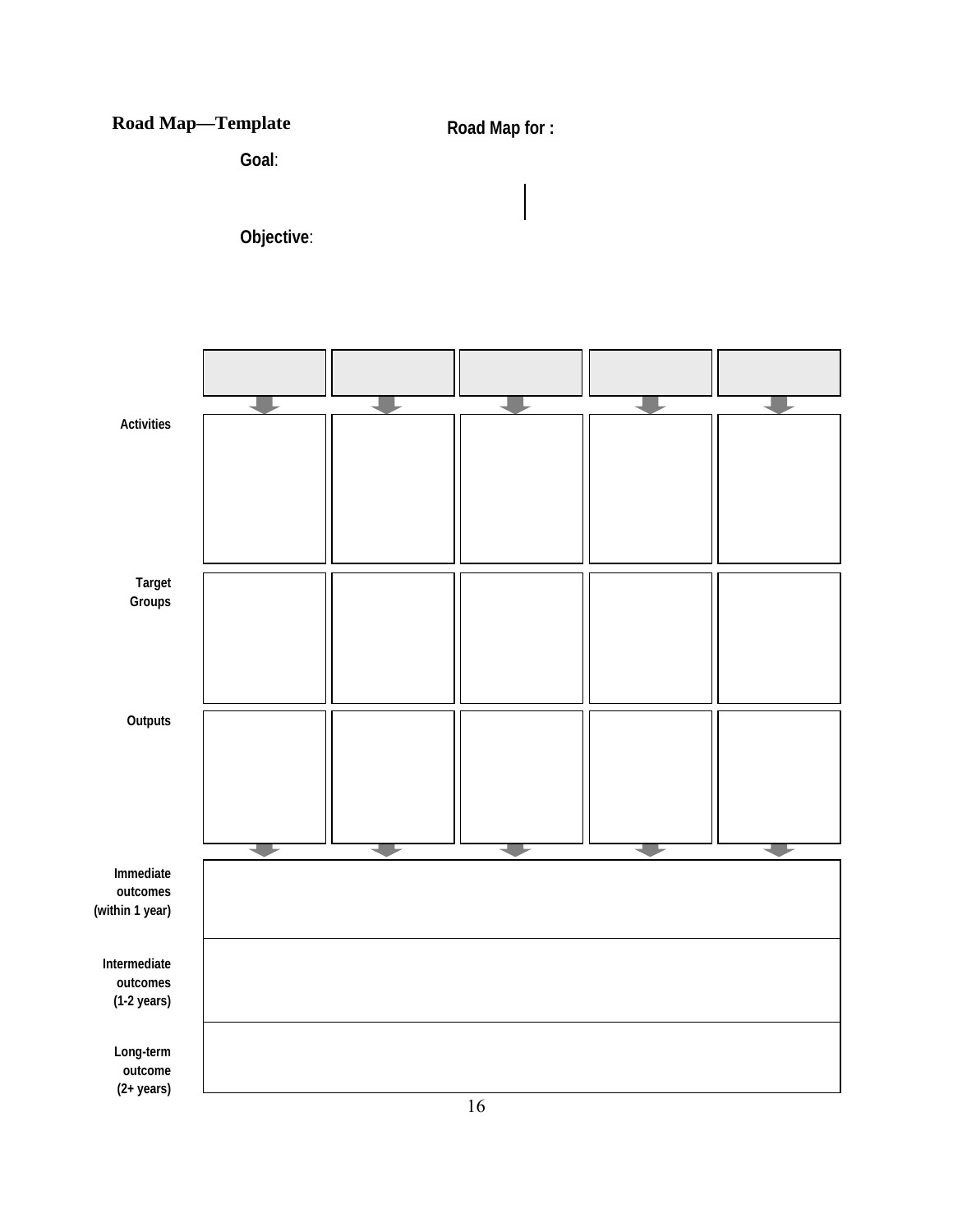# **Project Level Evaluation Plan - Checklist**

| <b>Element</b>                                          | Look for                                                                                                                                                                                                                                                                                                                                                                   | <b>Tools</b>                                                                                                                                                                                                                                         |
|---------------------------------------------------------|----------------------------------------------------------------------------------------------------------------------------------------------------------------------------------------------------------------------------------------------------------------------------------------------------------------------------------------------------------------------------|------------------------------------------------------------------------------------------------------------------------------------------------------------------------------------------------------------------------------------------------------|
| Project Description                                     | • Project objectives<br>• Target group or beneficiaries<br>• Activities<br>$\bullet$ Outputs<br>• Expected results (outcomes)                                                                                                                                                                                                                                              | • Consider providing a Logic model or<br>Project "road map"                                                                                                                                                                                          |
| Indicators of<br>success/impact                         | • What are the indicators of success/impact?<br>• Are they measurable?                                                                                                                                                                                                                                                                                                     | • Specific indicators                                                                                                                                                                                                                                |
| Data collection                                         | • Methods (Qualitative and Quantitative)<br>• Data Sources<br>• Feasibility<br>• Logistics<br>• Timing/frequency of data collection<br>• Roles and responsibilities<br>• Protocols for collecting and monitoring                                                                                                                                                           | • Appropriate methods that are sensitive to the<br>situation and population (gender, culture,<br>language, literacy, age, community,<br>disability)<br>• Data collection plan and protocols<br>• Ethical standards and confidentiality<br>provisions |
| Who is responsible for<br>conducting the<br>evaluation? | • Is the evaluator internal or third party?<br>• Does the evaluator have the appropriate<br>knowledge and skills, including cultural/diversity<br>competence?<br>• Are there any conflict of interest issues to<br>consider?<br>• How will privacy and confidentiality be<br>addressed?<br>• Is there good communication between the<br>evaluator and the project sponsor? | • Agreements, contracts and protocols                                                                                                                                                                                                                |
| Partner and Stakeholder<br>involvement                  | • How will partners be involved in the evaluation?<br>• How will stakeholders (e.g. funders) be involved?                                                                                                                                                                                                                                                                  | • Agreements, terms of reference for<br>committees                                                                                                                                                                                                   |
| <b>Evaluation resources</b>                             | • Are sufficient resources allocated to carry out the<br>plan?<br>• Is the evaluation cost-effective?                                                                                                                                                                                                                                                                      | • Evaluation budget as a % of project budget<br>• Actual and in-kind resources                                                                                                                                                                       |
| Utilization of results                                  | • How will the project use the results?<br>• How will DOJ use the results?                                                                                                                                                                                                                                                                                                 | • Project statement of how the results will be<br>used to improve their project<br>• DOJ statement of how the results will be<br>used to inform decision-making                                                                                      |
| Does the evaluation<br>make sense?                      | • Is the type of evaluation planned appropriate?<br>Realistic?<br>• Is the evaluation plan practical and achievable?<br>· Will results be meaningful & credible?<br>· Will results be timely?                                                                                                                                                                              | • Your overall assessment<br>• Advice of others                                                                                                                                                                                                      |
| Considerations                                          | • Are there more suitable methods that would be<br>better matched to the project?<br>• Are there more cost effective strategies?                                                                                                                                                                                                                                           |                                                                                                                                                                                                                                                      |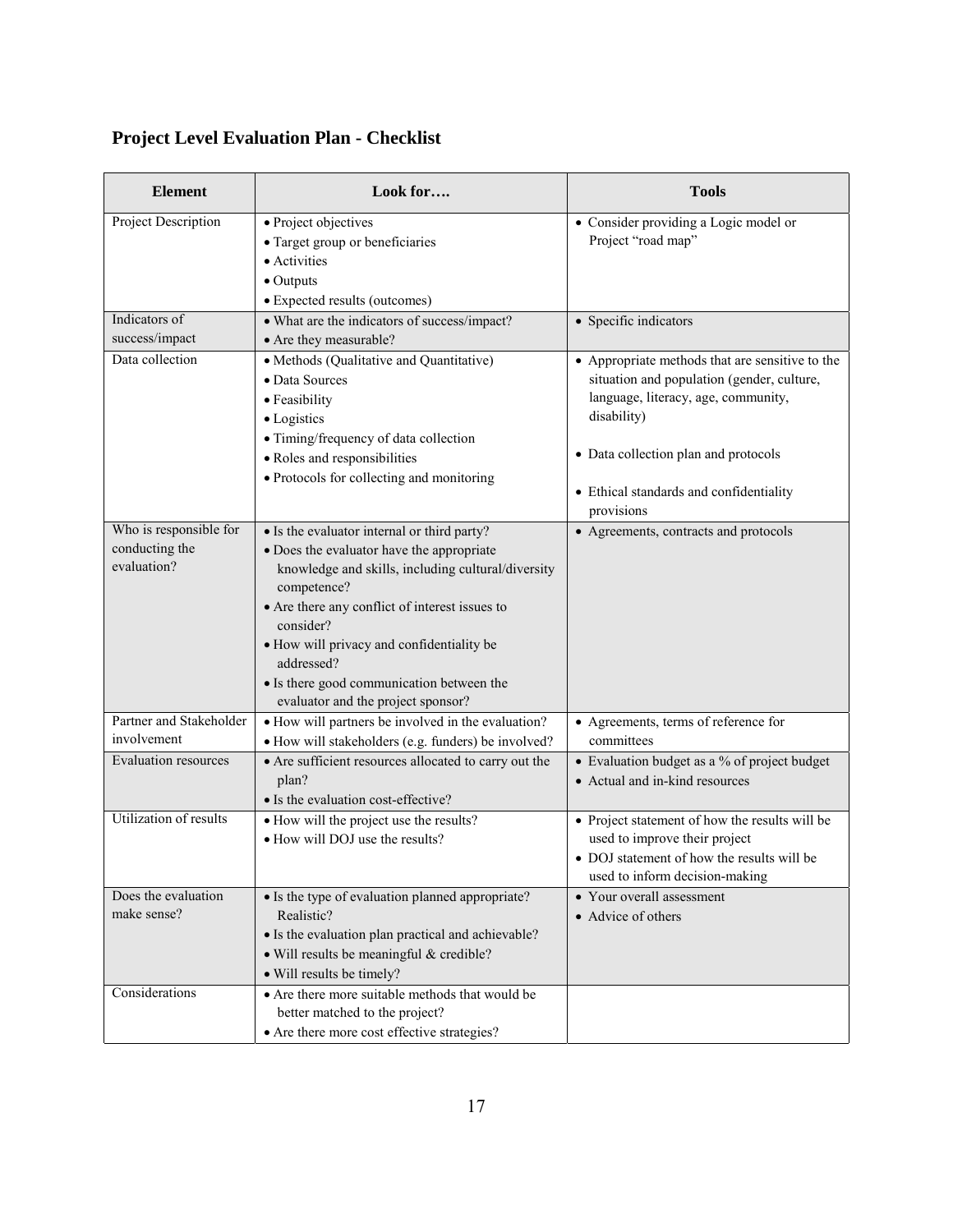## **An Overview of Information/Data Collection Methodologies**

There are various types of information or data, and various collection methods. Here's an overview of some of the most commonly used methods.

| Type of information/data | <b>Examples of methods to collect</b><br>information/data                                                           | Some advantages                                                                                                                                                                                  |
|--------------------------|---------------------------------------------------------------------------------------------------------------------|--------------------------------------------------------------------------------------------------------------------------------------------------------------------------------------------------|
| Quantitative data        | Closed-question Surveys (mail-out, e-mail, web<br>site, telephone)                                                  | You can gather information from<br>many people and you can count<br>and measure to produce statistics.                                                                                           |
|                          | records/statistical reviews<br>(client<br>Project<br>processing information; project dissemination<br>log analysis) | You<br>can provide<br>quick<br>a<br>project's<br>overview<br>of<br>your<br>activities (e.g. how many clients<br>you served, how many pamphlets<br>disseminated, costs<br>you<br>per<br>activity) |
| Qualitative data         | Project file or document reviews                                                                                    | You can build understanding of<br>context and<br>experiential<br>the<br>process from the project record.                                                                                         |
|                          | Literature reviews                                                                                                  | You can assess the relevance or<br>your work within broad stage of<br>knowledge development in the<br>field.                                                                                     |
|                          | Policy reviews                                                                                                      | You can situate your work with<br>broad<br>stage<br>of<br>policy<br>development in the field.                                                                                                    |
|                          | Key informant interviews                                                                                            | You can discover the context and<br>meaning of peoples' experience<br>with the project.                                                                                                          |
|                          | Case studies                                                                                                        | You can get in-depth information<br>or a story of what happened and<br>what the results were.                                                                                                    |
|                          | <b>Expert panels</b>                                                                                                | You<br>further<br>acquire<br>can<br>knowledge and insights.                                                                                                                                      |
|                          | Focus groups                                                                                                        | Like a group interview. You can<br>get collective insight on a specific<br>topic or questions.                                                                                                   |
|                          | Dialogue or learning circles                                                                                        | You can gather stakeholders<br>together to share experiences and<br>identify key learnings in a<br>culturally appropriate way.                                                                   |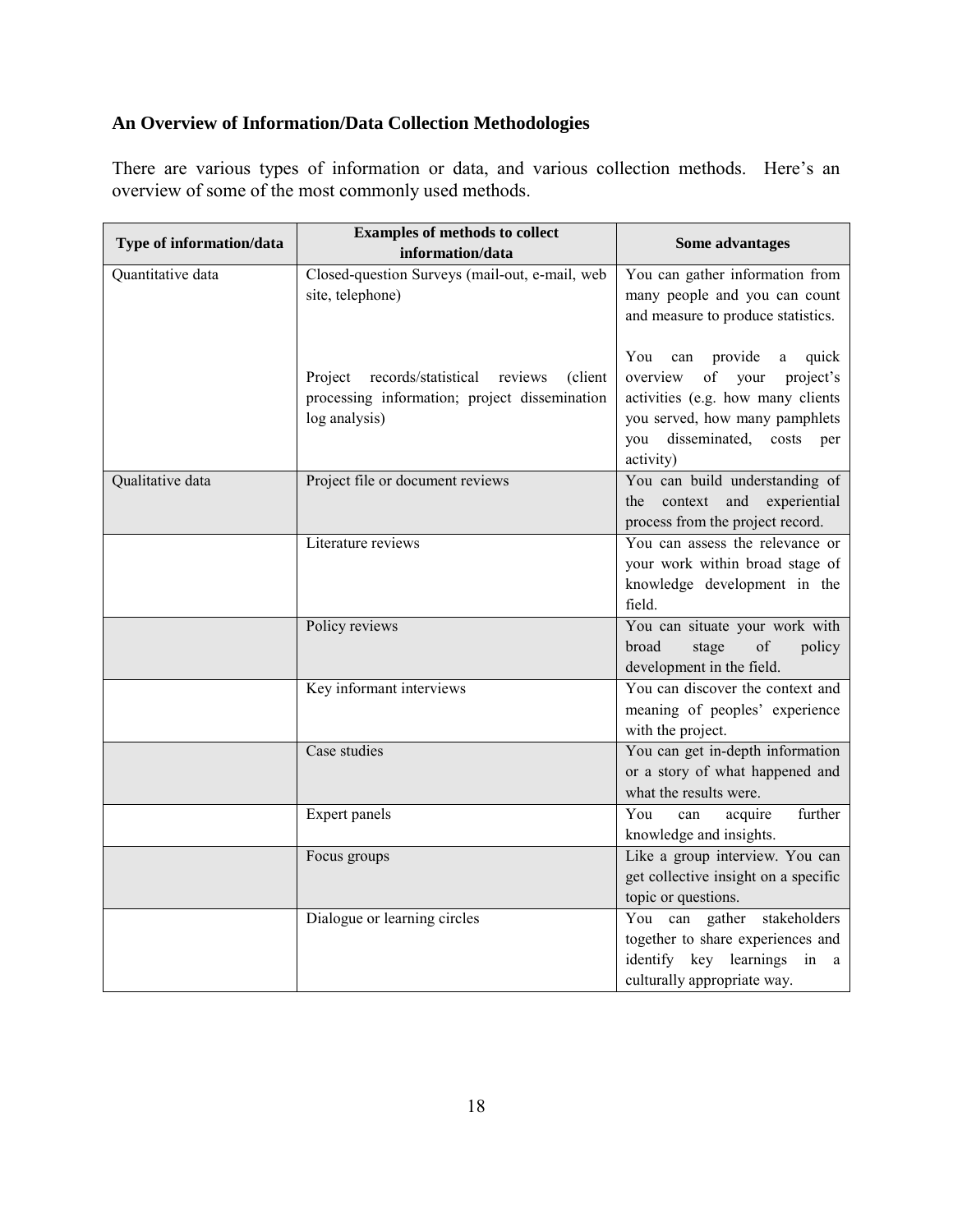#### **Guidelines for Tool Development & Examples**

There are many different ways to collect project evaluation information, including the compilation of basic statistical information. This appendix briefly describes several of the tools that can be used to evaluate projects – and to determine, in particular, project *impacts*:

- Workshop or Conference Evaluation
- Interviews
- Surveys
- Focus Groups
- Cluster Evaluations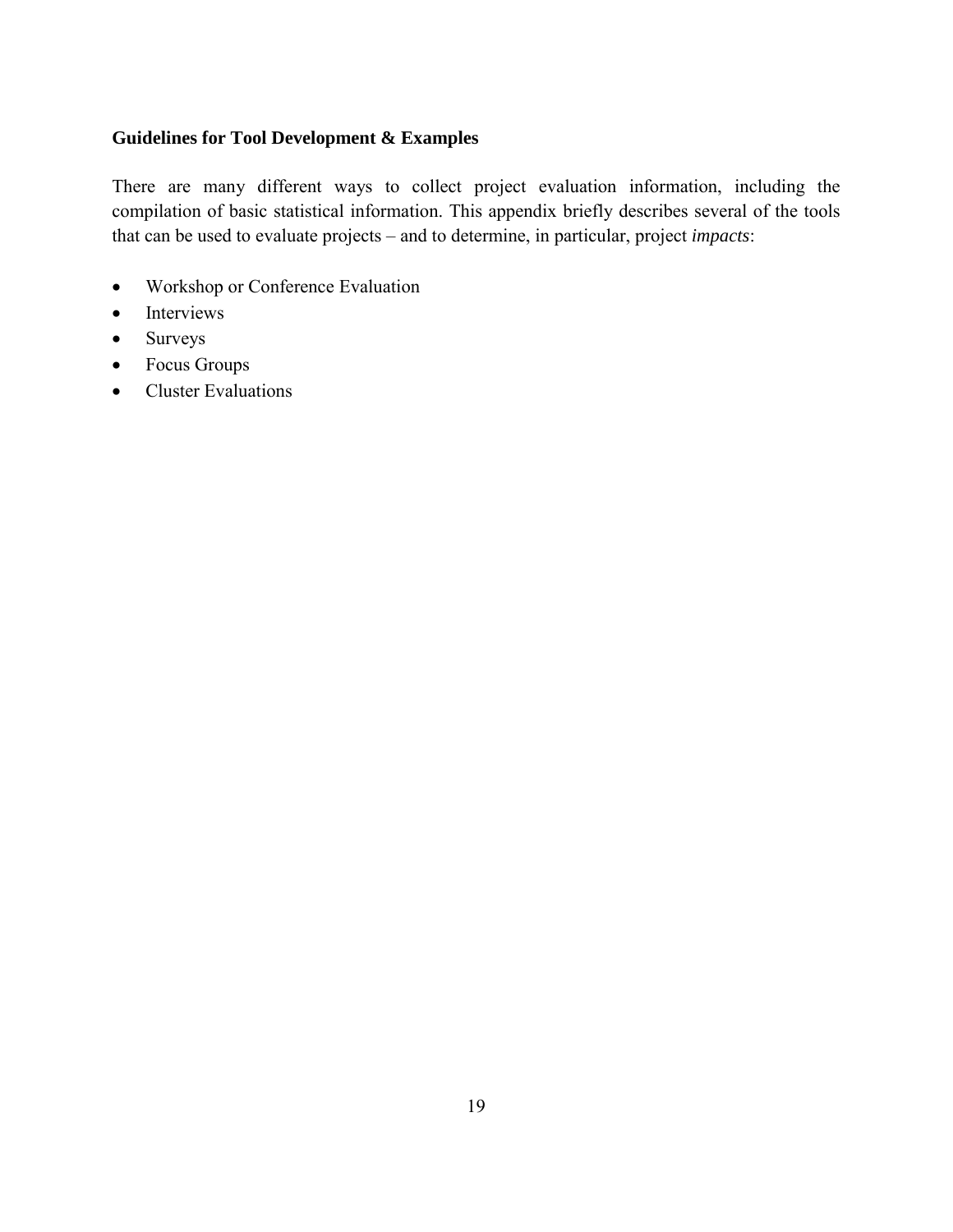#### **Workshop or Conference Evaluation Feedback Forms**

Workshops and conferences bring individuals together to share their experiences, exchange ideas, develop knowledge and acquire new skills. Participant feedback from such events can provide valuable information to determine the very immediate impact of the event. You can also evaluation feedback forms to get a sense of how people will use the knowledge or skills they acquired at the event. *You would need to do further follow-up at a later point in time– such as participant interviews or a surveys – to find out whether and how people have applied the knowledge and skills that they acquired and how it has impacted their work.* 

#### **What's Involved?**

*Before the event:* Once you have set your agenda, design a brief feedback form and include it in the participant package. Participants should fill out this form anonymously.

*At the event:* Have participants fill out the form and hand them in at the end of the event.

*After the event:* Compile the answers to assess what worked well, what did not work so well, and participants' suggestions for improvements and/or next steps. Use this information in future work (e.g. future workshops or conferences, follow up steps).

#### **Overall Design**

A participant feedback form should:

- Be one page or less
- Be printed on coloured paper to stand out
- Be easy to read and complete
- Provide space for additional comments
- Indicate to whom to submit the form
- Explain how you will use the feedback, and
- Thank participants for completing the form.

#### **Designing the Questions**

- Ask only a *few* questions that participants can read and answer quickly
- Make sure the questions are clearly worded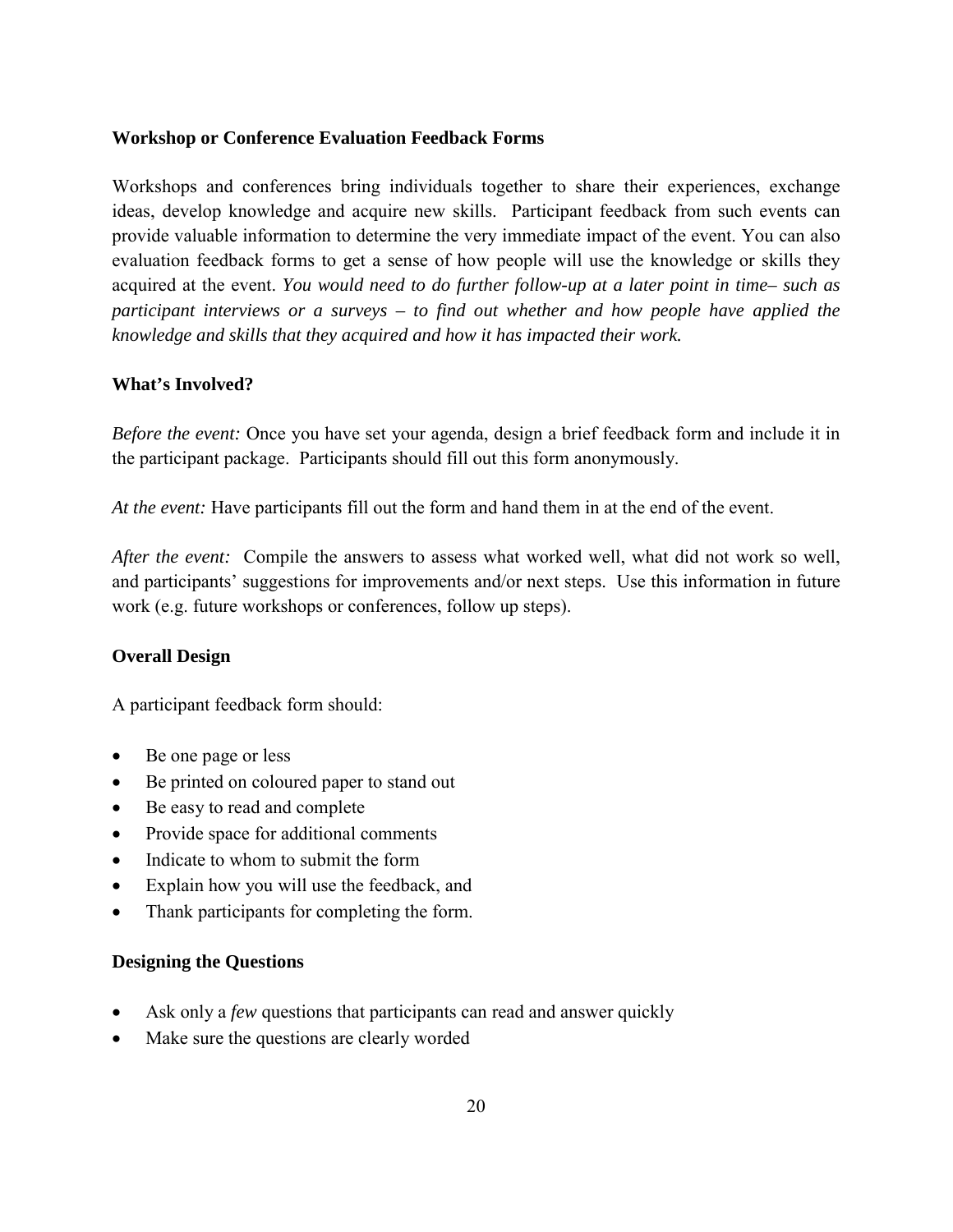Use either close-ended or open-ended questions depending on the topic (see definitions below).

**Close-ended (or closed) questions** provide individuals with a set of answers to choose from, such as a multiple choice list of answers, "yes" or "no" boxes to check, or a rating scale to complete.

**Open-ended (or open) questions** do not provide individuals with a set of answers to choose from – the individual is expected to formulate their own answer, in their own way.

Here are some examples of topics suited to closed questions:

- *Objectives Achievement:* To what extent do you think the event's objectives were met? (Not met, partially met, fully met)
- *Satisfaction:* How satisfied were you with the presentations? (not at all satisfied, satisfied, very satisfied)
- *Usefulness:* How useful did you find this event to the work you do? (not at all useful, somewhat useful, quite useful)
- *Creature Comfort:* How satisfied were you with the facility? (not satisfied, satisfied, very satisfied). How satisfied were you with the food? (not satisfied, satisfied, very satisfied).

Here are some examples of topics that may require "open-ended" questions:

- *Intentions*: How will you apply the [knowledge, skills] you acquired at this event?
- *Lessons learned*: What was the most important thing… least important thing you learned?
- *Opinions*: What do you think about issue/idea/suggestion X?
- *Comments*: Do you have any additional comments about this event?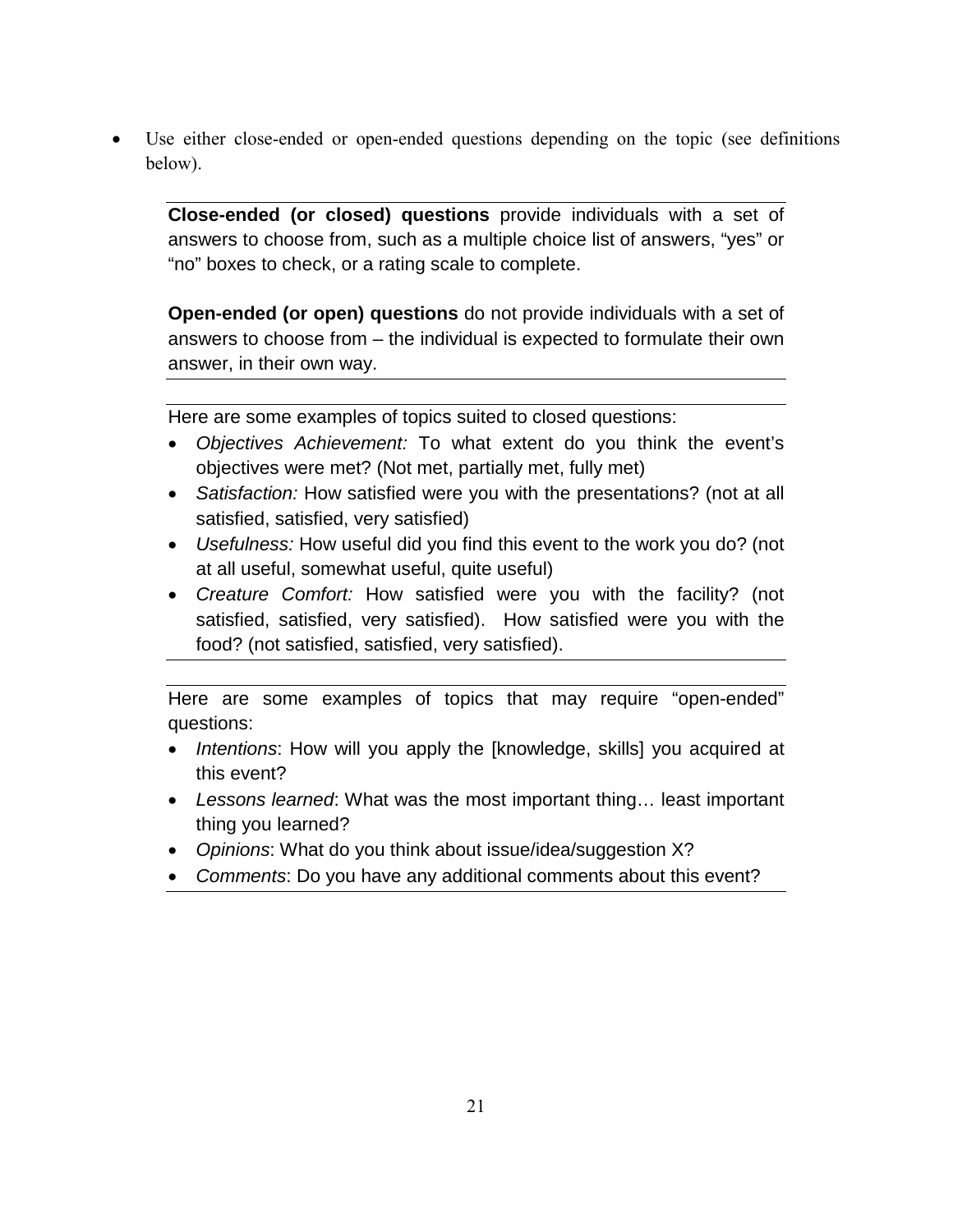#### **Interviews**

Interviewing individuals who have been involved in – or impacted by – a project can provide indepth and detailed information about their perspectives and experiences.

One-on-one interviews permit individuals to make anonymous comments and express their opinions freely.

Interview data can supplement – and permit a crosscheck of – information obtained from various sources.

Interviews can be conducted in-person or on the telephone.

#### **What's Involved?**

#### *Before conducting the interviews*…

- Develop a list of those individuals who will be most knowledgeable. Think about who can best provide the information you need. It may be helpful to develop selection criteria to choose your key informants.
- Decide what type of interviews you will conduct. The options include, for example, informal conversational interviews, interviews that focus on a list of key topics, or interviews that include a standardized set of (open and/or closed) questions.
- Prepare an interviewer protocol to familiarize interviewers with the process to be used to contact, book, conduct and report on interviews. Confidentiality is a key issue to be addressed in an interviewer protocol.
- For standardized interviews, develop an interview guide that contains all of the questions to be asked (include prompts where needed in the interviewer's version).
- Prepare an information package to send out to interviewees. The package should include information about the purpose of the interview, background information about the project, and a list of the topics (or the specific questions) that will be asked in the interview.
- Contact potential interviewees to request their participation. Be clear about issues such as: recording of the interview, confidentiality, how the information will be used, how long the interview is likely to take, and the format (in-person or by telephone).

#### *When conducting interviews*…

- Follow the interviewer protocol closely.
- Be prepared to handle situations, such as cancellations and "no shows" and requests for additional information, copies of the interview notes, etc.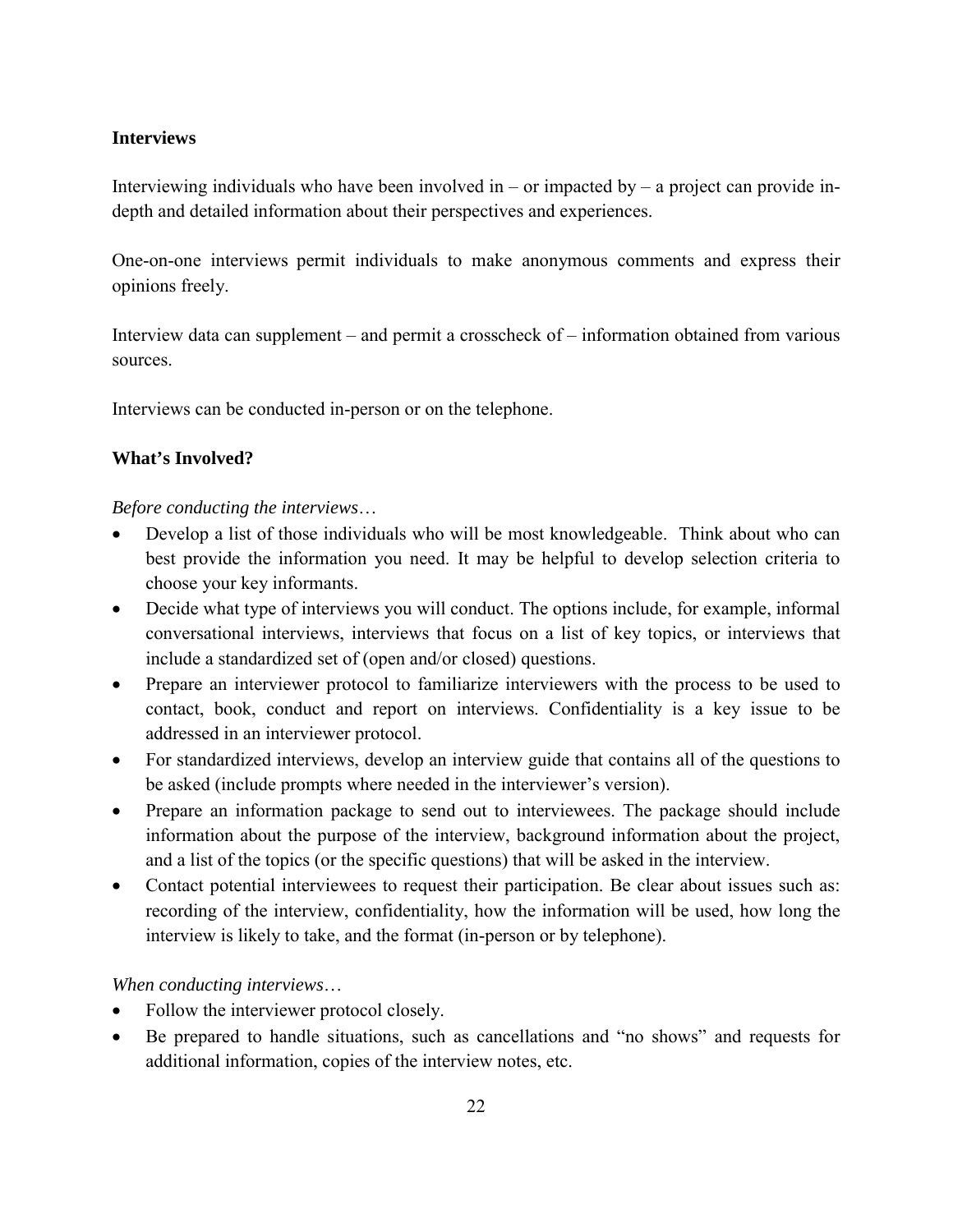• Evaluation project managers may want to monitor the first few interviews and review the resulting interview notes to ensure quality control.

#### *After conducting the interviews…*

- Finalize the interview notes according to the protocol.
- Review each set of notes systematically and synthesize the answers to each of the questions.
- Analyze the overall results of the interviews.

#### **Overall Design**

- Interviews should:
- Be carefully planned
- Focus on key issues
- Be as time-efficient as possible
- Follow a logical sequence, and
- Provide interviewees with opportunities to ask questions and to provide additional comments.

#### **Developing Interview Questions**

Interview questions should be:

- Clearly stated
- Brief and to the point
- Relevant, and
- Objective.

Here are a couple of examples of interview questions that could be asked of those involved in a newsletter project:

- How did you (or others in your organization) use the newsletter in your work? [Open-ended]
- To what extent was the newsletter useful in your work? (Not at all useful, somewhat useful, very useful). [Close-ended]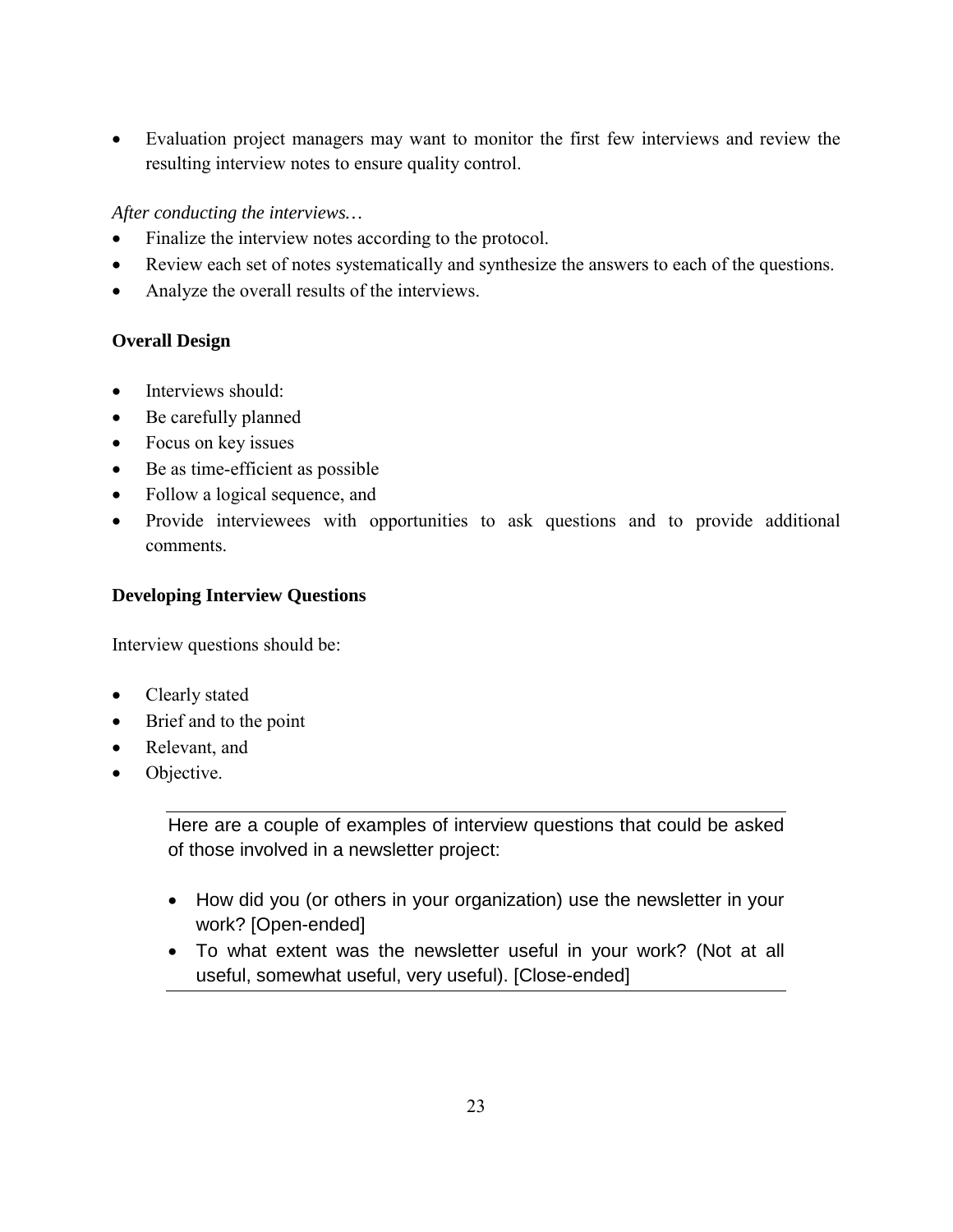#### **Surveys**

A survey (or questionnaire) is a set of questions that is given to a group of individuals to complete. A survey can be used in a variety of different settings to collect information about the same set of questions from many different people. Surveys may consist of a few brief questions – or they may be more detailed and lengthy.

Although surveys may include either close-ended or open-ended questions (see definitions above), they usually consist primarily of close-ended questions, because these take less time to complete, and the results are easier to analyze statistically.

A survey can be administered in a number of different ways: the questions can be printed and sent (or given) out; an electronic survey form can be emailed out or posted on a web site; or individuals can be asked to respond to a telephone survey.

#### **What's Involved?**

*Before conducting the survey*….

- Decide how you will collect the completed surveys and record and analyze the answers.
- Design the survey (see below)
- Pilot test the survey with a small group and obtain feedback about the clarity of the questions, the time needed to complete the survey, etc.
- Refine the survey based on the feedback from the pilot test.

#### *While conducting the survey…*

• Collect and record/keep track of all completed surveys.

#### *After conducting the survey…*

- Organize the answers to completed surveys and input the data
- Conduct a statistical analysis (this will require software and some technical expertise)
- Report on the findings.

#### **Overall Design**

- Use a clear and easy-to-read format (large enough font, enough space for answers, etc.)
- Provide clear instructions about how to complete the questions
- Use as few questions as possible
- Ensure there is a logical flow to the questions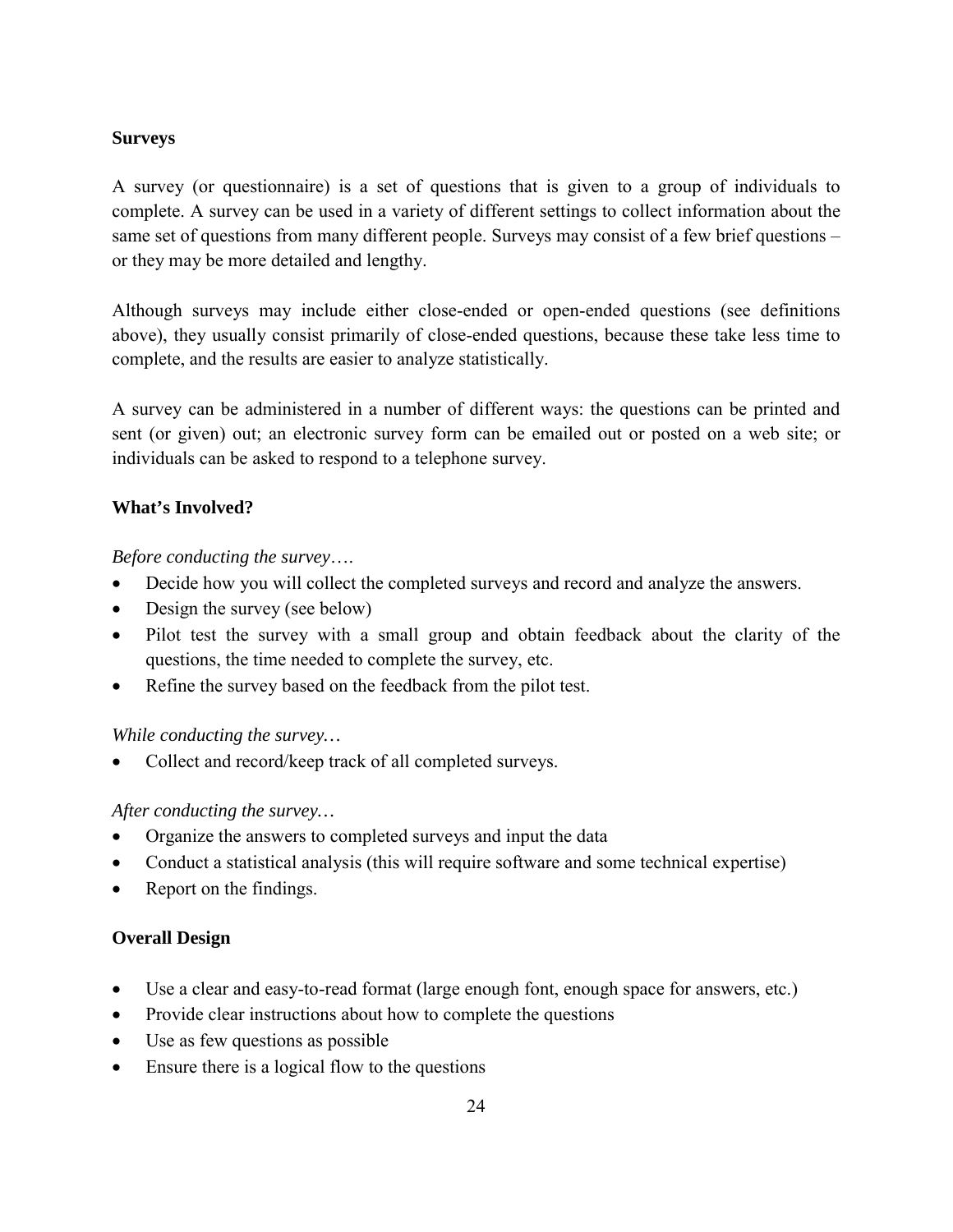• If appropriate, develop a coding system to make it easier to input and analyze the data (this will require some technical expertise).

#### **Developing the Questions**

- Keep each question as brief as possible.
- Ensure each question focuses on only one topic or issue.
- Use plain language.
- Avoid biased questions.
- Provide an "other" category for answers that do not fit elsewhere.

Here are a couple of examples of survey questions (open and closed) that could be asked of those who participated in an expert consultation to develop a research plan:

- How well does the research plan reflect the priority issues in the field? (Does not reflect the priority issues; reflects some of the priority issues; reflects most of the priority issues; reflects all of the priority issues) (Close-ended).
- Are there other priority issues that should be reflected in the research plan? (Open-ended).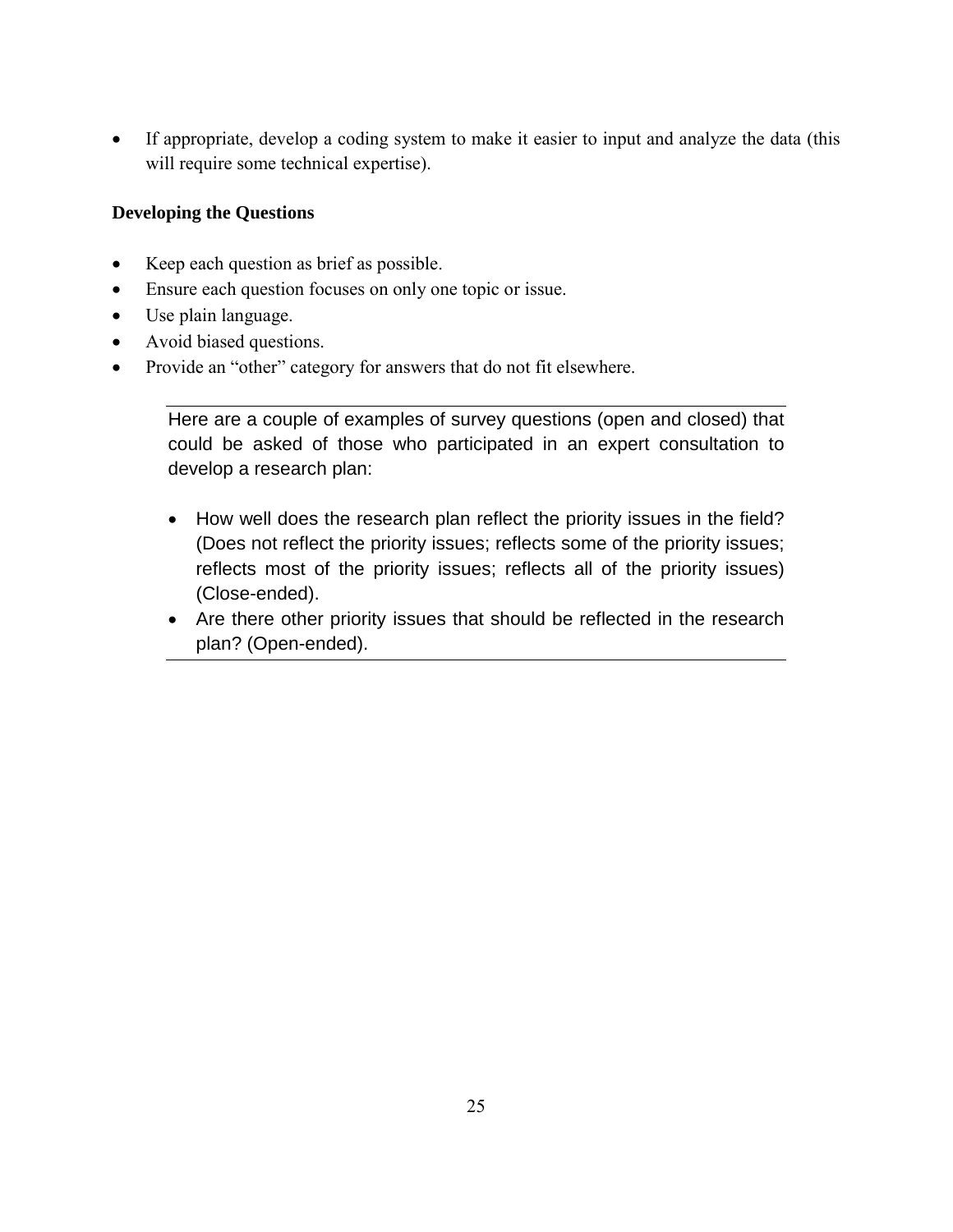#### **Focus Groups**

A focus group is a type of "group interview" in which a small number of people are asked to provide their perspectives on a specific topic. The group's facilitator encourages all participants to express their views, but the group is not expected to reach consensus. For evaluators, focus groups can provide diverse perspectives and insights on an issue. The opportunity for group interaction and discussion may stimulate participants to make observations and comments that they otherwise may not have offered.

#### **What's Involved?**

- Determine who should participate in the focus group usually the participants will be a group whose shared characteristics or experiences allow them to provide relevant insights and feedback on a specific issue or topic.
- Invite participants to attend and provide them with sufficient information, e.g. an information package that describes the purpose of the group, the process that will be used, and your expectations. It is important to decide whether or not the focus group participants will be given incentives or honoraria for attending.
- Focus on logistics, including arranging for a comfortable space, refreshments if needed, etc.
- Find a facilitator with the right blend of expertise, experience, and skills.
- Determine whether or not the discussion will be recorded via audio/videotape or note-taking (or both) and advise participants about confidentiality.

#### **Overall Design**

- Determine what the group will focus on and develop the specific questions to be asked.
- Timing when will it be easiest for participants to participate (during the day? evening?
- Find the appropriate (accessible, comfortable) setting.
- Restrict the number of participants (focus groups usually include 6-8 individuals).
- Limit the duration of the discussion to 1-2 hours.

#### **Developing Questions**

- The questions that will be asked of the group should be pre-determined beforehand.
- Ask only a limited number of questions (to avoid rushing participants).
- Avoid controversial or very personal issues, as participants may not be comfortable discussing these in a group.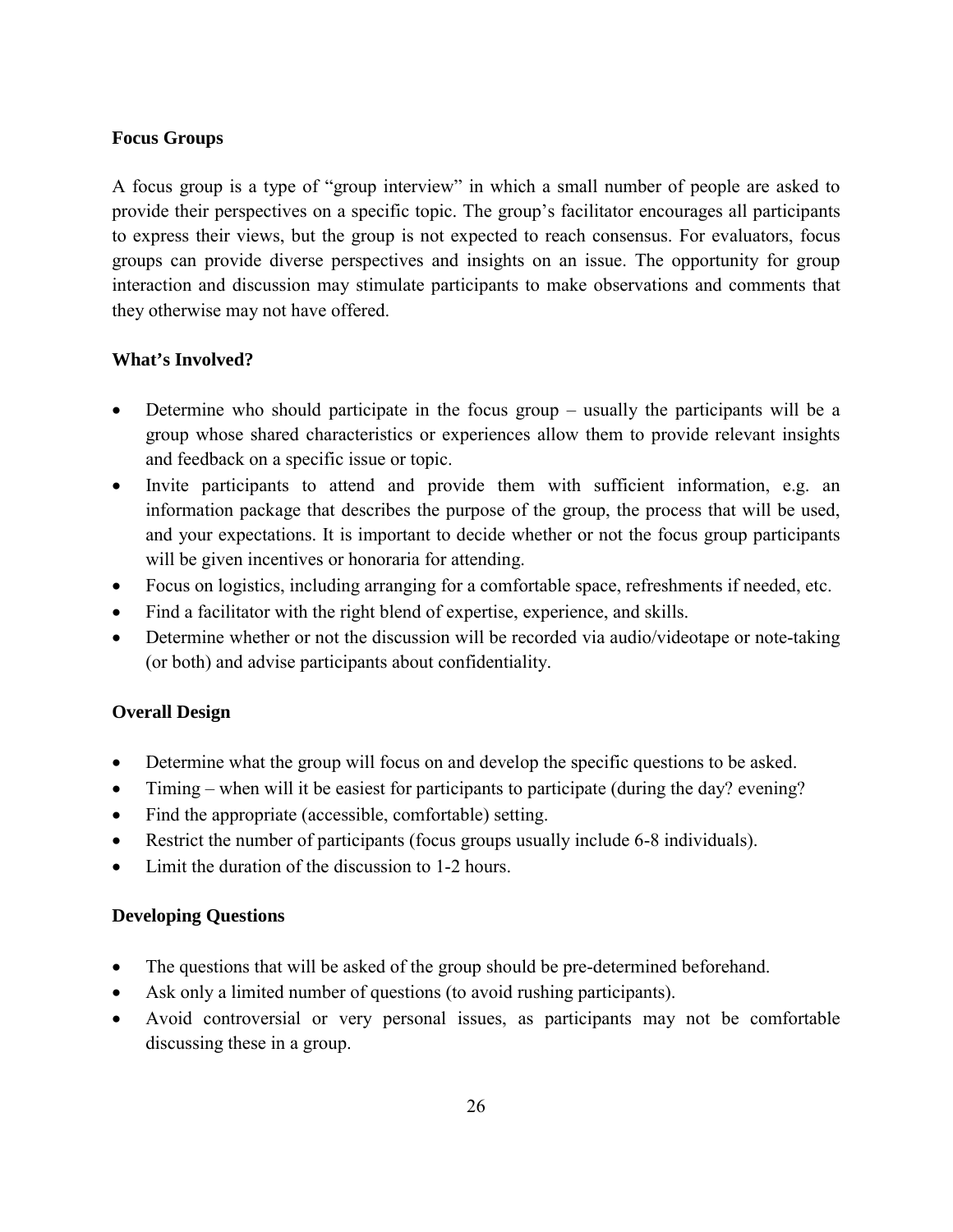Here are some questions that might be asked of a small group of practitioners who have been involved in implementing an amended (or new) piece of legislation on specific offences against children:

- How has the amended/new legislation affected your capacity to address offences against children [the specific ones addressed by the legislation]?
- How has this amended/new legislation strengthened or weakened the criminal justice system's response to the victimization of children?
- How has this amended/new legislation contributed to/hampered the coordination of the criminal justice system's response to the victimization of children?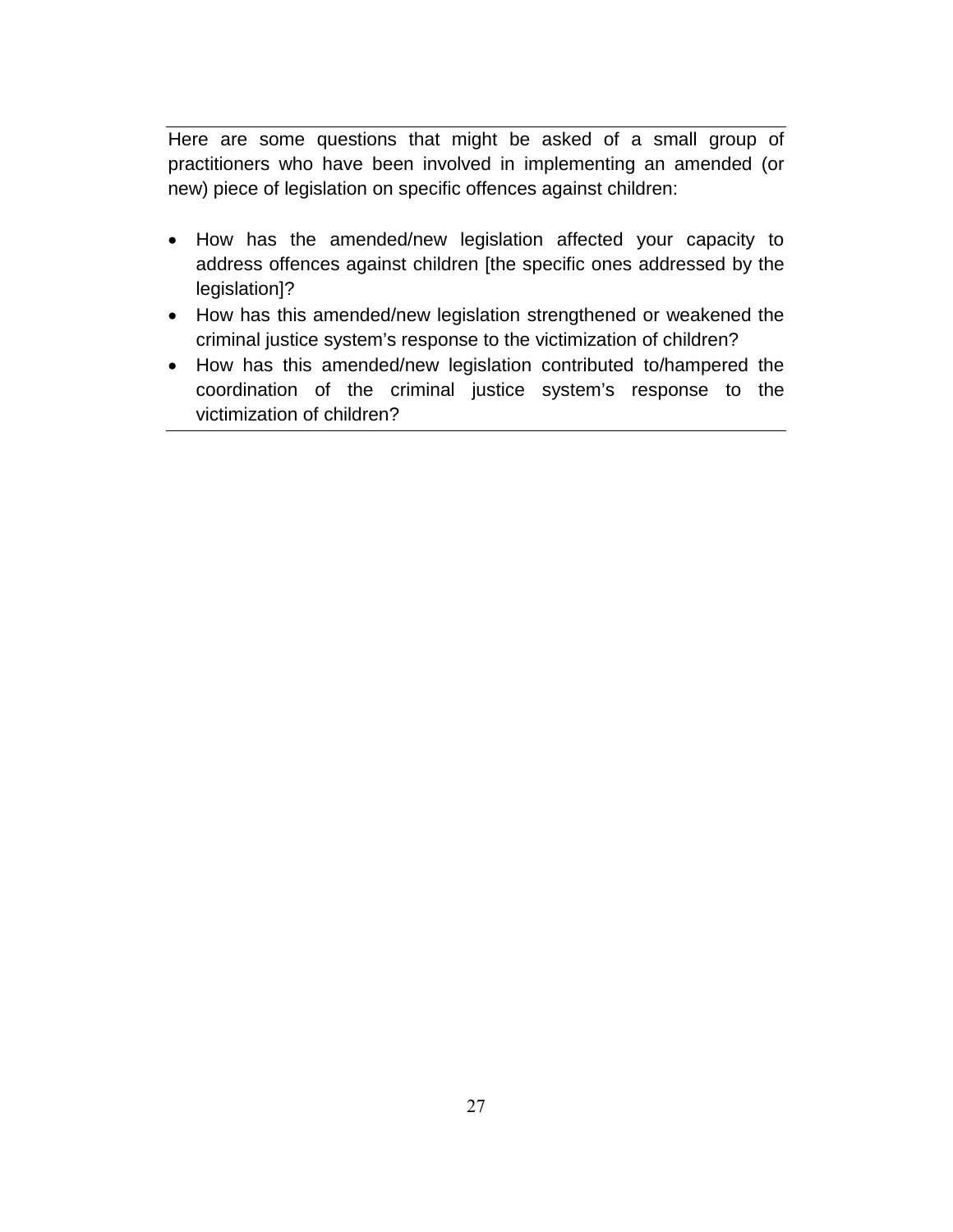#### **Cluster Evaluations**

Cluster evaluations look at how well a collection of similar projects meet a particular objective of change. Cluster evaluations are a potential way for the Family Violence Initiative to look across projects to identify common threads, themes and impacts and to identify overall lessons learned.

Some potential goals of a cluster evaluation include to:

- Identify innovative, good or promising practices.
- Assess the cluster's progress towards the stated FVI goals and objectives.
- Enable implementation adjustments throughout the course of the FVI.
- Provide evaluation information to inform policy development.

Cluster evaluations are not a substitute for project-level evaluations. A third-party cluster evaluator typically conducts them. They may in part rely on some data collection by project-level evaluators. Logic Model Development Guide and Evaluation Handbook, p. 17 (W.K. Kellogg Foundation): www.wkkf.org/Programming/Overview.aspx?CIA=281.

#### **What's Involved?**

- Determine which projects have commonalities in project design.
- Identify what you expect to learn from a cluster evaluation.
- Invite project participation.
- Develop evaluation questions based on the expected impacts and outcomes of the FVI as a whole.
- Establish and reach agreement with stakeholders on the terms of reference for the cluster evaluation.
- Select a cluster evaluator to carry out the evaluation.

#### **Overall Design**

- Determine who will conduct the cluster evaluation, how information will be collected and by whom.
- Consider the confidentiality provisions (e.g. will projects be identified in the cluster evaluation.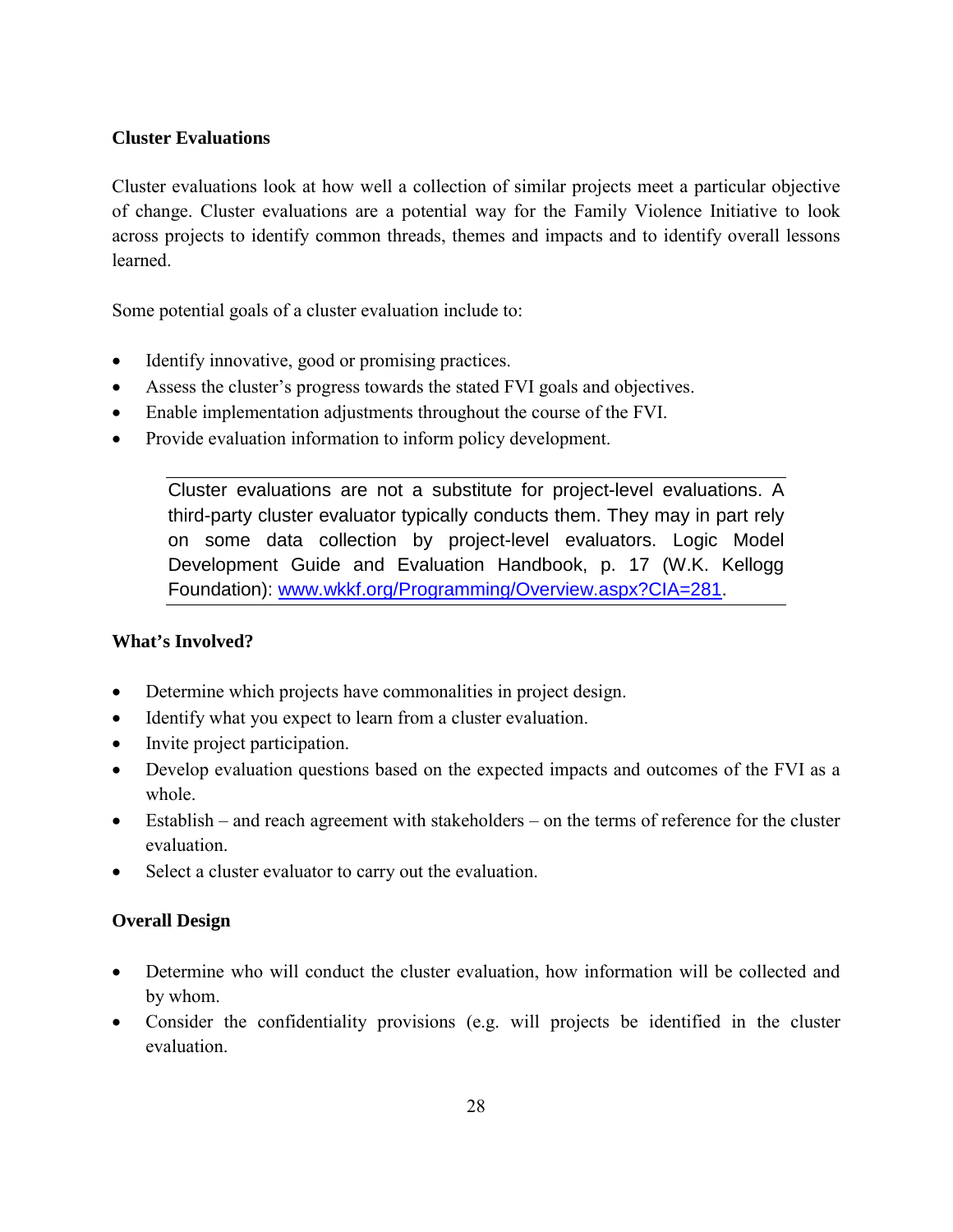- Consider individual project time frames and coordinate with the cluster evaluation time frame.
- Consider bringing project recipients and evaluators together periodically, to share insights and learn from each other.

Cluster evaluation is a good method for obtaining information on projects that cumulatively are designed to bring about policy or systematic change. Such evaluations can lead to important "lessons learned". This makes cluster evaluation particularly attractive to family violence issue-oriented projects.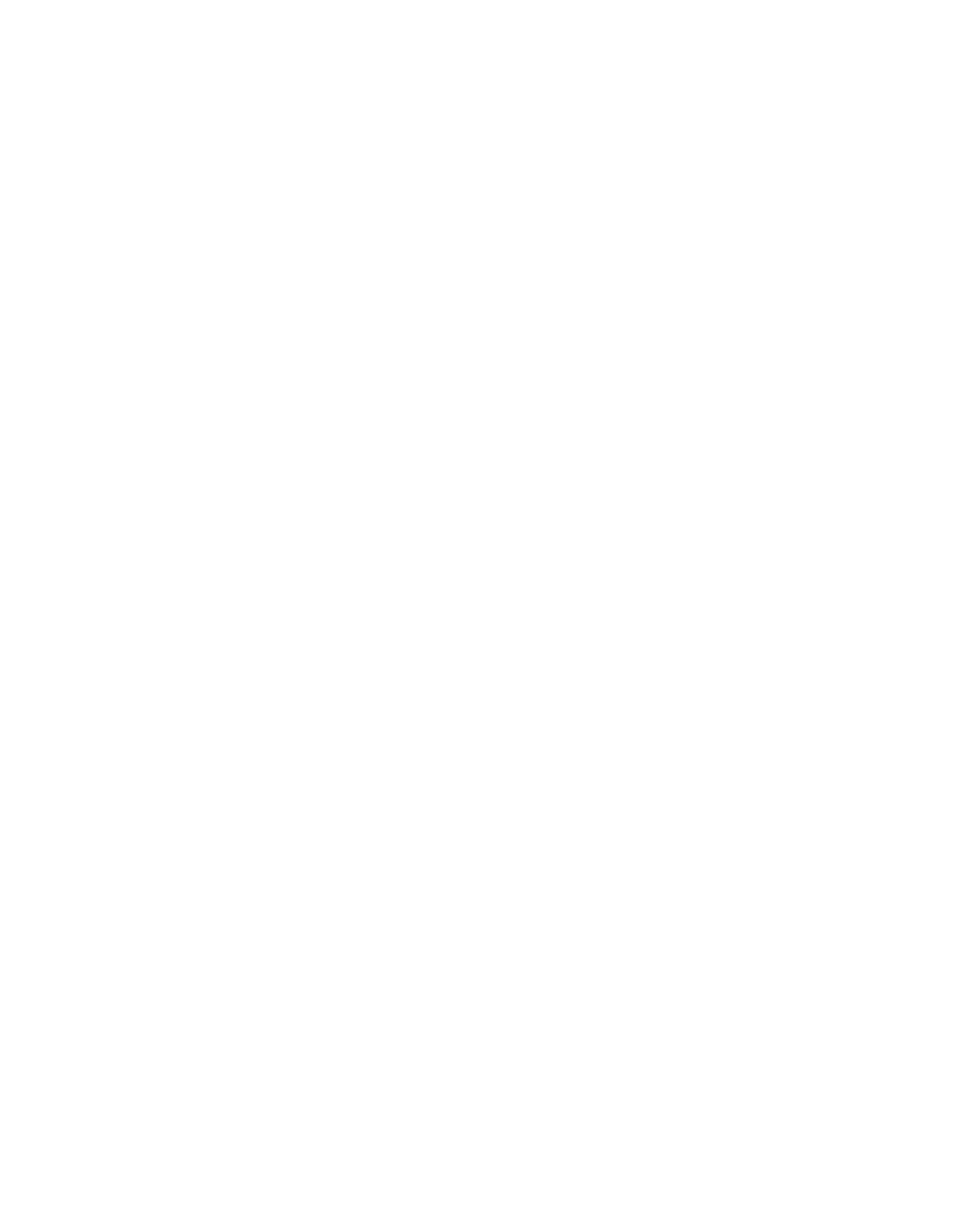**APPENDIX 4: Some Additional Resources**